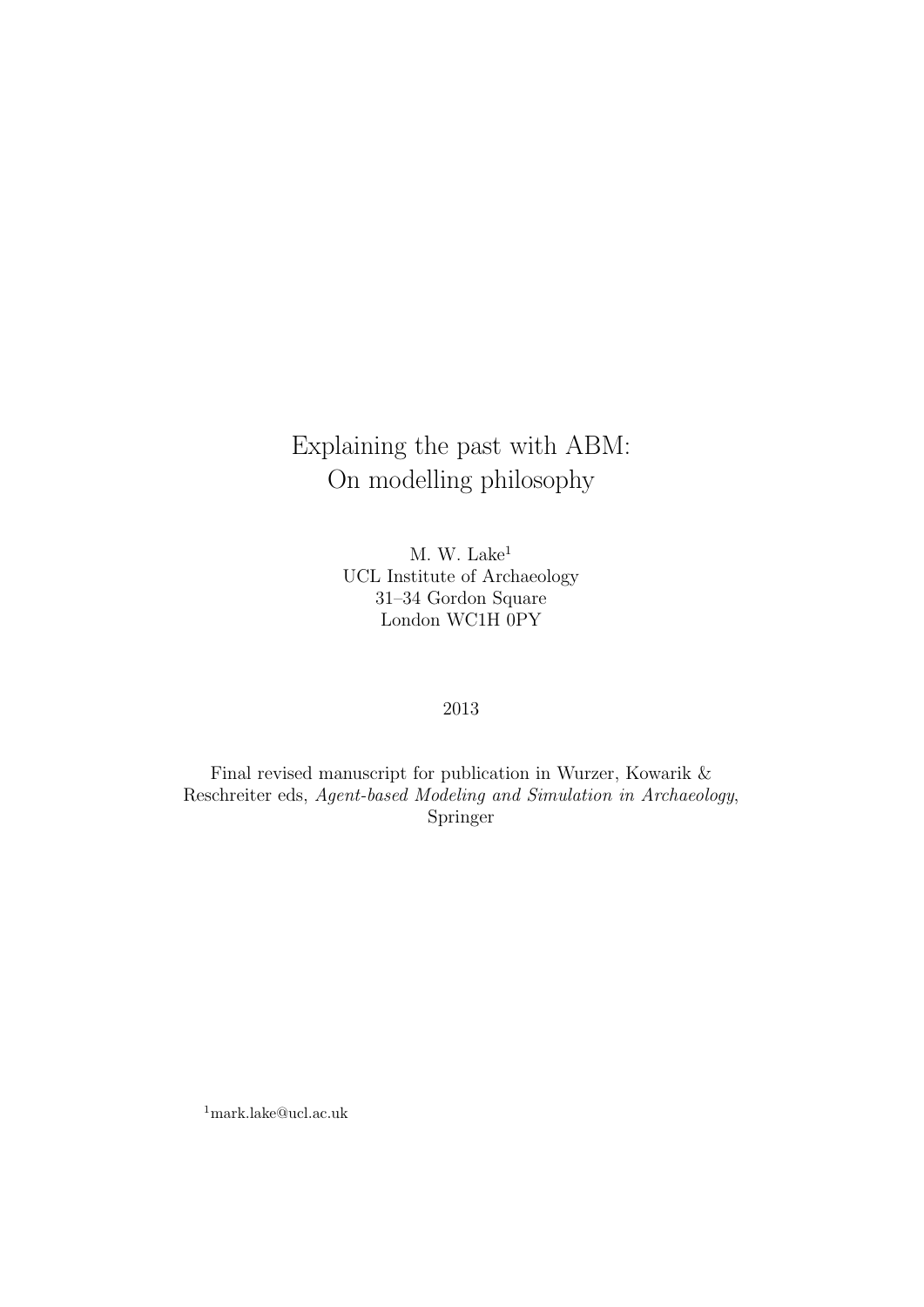This chapter discusses some of the conceptual issues surrounding the use of agent-based modelling in archaeology. Specifically, it addresses three questions: Why use agent-based simulation? Does specifically agent-based simulation imply a particular view of the world? How do we learn by simulating? First, however, it will be useful to provide a brief introduction to agent-based simulation and how it relates to archaeological simulation more generally. Some readers may prefer to return to this chapter after having read a more detailed account of an exemplar (chapter 2) or of the software technology (chapter 4). Textbooks on agent-based modelling include Grimm and Railsback 2005 and Railsback and Grimm 2012, both aimed at ecologists, the rather briefer Gilbert 2008, aimed at sociologists, and Ferber 1999, which treats agent-based simulation from the perspective of artificial intelligence and computer science.

# 1 Agent-based modelling in archaeology

Agent-based modelling (ABM) is a method of computer simulation that is particularly well suited to exploring how the aggregate characteristics of some system arise from the behaviour of its parts. The parts in question are modelled as 'agents', that is, units which have causal efficacy and can reasonably be treated as individuals in the sense that they act as cohesive wholes in respect of the particular research problem. Agents are usually situated in an artificial environment and their behaviour is governed by rules which specify how they respond to the content of that environment and possibly also the behaviour of other agents (Epstein and Axtell 1996, p.5).

The well known Long House Valley agent-based model (chapter 2; Dean et al. 2000; Axtell et al. 2002; also Kohler et al. 2005 for a popular account) illustrates the paradigmatic features of a typical agent-based model. The Long House Valley ABM was built to explore the relationship between climatically determined resource availability, settlement location and population growth in Long House Valley, Arizona in the period A.D. 400–1450. In this example the agents are individual Puebloan households, each of which use rules to choose where to settle in Long House Valley in order to grow sufficient maize to survive. The maize-growing potential for each hectare in the valley was inferred from painstaking palaeoenvironmental research and is input into the model for every year from A.D. 400 to 1450. When the simulation is run, growth of a household and/or environmental degradation can lead to fissioning or wholesale relocation of that settlement. In this way, repeated individual household decision-making and reproduction produces a changing macro-level settlement pattern and population size, both of which could be compared with the archaeological evidence. After experimenting with different assumptions concerning the productivity of prehistoric maize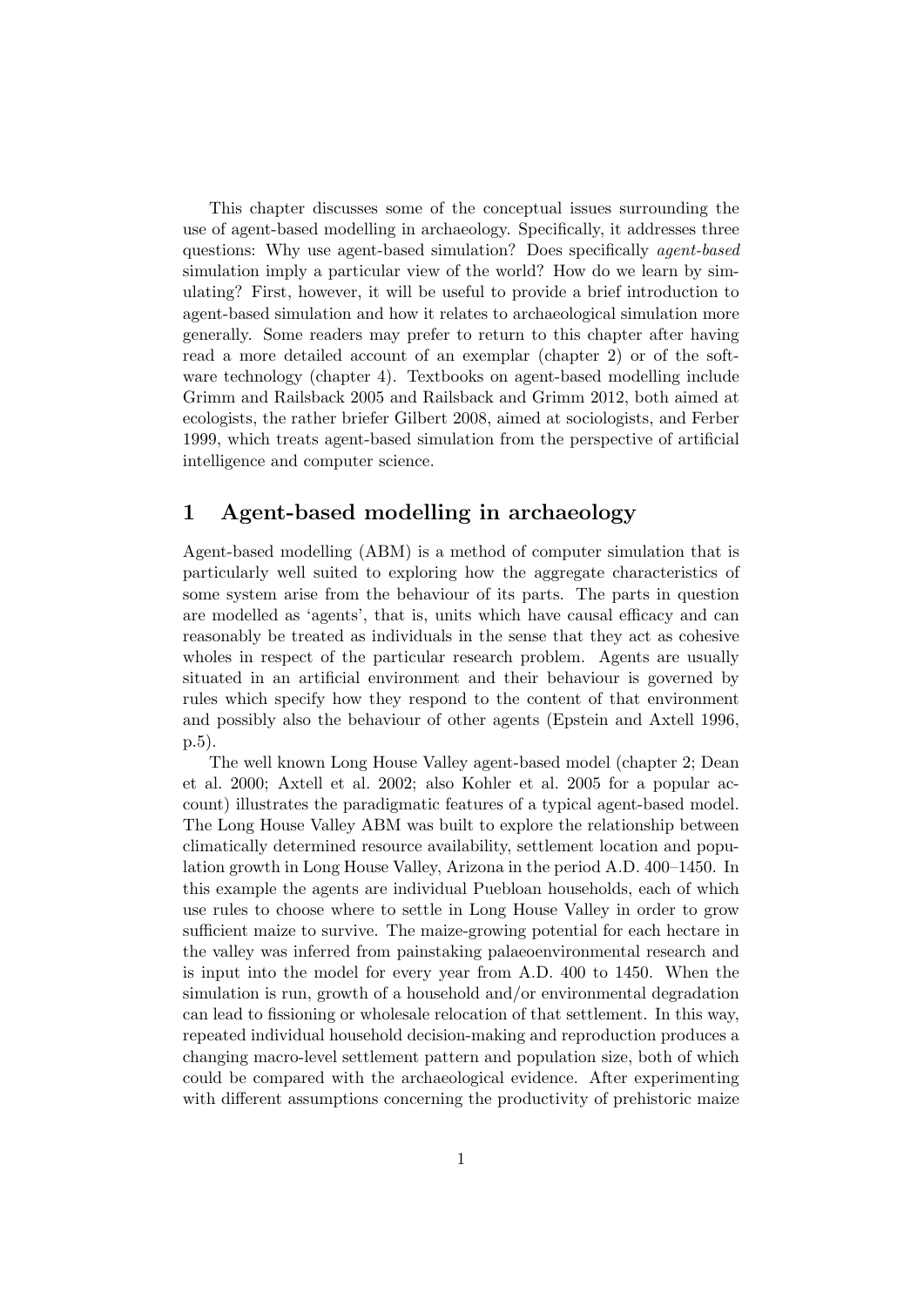and the fertility and longevity of households, the authors concluded that climate change alone is insufficient to explain the eventual abandonment of Long House Valley.

The Long House Valley agents fulfil the standard textbook requirement (e.g. Ferber 1999, pp.9–10) that agents should be autonomous (directed by their own goals), goal-directed (behave in an attempt to achieve their goals), reactive (change their behaviour in response to the properties of the environment) and—usually—situated (have an explicit location in the environment). It is, however, possible to add additional complexity designed to make agents more human-like. Thus Ferber (1999) notes that agents may additionally maintain a representation of their world and thus be capable of cognition, be social in the sense of interacting with and in particular maintaining patterned interaction with other agents, and be capable of reproduction involving some kind of recombination or mutation of their attributes. All of these 'extensions' have in fact been implemented in archaeological agent-based models, in some cases more than 20 years ago. Thus, for example, Mithen (1990) and Lake's (2000) agent-based models of Mesolithic hunter-gatherer foraging very explicitly model agents learning about their environment and using the information so gained to inform their decision-making; in the case of Lake's model this extends to each agent having a geographically referenced cognitive map of its environment. Both these models rely on agents having memory, but in another case the capacity and longevity of agent memory was itself the subject of enquiry (Costopoulos 2001). Similarly, a number of archaeological agent-based models have incorporated aspects of social interaction, ranging from inter-agent social learning (Kohler et al. 2012b; Lake 2000; Mithen 1989; Premo 2012; Premo and Scholnick 2011) through simple collective decision-making (Lake 2000) to exchange (Bentley et al. 2005; Kobti 2012), group formation (Doran et al. 1994; Doran and Palmer 1995) and the emergence of leaders (Kohler et al. 2012b). Agent reproduction involving recombination or mutation of attributes can also be found in archaeological agent-based models, including Kachel et als' (2011) evaluation of the so-called 'grandmother hypothesis' for human evolution, Lake's (2001b) model of the evolution of the hominin capacity for cultural learning and Xue et als' (2011) model of the extent to which achieving a high degree of adaption to the environment can be detrimental in the long term.

As well as making agents more human-like, it is also possible to extend a paradigmatic agent-based model by explicitly modelling feedback between agent behaviour and the properties of the environment in which the agents are situated. In a very simple agent-based model the environment might be completely unchanging. This was not the case in the Long House Valley model, since that model explicitly included external environmental forcing by altering the maize yield over time in accordance with the palaeoclimatic reconstruction. Other archaeological agent-based models make the envi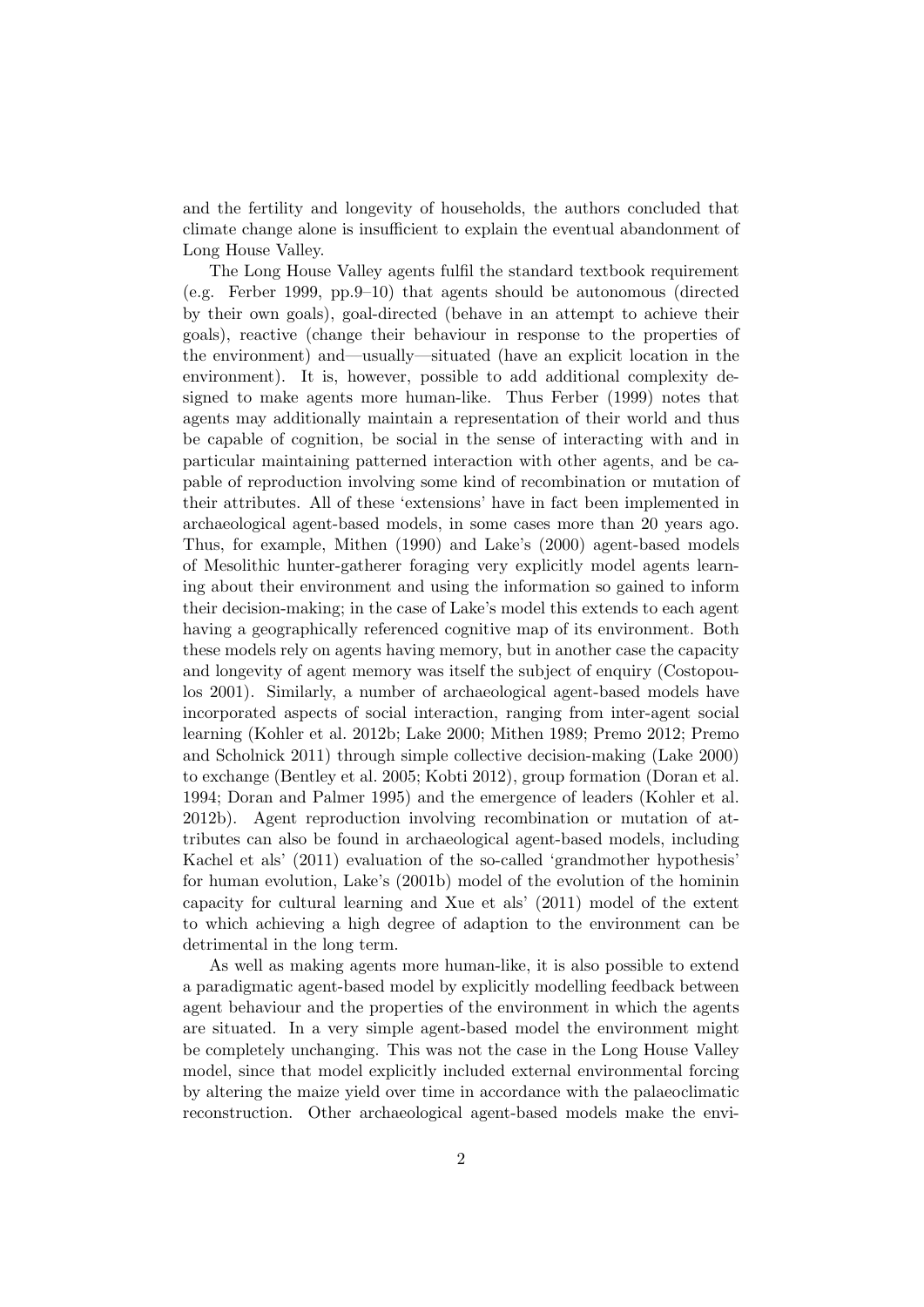ronment even more dynamic by, for example, explicitly modelling resource degradation as a result of agent activity. One of the first models to achieve this was the first (mid 1990's) version of Kohler et als' Village ABM, which explicitly incorporated reduced yields from continued farming (2000; 2012a). More recent versions of the Village ABM also explicitly model the population growth of prey species such as deer (Johnson and Kohler 2012). Unsurprisingly, some of the most sophisticated modelling of environmental change is to be found in agent-based models conceived as part of the growing programme of 'socionatural' studies (McGlade 1995; van der Leeuw and Redman 2002; Kohler and van der Leeuw 2007a) of the socioecological (Barton et al. 2010a) dynamics of long-term human environment interaction. At present there is a concerted effort to further this agenda by coupling agent-based models of human behaviour with established geographical information systems or other raster models of natural processes such as soil erosion (e.g. Barton et al. 2010b,a; Kolm and Smith 2012).

I have recently provided an up-to-date review of the use of computer simulation in archaeology (Lake 2013), which includes detailed discussion of the vicissitudes and subject matter of archaeological agent-based modelling. For the purposes of this chapter it is worth drawing out three main points. The first is that archaeologists have used simulation models that exhibit many of the characteristics of agent-based models for almost as long as they have used computers, and certainly long before adoption of the term 'agent-based model' in the 1990s. Wobst considered that the approach taken in his 1974 computer simulation model of Palaeolithic social systems could "best be conceptualized as an educational game consisting of a gaming table (area), pieces (people), rules (biological or cultural rules of behavior), and a series of different outcomes depending on the specifications of the components" (Wobst 1974, p.158); clearly, we would now call this an agent-based model, as Wobst has himself noted (2010, p.9). Thomas' (1972) model of Shoshonean subsistence also exhibits some of the characteristics of an agent-based model (particularly in its implementation of a spatially heterogeneous environment) and Wright and Zeder's 1977 simulation model of linear exchange is another that could be considered to be an early agent-based model (Doran 2000, p.90). Mithen's late 1980s simulation model of Mesolithic hunter-gather decision-making (Mithen 1987, 1990) is perhaps the most recent well-known agent-based simulation model that was not explicitly labelled as such. Even recent textbooks on ABM now acknowledge that "agent-based modelling is no longer a completely new approach" (Railsback and Grimm 2012, p.11), but they also note the potential advantage that "the worst mistakes have been made and corrected" (ibid.). This, of course, will only be true if new modellers drawn in by ever more user-friendly software make the effort to acquaint themselves with earlier agent-based models and avoid naively re-inventing the wheel.

The second point that can be drawn from my review of archaeological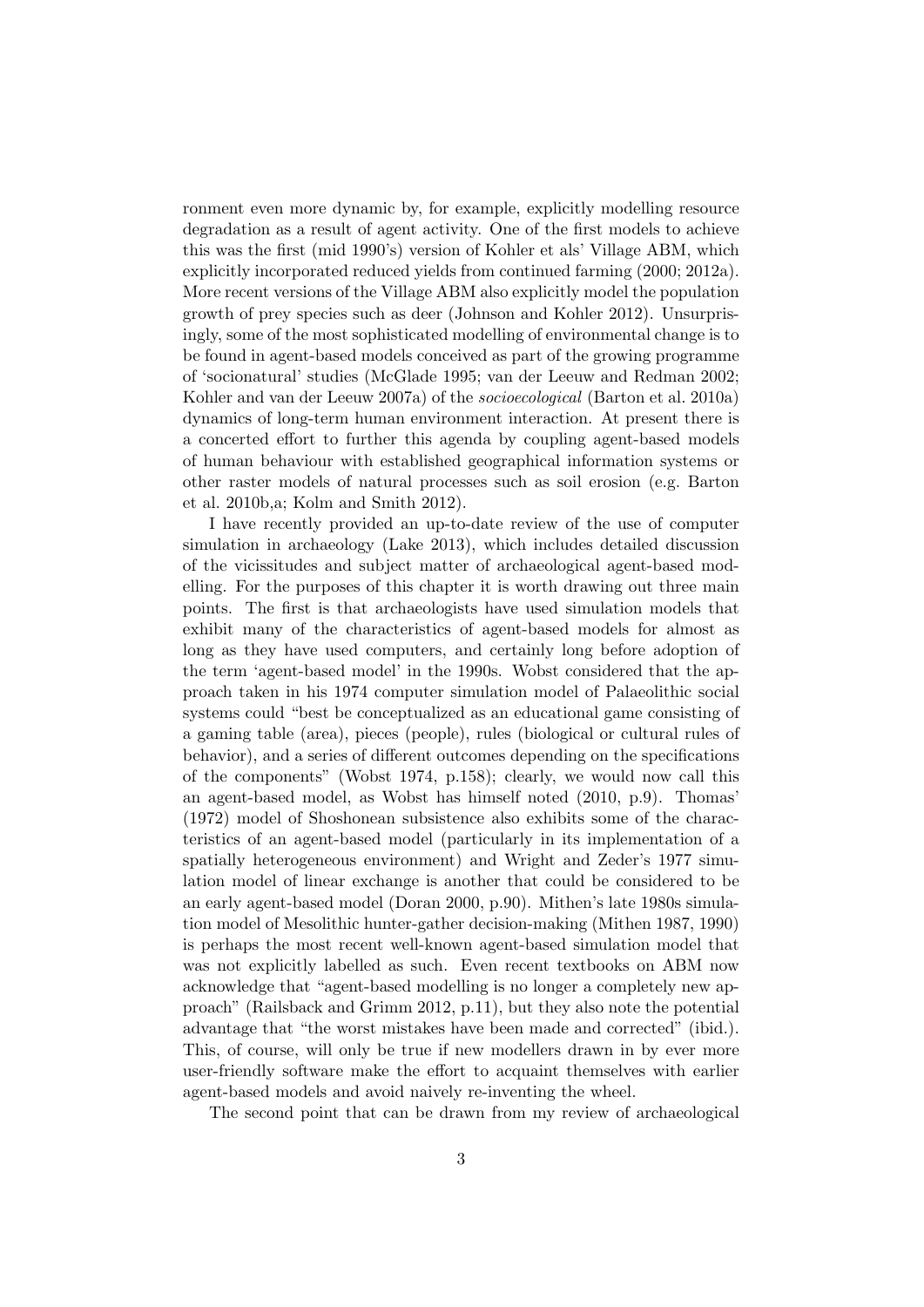simulation is that, although something like agent-based modelling has been used in archaeology for 40 years, there has unquestionably been an explosion of interest in the technique since the turn of the millennium. Kohler and Gumerman's (2000) influential collection of agent-based models, Dynamics in Human and Primate Societies, heralded the arrival in archaeology of fully modern and self-identified agent-based simulation. The influence of modern agent-based modelling on the resurgence of archaeological interest in computer simulation more generally can not be overstated: over 50% of the c. 70 substantive archaeological simulation models published between 2001 and March 2013 are agent-based models (Lake 2013). These models differ widely in complexity, ranging from those that barely meet the minimum textbook definition of an agent-based model, but were implemented using the computational framework provided by an agent-based simulation toolkit (e.g. Bentley et al. 2004), through relatively simple abstract models that are however unquestionably agent-based (e.g. Premo 2007), to much more complex realistic models that exhibit many of the optional attributes discussed above (e.g. Kohler et al. 2012a; Wilkinson et al. 2007).

A final point to make about the status of agent-based modelling in archaeology is that it can now be argued to have acquired a degree of methodological maturity (Lake 2013). First, a high proportion of recent publications reporting simulation results do not foreground the method itself, or at the very least they balance the account of method with a substantive research conclusion. The latter point provides the second line of evidence that simulation has finally come of age as part of the archaeological toolkit: that archaeological simulation models increasingly provide results that are useful to researchers who were not involved in the modelling process (i.e. they have what Innis 1972, p.34 referred to as "output utility"). That said, it is also clear that agent-based modelling is by no means evenly distributed across all areas of archaeological enquiry, but is largely concentrated in the study of human evolution, evolutionary archaeology and the aforementioned area of socionatural studies. Furthermore, these areas are in turn differentiated by the extent to which they favour relatively simple models offering a high level of abstraction (typical of human evolution and evolutionary archaeology) or more complex models offering greater realism (typical of socionatural studies), an issue to which I will return.

# 2 Why agent-based modelling?

As just discussed, there has been a resurgence of interest in the application of computer simulation to archaeological problems, and agent-based models account for over half of all archaeological computer simulation undertaken in the new millennium. Even if this burgeoning activity reflects increased acceptance of the general case for using computer simulation—of whatever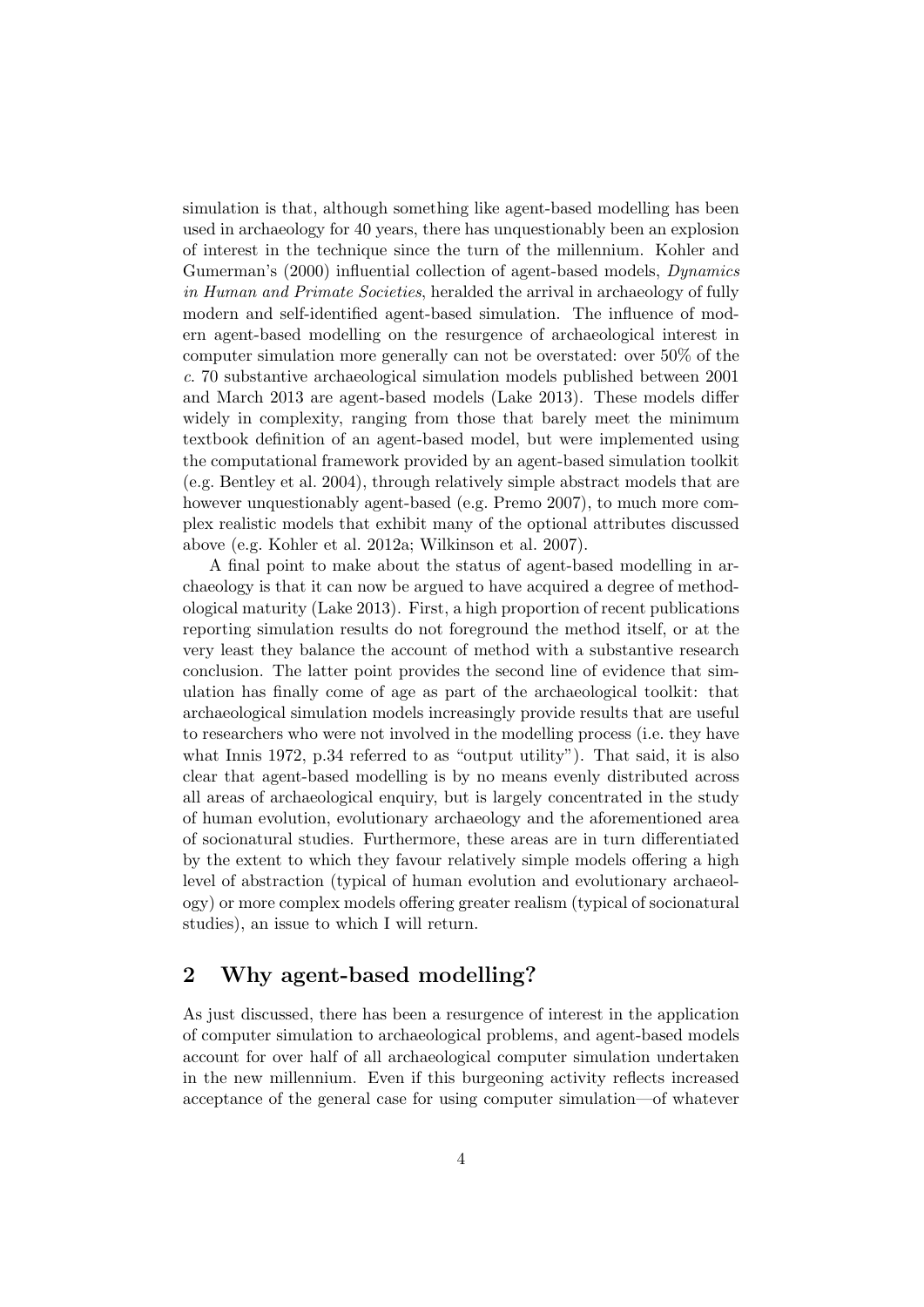kind—in archaeology, it is very likely to have been triggered by the conceptual accessibility of agent-based modelling and/or the sense that agent-based modelling is part of a scientific paradigm that aligns well with contemporary archaeological interests. Each of these reasons for the growth of agent-based modelling is discussed in turn.

#### 2.1 The general case for computer simulation in archaeology

The case for using computer simulation in archaeology has been well-rehearsed (e.g. initially in Doran 1970 and more recently in Kohler 2000 and Premo et al. 2005) and has four main strands: enforcing conceptual clarity in the interest of 'doing science', helping understand how things change, helping infer past behaviour from a static archaeological record, and testing other quantitative methods.

The case for computer simulation starts with the observation that archaeologists routinely build models, that is " pieces of machinery that relate observations to theoretical ideas" (Clarke 1972, p.2). As Kohler and van der Leeuw (2007a, p.3) remind us, even informal explanations for "how" or "why" something happened in the past are in fact models. Of course, some models are more formal than others, although even formal models vary greatly in their means of expression, ranging from, for example, the material replica of an Iron Age roundhouse through algorithmic specification of hunter-gatherer decision-making to the use of coupled differential equations to study the rise of urbanism. The advantage of formal modelling is that, by making explicit and unambiguous the relationships between the things in the model and also the intended scope of the model, it is easier to determine whether the model is supposed to be applicable to some observed phenomenon and, if so, whether it adequately predicts or fits it. This in turn facilitates the pursuit of archaeology as a science, whether one wishes to test a hypothesis in accordance with the hypothetico-deductive framework of the New Archaeology (Watson et al. 1971), or explore the utility of a model in a manner more consistent with contemporary model-based science (see Kohler and van der Leeuw 2007a, p.3 for a manifesto; also commentary in section 4). Thus one of the most important benefits of computer simulation is simply that in order to implement a model as a computer programme it must be very precisely specified in mathematical or algorithmic terms (Doran 1970, p.298). If the modeller learns something from this process then the simulation can be said to have "conceptual utility" (Innis 1972, p.33) because it has served to "create new problems and view old ones in new and interesting ways" (Zubrow 1981, p.143). Of course, actually solving problems requires an appropriate inferential strategy (Premo 2007), as discussed in section 4.1.

While computer simulation models may be among the most formal and least ambiguous of all kinds of model, the characteristic which sets them apart from other kinds of models is, of course, that they are iterative (Clarke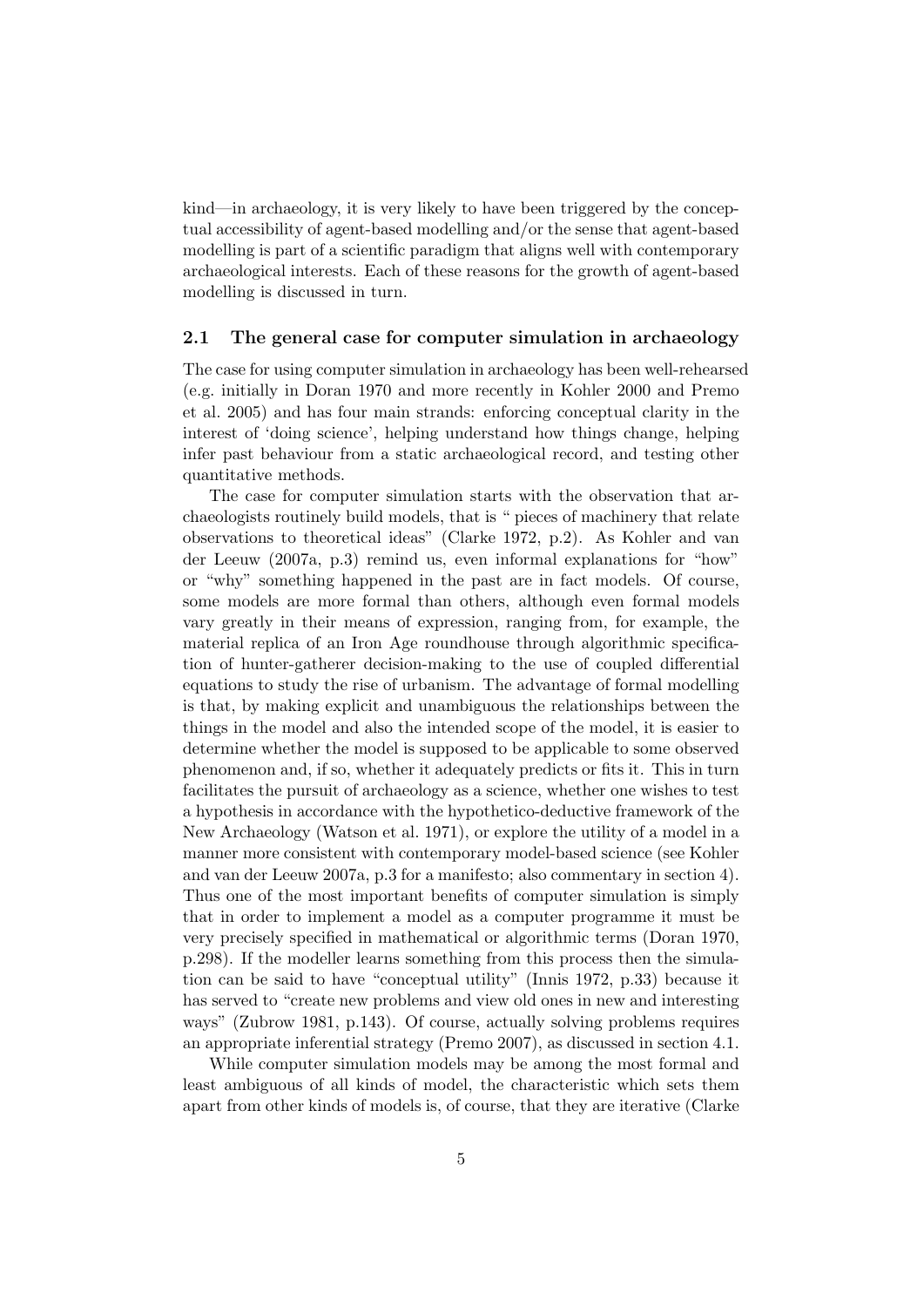1972, p.2). One should, however, distinguish between iterative models in general (numerical models) and simulation models in particular (see Lake 2001a, p.723–4 for more detailed discussion). Numerical modelling is often used to obtain an approximate solution to some analytically intractable mathematical model which has been designed to predict the equilibrium state of a system, but without any interest in how it came about (for example an optimal subsistence strategy, as per e.g. Belovsky 1987). In contrast, simulation models are explicitly concerned with the passage of time and the state of the system changes by a process that is in some way analogous to the process of change in the real world (Doran and Hodson 1975, p.286 and Renfrew 1981, pp.292–3). This explicit modelling of process is important for two reasons.

First, computer simulation subtly shifts the focus of modelling from asking "how it works" to "how it got to be as it [was]" (Allen and McGlade 1987, p.724). In this, simulation better aligns formal modelling with modern understanding of the importance of non-linearity, recursion and noise in the evolution of living systems, whether that is couched in the language of chaos (Schuster 1988), complexity (Waldrop 1992), niche construction (Odling-Smee et al. 2003), structuration (Giddens 1984), evolutionary drive (Allen and McGlade 1987) or contingency (Gould 1989). Thus, to pick just three examples of explicit concern with past dynamics, archaeologists have built non-linear dynamical systems models to investigate the likelihood of instability in European Bronze Age exchange systems (McGlade 1997), and agent-based models to explore cyclical nucleation and dispersion in Jomon settlement (Crema 2013) and the optimal adaptive fit to environments punctuated by rapid reversals (Xue et al. 2011).

Second, and related, the focus of simulation on process fits well with the notion that archaeology has as much or more to offer contemporary society as a science of long-term societal change and human-environment interaction than it does as a provider of ethnographic-scale snapshots of the past. While the latter can usefully challenge us to recognise the diversity of human lifeways, it is only by studying processes that one can explain why particular lifeways obtained in particular circumstances. Furthermore, understanding the processes that drive social change and environmental adaptation affords the possibility of predicting how contemporary lifeways might evolve in the future, especially if one studies such processes in the spirit that "history is still running" (Allen et al. 2006, p.2). Archaeologists working under the banner of socionatural studies are particularly conscious of this last point and have forcefully made the case for "an enhanced role for archaeologists in the study of contemporary environmental issues" (van der Leeuw and Redman 2002, abstract), even going so far as to suggest that modern archaeology has the potential to be "at the center of modern studies of long-term global change" (van der Leeuw 2008, p.477). The intellectual antecedents of this agenda can be found in Leslie White's interest in the long-term evolution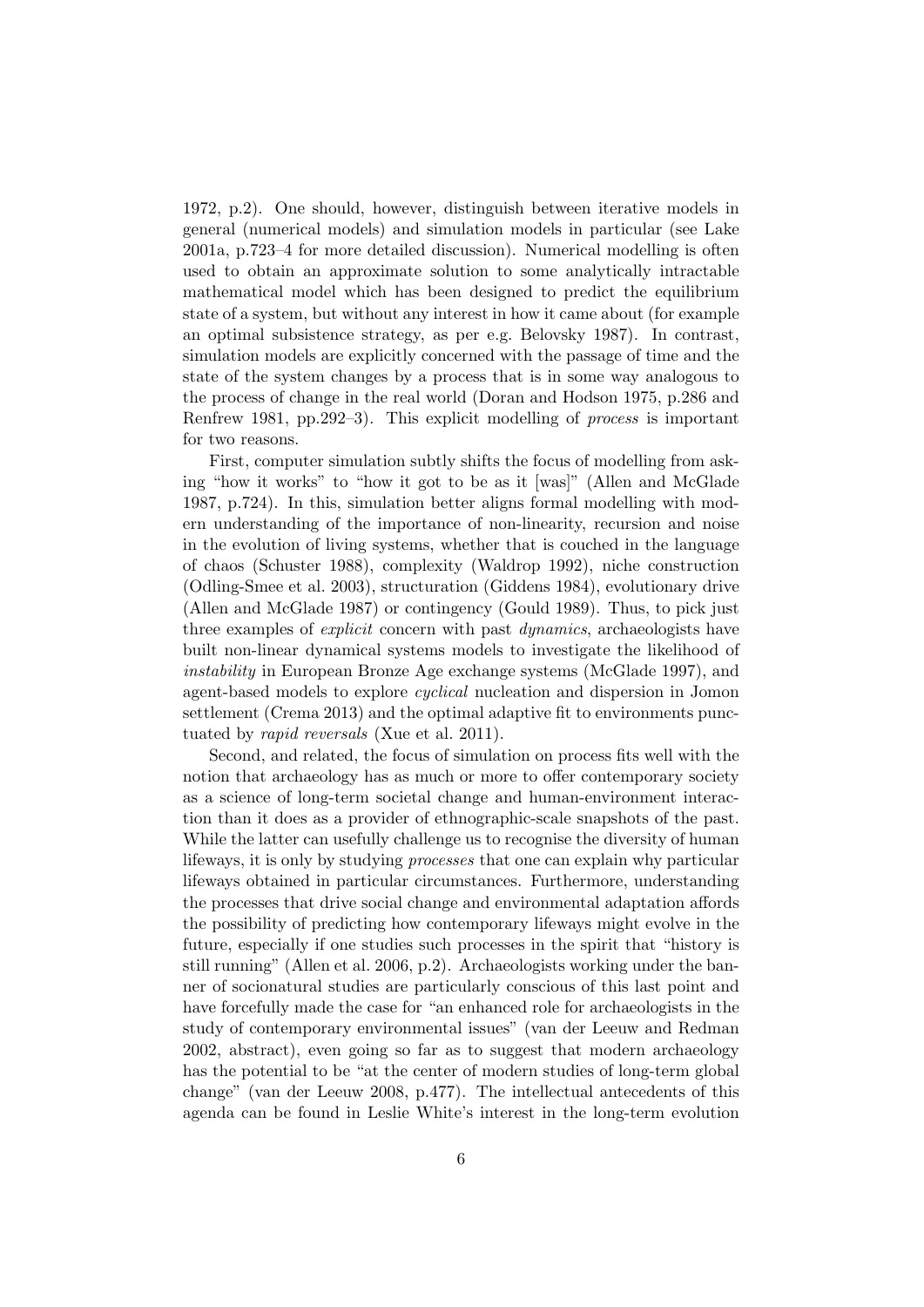of energy capture and Julian Steward's awareness that environmental adaptation is mediated through material culture and knowledge (Kohler and van der Leeuw 2007a, p.11), but the contemporary approach is augmented with more sophisticated understanding of the nature of change in complex systems, one which rejects the a priori assumption of a unilineal trajectory and which can now be better pursued through advances in computer simulation (see Barton 2013 for a recent manifesto and Kohler and Varien 2012 for the history and role of simulation in one long-running socionatural study).

While computer simulation helps archaeologists study how processes of social and environmental change unfold, and thus contributes to archaeology as a human science uniquely equipped to study long-term change in socionatural systems, it also contributes to the more specifically archaeological problem of inferring what specific processes, that is, behaviour, produced the observed archaeological evidence. Binford (1981) long ago made the argument that archaeologists must infer past dynamics (behaviours) from a static archaeological record and, of course, the usual means of doing this is to compare patterns in the archaeological evidence with those expected from the candidate behaviour. As Kohler et al. (2012a, p.40) remind us, archaeologists usually make the connection between a particular behaviour and an expected archaeological pattern on the basis of "intuition or common sense, ethnographic analogies and environmental regularities, or in some cases experimental archaeology", but computer simulation offers another sometimes the only—way of doing this. For example, Mithen's (1988; 1990) computer simulation of Mesolithic hunting goals generated a virtual faunal assemblage whose species composition could then be compared with the archaeological record. In similar vein, Premo's (2005) simulation of Pleistocene hominin food sharing created virtual assemblages which revealed that the dense artifact accumulations at Olduvai and Koobi Fora, long attributed to central place foraging, could alternatively have been formed by routed foraging in a patchy environment. These two examples demonstrate the advantage of adding computer simulation to the archaeologist's inferential toolkit: not only that it forces us to codify and make explicit our assumptions, but that it also allows us to explore the outcome of behaviours which can no longer be observed and for which there is no reliable recent historical record. In addition, it allows us to explore the outcome of behaviour aggregated at the often coarse grained spatial and temporal resolution of the archaeological record.

The last point, that the archaeological record provides only a—often sparse—sample of the outcome of whatever behaviour generated it, leads to another well established archaeological use of computer simulation, which is not to directly infer the past behaviour in question, but to test the efficacy of other methods of analysis. The role of such 'tactical' simulations is to provide data whose origin is understood in order to test the inferential power of the analytical technique in question (Orton 1982). Examples to date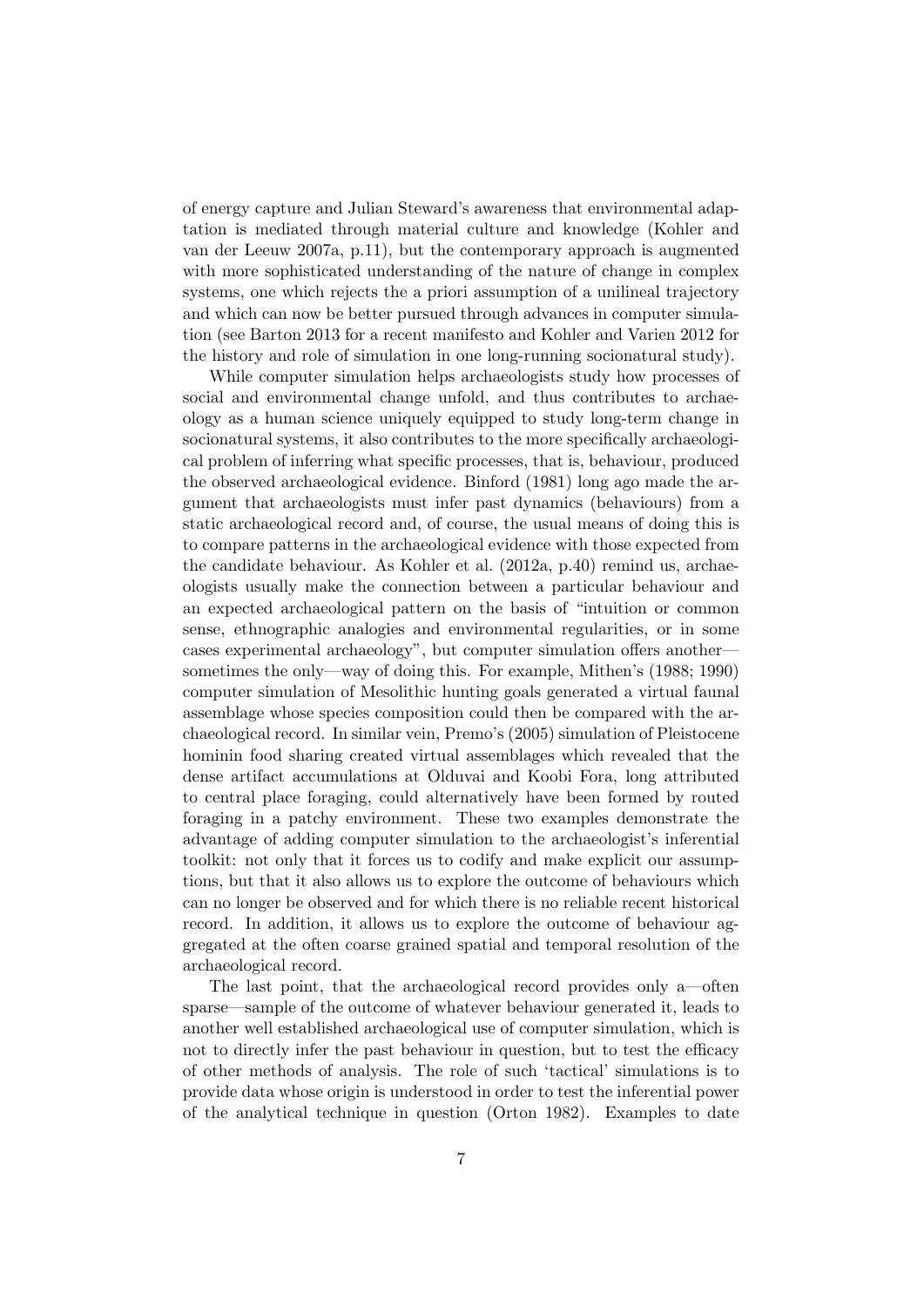include tests of measures of the quantity of pottery (ibid.), multivariate statistics (Aldenderfer 1981), cladistic methods (Eerkens et al. 2005) and the relationship between temporal frequency distributions and prehistoric demography (Surovell and Brantingham 2007).

#### 2.2 The conceptual accessibility of agent-based modelling

It can be argued that specifically agent-based modelling is more accessible than other forms of computer simulation for both technical and conceptual reasons. The technical (i.e. computer science / software) dimension of agentbased modelling is discussed in chapters 4, 7 and 8, so here I focus on four ways in which agent-based modelling can be considered conceptually more accessible than other forms of computer simulation (such as dynamical systems modelling). Two of these concern the description of rules and outputs, and the other two concern what can be modelled.

First, it seems appropriate to start this discussion with the output of agent-based modelling, since that probably influences how agent-based modelling is perceived in the wider community. While it is true that the initial output from an agent-based model can be quite undigestable, comprising nothing more than many thousands of lines of a numerical log, it can be and often is—visually attractive and, in particular, comprehensible in commonsense terms. At one extreme, it is now possible to integrate agent-based modelling with virtual reality so as to produce a photorealistic rendering of agents moving through a reconstructed palaeolandscape. This has been demonstrated for an agent-based simulation of Mesolithic hunter-gatherers foraging in a landscape that is now submerged under the North Sea (Ch'ng 2007; Ch'ng et al. 2011) and, while it is not clear what data is recorded for more conventional analysis, there is no doubt that this kind of realism captures the imagination of the public and less quantitatively inclined archaeologists alike. More common, however is two-dimensional mapping, for example, of the location of households presented as a series of snapshots at fixed intervals (e.g. Kohler et al. 2005, p.79), the path followed by an individual agent (e.g. Costopoulos 2001, Fig.9), or the distribution of artefacts discarded by agents (e.g. Lake 2000, Fig.7). In my experience, nonspecialists find the spatial patterns often output by agent-based simulations more readily comprehensible than the purely temporal patterns output by other methods such as dynamical systems models (perhaps with the exception of population curves, such as those found in Kohler et al. 2012a). Moreover, the conclusions of dynamical systems models are often supported by phase portraits and phase diagrams (e.g. McGlade 1997), both of which assume a facility with mathematical abstraction that is not widespread among conventionally trained archaeologists. Admittedly, the output from some agent-based models is not so dissimilar (see Lake and Crema 2012 for an example) and it can certainly be argued (Premo 2007; also discussion in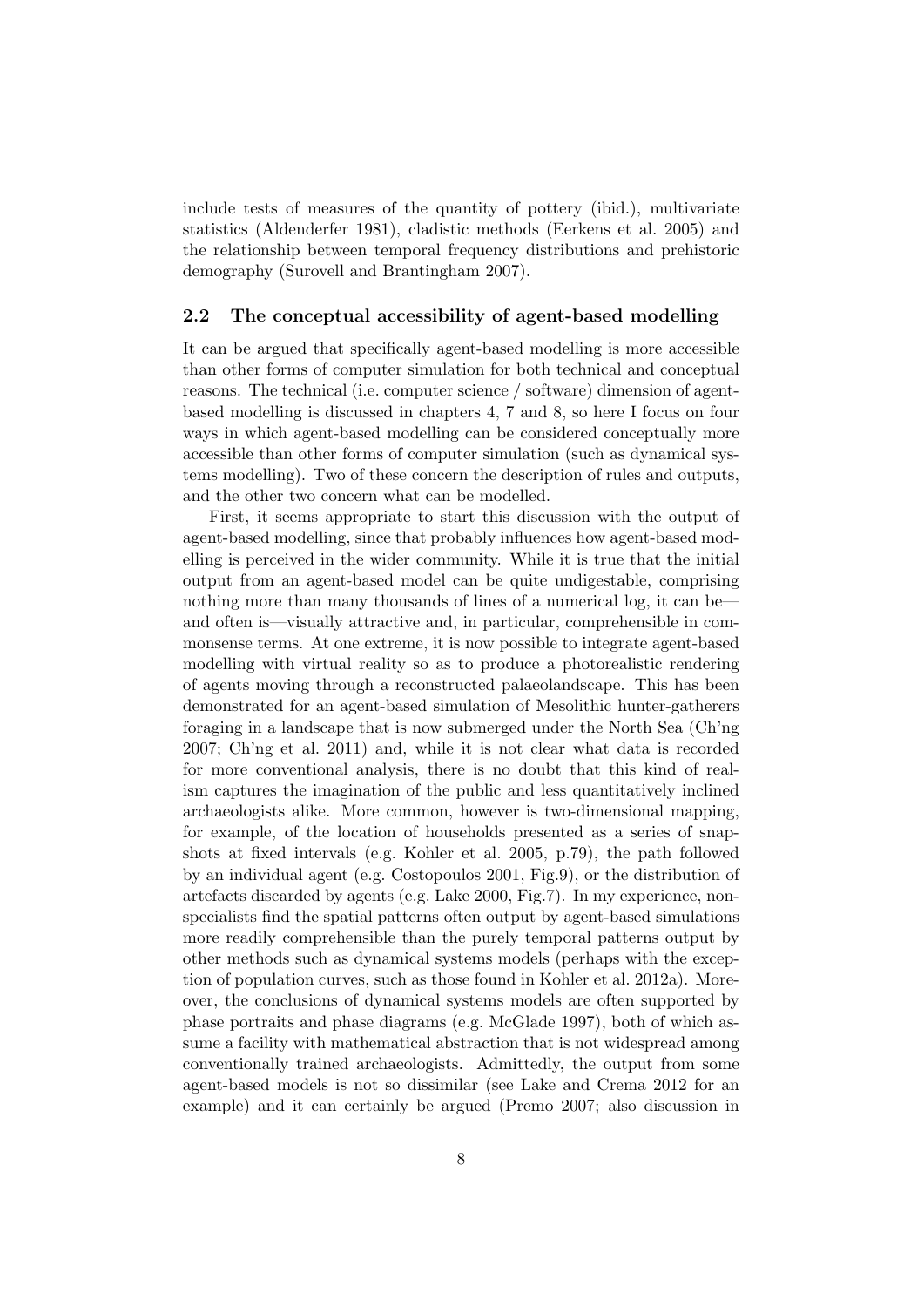section 4.1) that more agent-based models should be published with phase diagrams denoting the results of systematic experimentation, but the overarching point stands: even if there is no necessary connection between the visual output of a model and its scientific utility, agent-based simulations can and frequently do capture the imagination of non-modellers in a way that other simulation techniques do not.

Second, moving backwards from outputs to inputs, agent-based modelling is also accessible in the sense that it does not enforce one particular way of specifying the rules which govern the behaviour of entities in the model: this can be done mathematically, but it can also be done purely algorithmically (e.g. Rubio-Campillo et al. 2011; Costopoulos 2001) or using artificial intelligence formalisms such as production rules (e.g. Doran et al. 1994; Reynolds 1987). The fact that agent-based modelling does not require the mathematical formality of dynamical systems modelling may well partly account for its greater uptake, since algorithmic rules are typically closer in form to the verbal specifications of informal models.

Third, agent-based modelling is accessible in the sense that it offers great flexibility with respect to what can be modelled. It has already been noted that while most agent-based models share certain paradigmatic features, not all these are necessary and others can be added. Thus, for example, agentbased models can employ models of space ranging from purely topological networks to geographically referenced representations of the earth's surface. Similarly, agents may be purely reactive (they behave) or they may be cognitive (they reason using their own models of what is in their environment), and they may or may not communicate with other agents (Ferber 1999). Section 1 of this chapter listed some examples which demonstrate how this flexibility allows archaeologists with quite different interests to make use of agent-based modelling.

Finally, although agent-based modelling is—as a technique—scale agnostic, in most archaeological examples the agents are ethnographic-scale, in other words, they represent individual human beings or small groups, such as households. In practice, then, agent-based simulation is accessible in the sense that it tends to realign computer simulation with both the commonsense lay notion that archaeology is about what people did in the past, as well as the more explicitly theorised objections to systemic thinking raised by proponents of post-processual archaeology (e.g. Shanks and Tilley 1987b). The interweaving of archaeological computer simulation and archaeological theory is teased out in reviews by Aldenderfer (1998), McGlade (2005) and Lake (2013), but particular points of contact between post-1980 archaeological theory and agent-based modelling include agreement that "historical processes involve the actions of self-aware individuals" (Kohler 2000, p.3) and the possibility of explicitly modelling cognition (Biskowski 1992; Doran 2000; Mithen 1989). That said, the detail of how agent-based models represent individuals and their relations with one another raises questions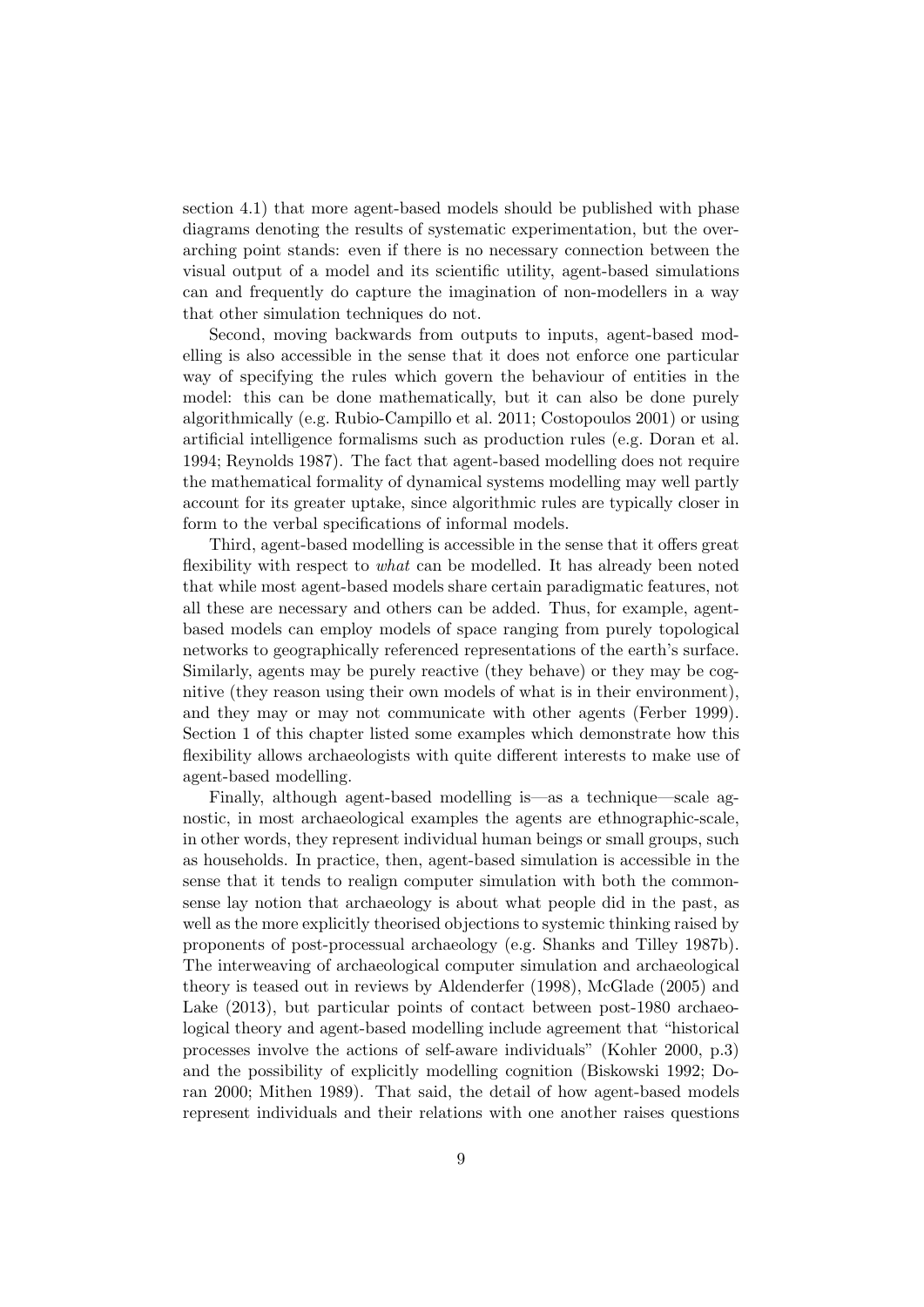about the kind of rationality employed by agents (Lake 2004) and the locus of causality in human societies (Beekman 2005), and it is clear that some post-processual archaeologists (e.g. Thomas 1991, 2004) have not been won over on either count. Their concern, "Is is the world really agent-based?" (O'Sullivan and Haklay 2000), is discussed in more detail in section 3.

#### 2.3 Agent-based modelling as a scientific paradigm

As just suggested, there are clear points of contact between agent-based modeling and important strands in post-1980 archaeological theory. This is very conspicuous in some studies, notably for example Mithen's Thoughtful Foragers, which provides a book-length manifesto for a cognitive-processual archaeology (Renfrew 1994), in this case grounded in behavioural ecology and realised with the aid of simulation. Mithen's focus on individual decision-making went some way to addressing post processual theorists' (see Dornan 2002, pp.308-314 for a review of the various positions taken) concern that the systemic perspective offered by processual archaeology overlooked the importance of individual agency and cognition (but see section 3.1), but at the same time, however, he retained a firm commitment to scientific inference by hypothesis-testing. Nevertheless, although the commitment to scientific inference and a broadly evolutionary approach is characteristic of the vast majority of agent-based models (Lake 2013), relatively few share both the ethnographic-scale and realism (in the sense of attempted closeness to actual human decision-making and choice of parameter values) of Mithen's model. Instead, most archaeological agent-based models are either more abstract, or are based on higher-level agents (such as households); they are also frequently concerned with longer-term change and the emergence of new phenomena. All this suggests that the uptake of agent-based modelling is better explained by archaeologists' interest in the wider scientific paradigm which spawned it rather than its fit with post 1980 archaeological theory per se.

As with the geographical information systems (GIS) 'tool or science' debate (Wright et al. 1997), it is important to recognise that, as a technique, agent-based modelling can be used for different purposes and in a variety of theoretical frameworks. Nevertheless, agent-based modelling is closely associated with complexity science  $(Waldrop 1992)^1$ , whereas, for example, dynamical systems modelling is usually associated with chaos (Schuster 1988) and catastrophe theory (Zeeman 1977). Complexity science gained real momentum in the late 1980s / early 1990s and, although it builds on insights won by the formalisation of chaos and catastrophe in the 1960s and 1970s, it also marks a change of emphasis (Beekman and Baden 2005). The

<sup>&</sup>lt;sup>1</sup>Although agent-based modelling also has semi-independent roots in ecological modelling, where, as individual-based modelling the initial focus was on the importance of organism heterogeneity and spatial localism (DeAngelis and Gross 1992, p.xv).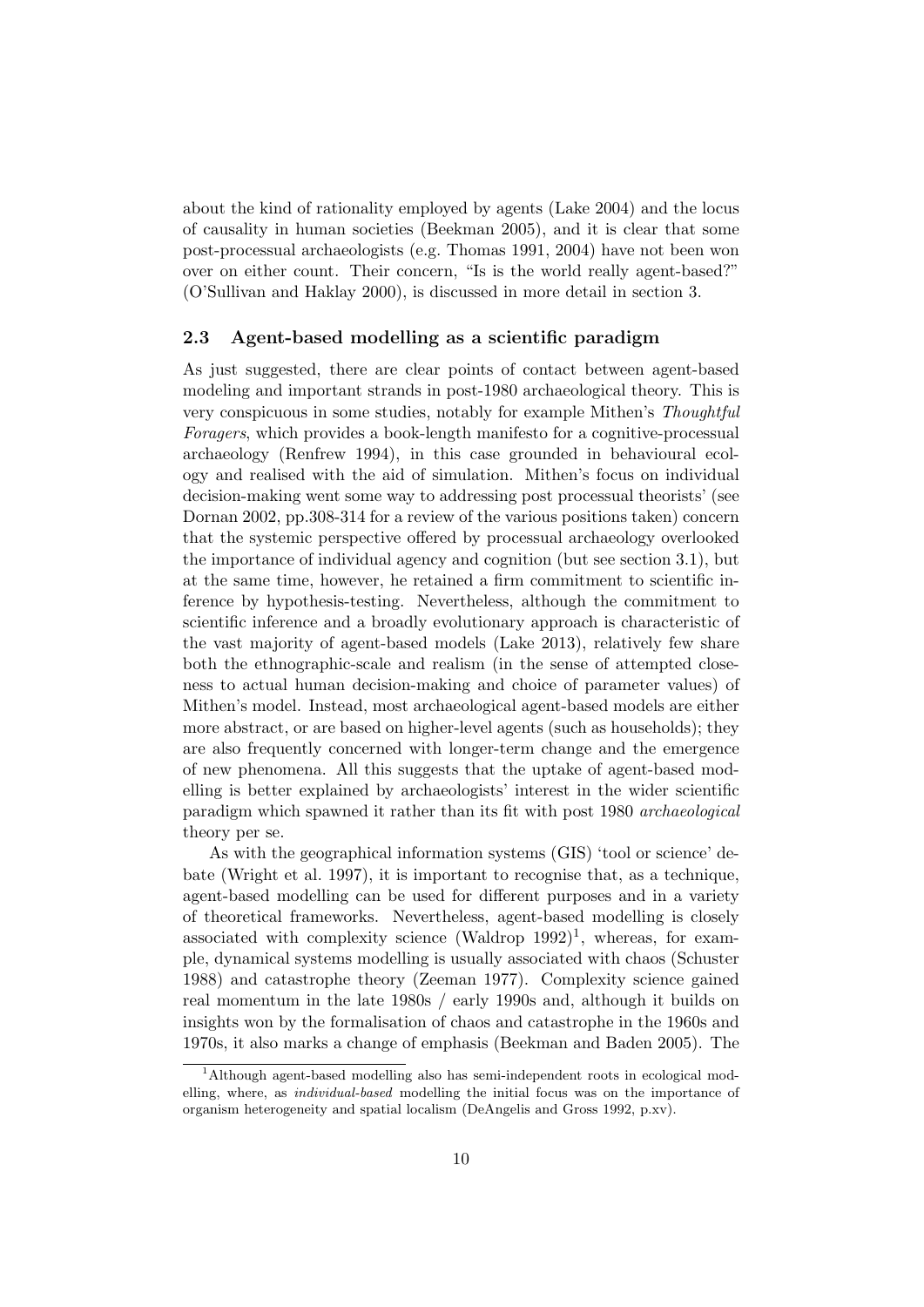mathematics of chaos provided tools to deal with the unpredictability and non-linearity of many real world processes, including some of obvious archaeological interest such as population growth (May 1976). Catastrophe theory ultimately proved more difficult to apply in the real world, but at minimum it reinforced the message that profound transformation does not necessarily require many factors working in tandem and nor does it necessarily require a strong external push (Renfrew and Poston 1979). Complexity science blends these insights with others from a different intellectual lineage that includes von Neumann's work on self-reproducing automata, cybernetics and connectionist cognitive science (Epstein and Axtell 1996, p.2) to focus on the emergence of macro-level properties from the mutual interaction of many micro-level parts, as well as the related question of how such systems learn (adapt). Unlike dynamical systems models, which normally work with variables representing aggregate phenomena (e.g. the number of individuals who have access to prestige goods—see McGlade 1997), agentbased models explicitly model the micro-level parts (as agents) and so are particularly well-suited to the complexity science agenda. Cellular automata share this particular property (the cells representing micro-level parts) and have also played a significant part in the development of complexity science (Toffoli and Margolus 1987; Wolfram 1984), but have found less use in archaeology as they are more restrictive in terms of the kinds of real-world phenomena they can represent (but see Mithen and Reed 2002 and Nikitas and Nikita 2005 for two archaeological applications of cellular automata).

The clearest manifestation of the impact of complexity science and agentbased modelling in the social sciences is the attempt to do what Epstein and Axtell (1996, p.177) have labelled generative social science. Their book Growing Artifical Societies demonstrates how agent-based modelling can be used to grow social phenomena in silico "from the bottom up". In the most basic version of their now famous model Sugarscape, the actions of agents pursuing individual goals (to harvest and consume 'sugar' deposited on a landscape) produce population-level phenomena such as a characterisic power-law wealth distribution and waves of advance across space. Following further experiments with versions of Sugarscape that include more 'human' elements, including sexual reproduction, cultural transmission, combat, exchange and disease, Esptein and Axtell conclude that "A wide range of important social, or collective, phenomena can be made to emerge from the spatio-temporal interaction of autonomous agents operating on landscapes under simple local rules" (ibid., p.153, my emphasis). Not only does this observation align social science with the interests of complexity science, but it also led Esptein and Axtell to propose a new model of explanation for the social sciences, one which they claim is neither deductive nor inductive, but 'generative': they interpret the question "can you explain it?" as asking "can you grow it?" (ibid., p.177) and thus they propose that explanation consists in "demonstrating that certain sets of microspecifications are suf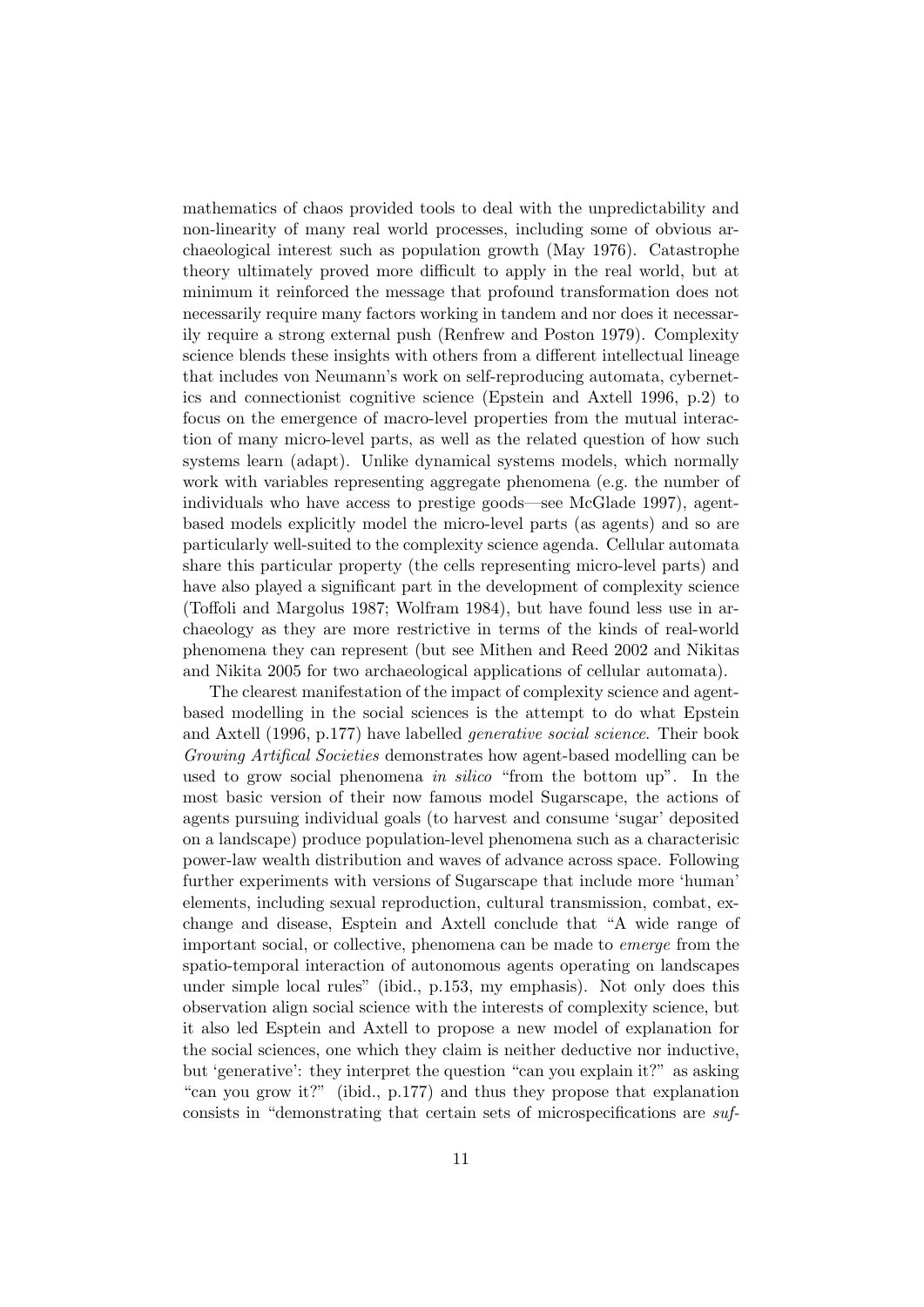ficient to generate the macrophenomenon of interest" (ibid., p.20, original emphasis). On top of this epistemic move, Epstein and Axtell also argue that agent-based modelling provides the appropriate tool to overcome several specific deficiencies of contemporary social science: the use of local rather than global rules provides a "natural methodology for relaxing. . . assumptions" about the perfect rationality of actors (ibid., p.1); the possibility of agents having different characteristics overcomes the explicit or implicit suppression of agent heterogeneity; and the focus on dynamics overcomes preoccupation with static equilibria at the expense of exploring transitional states which might actually be more important or interesting (ibid., p.16). Overall, then, Epstein and Axtell hope that the agent-based approach will "yield a new, more unified and evolutionary social science, one in which migrations, demographic patterns, tribes, and tribal conflict, epidemics, markets, firms, institutions, and governments all emerge from the bottom up" (ibid., p162, original emphasis).

The Sugarscape agent-based model has been hugely influential: it is widely used for teaching computational social science and, within archaeology, is explicitly acknowledged as the inspiration for early examples of (modern) agent-based modelling such as the Long House Valley model (Axtell et al. 2002). Perhaps even more importantly, however, the very idea of generative social science has been gaining traction in archaeology. This is most obvious in writing that explicitly invokes Growing Artificial Societies, for example Kohler's (2000) manifesto for the potential of agent-based modelling to help with the task of "putting social sciences together again" and Premo's (2008, p.36) call to use agent-based models as "behavioural laboratories", but it also underwrites other statements of the principal that agent-based models should be generative (e.g. Costopoulos 2009, p.273). In fact, it can be argued that the majority of recent archaeological agent-based simulations adopt at least some aspects of the generative social science programme even if they do not explicitly invoke it. For example, many of the agent-based models designed to tackle problems in human evolution and/or evolutionary archaeology are concerned with emergence, the value of null models, or the less than perfect rationality of agents.

Premo's (2010) investigation of how a 'scatter and patches' archaeological landscape could have been produced by relatively simple Plio-Pleistocene hominin foraging and food-sharing behaviours is partly a study of an emergent phenomena. One could also argue that the models designed to demonstrate the effect of population size and structure on cultural trait diversity and cumulative innovation (e.g. Lake and Crema 2012; Powell et al. 2009; Premo 2012) also seek to explain how a population-level phenomenon, in this case cultural complexity, emerges from the interaction of agents.

Closely related to the notion of emergence is the realisation that complex patterns can be produced by the iteration of simple rules, which has in turn lead to recognition of the value of null models as a starting point of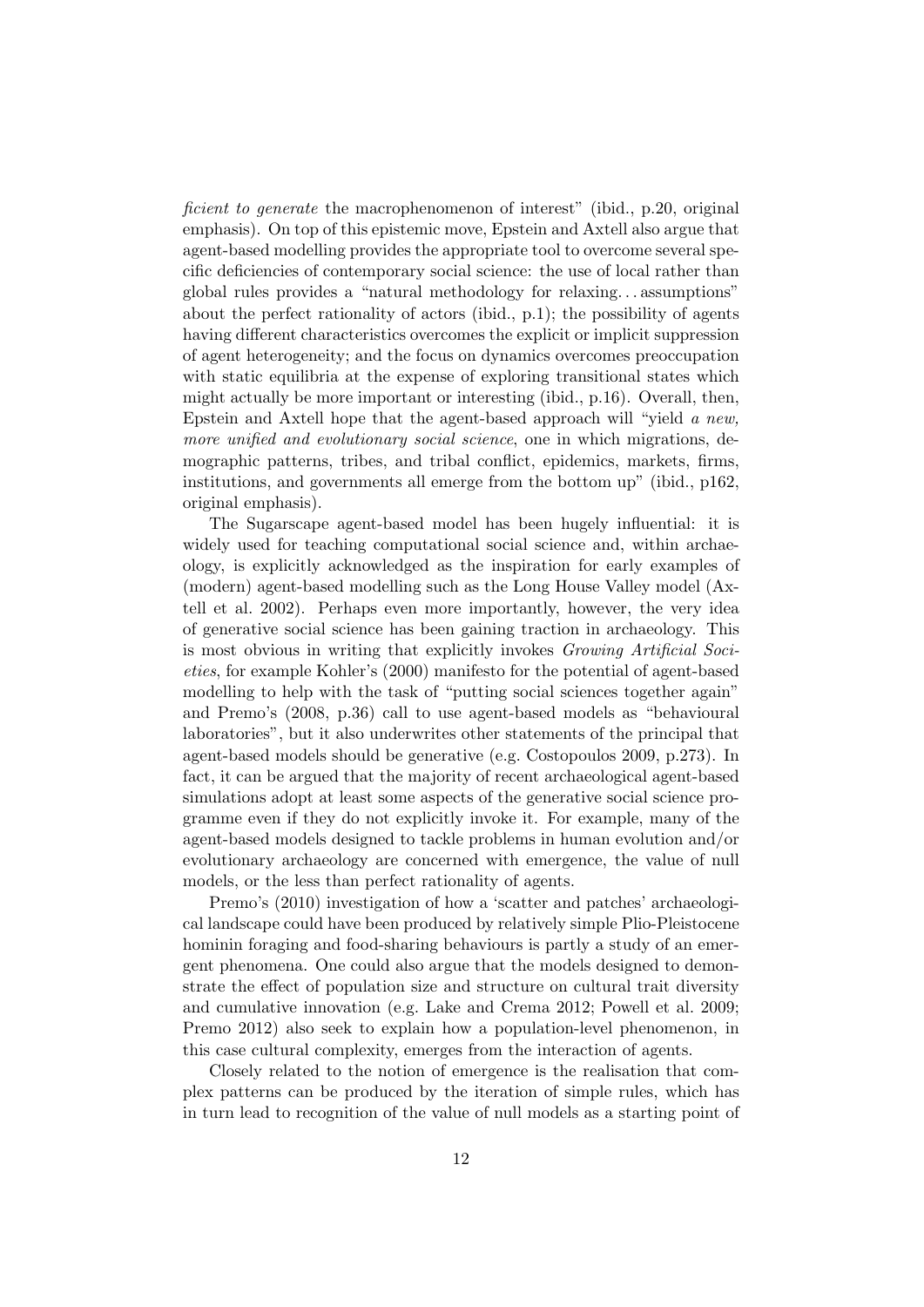enquiry. Premo's aforementioned model of Plio-Pleistocene food-sharing is explicitly offered as null model (Premo 2007, p.34). More recently, Bentley and Ormerod have argued for the utility of models which assume "zerointelligence" (2012, pp.205–6) on the part of agents. Bentley and Ormerod do not think that real-world agents really have zero-intelligence, but given that complexity science suggests that "many of the emergent, often complex, patterns in society need not require complex behavior on the part of individuals" (ibid., p.205) they want to know how far we can get with simple social physics null models and what must be added to them to explain social phenomena. Bentley and colleagues have already demonstrated that a simple model of random copying is sufficient to explain the frequency distributions of cultural variants in first names, archaeological pottery, applications for technology patents, chosen dog breeds and popular music (Bentley et al. 2004, 2007).

As well as demonstrating the potential power of null models, the success of random copying models also reinforces our understanding that humans are not, in the main, perfectly rational decision-makers. In the context of null modelling this claim is usually predicated on the observation that humans do not have sufficient computational capacity to make optimal decisions and/or they do not have access to all the relevant information (e.g. Bentley and Ormerod 2012, pp.205–6). Exactly what is meant by rationality is further discussed in section 3.1, but the notion that humans are imperfect decision-makers because they only have access to spatially and/or temporally 'local' information has long been incorporated into archaeological agent-based models of hunter-gather foraging (see for example Reynolds 1987 and Mithen 1990); it is also now the explicit focus of enquiry in studies that seek to investigate the importance of noise (imperfect environmental tracking) in long-term adaptation (Xue et al. 2011).

Models such as those just cited demonstrate that the post-2000 uptake of agent-based modelling in archaeology has been accompanied by an interest in at least some strands of complexity science in general and generative social science in particular, even if it has not always been explicitly framed in those terms. While there are models which do not fit this characterisation so neatly, particularly tactical models (e.g. Rubio-Campillo et al. 2011), in the main there is a sense in which agent-based modelling has been adopted by archaeologists as both a technique and a scientific paradigm. It can be argued, however, that the particular strands of complexity science commonly found in archaeological agent-based models, such as relatively 'simple' emergent phenomena, the use of null models and a focus on limited rationality, reflect a particular perspective on complexity science, the Complex Adaptive Systems approach, that was strongly promoted by the Sante Fe Institute in the late 1980s and early 1990s. As Beekman and Baden (2005, p.7) rightly caution, the application of ideas from complexity science to social phenomena has a different emphasis in Europe, where there is greater interest in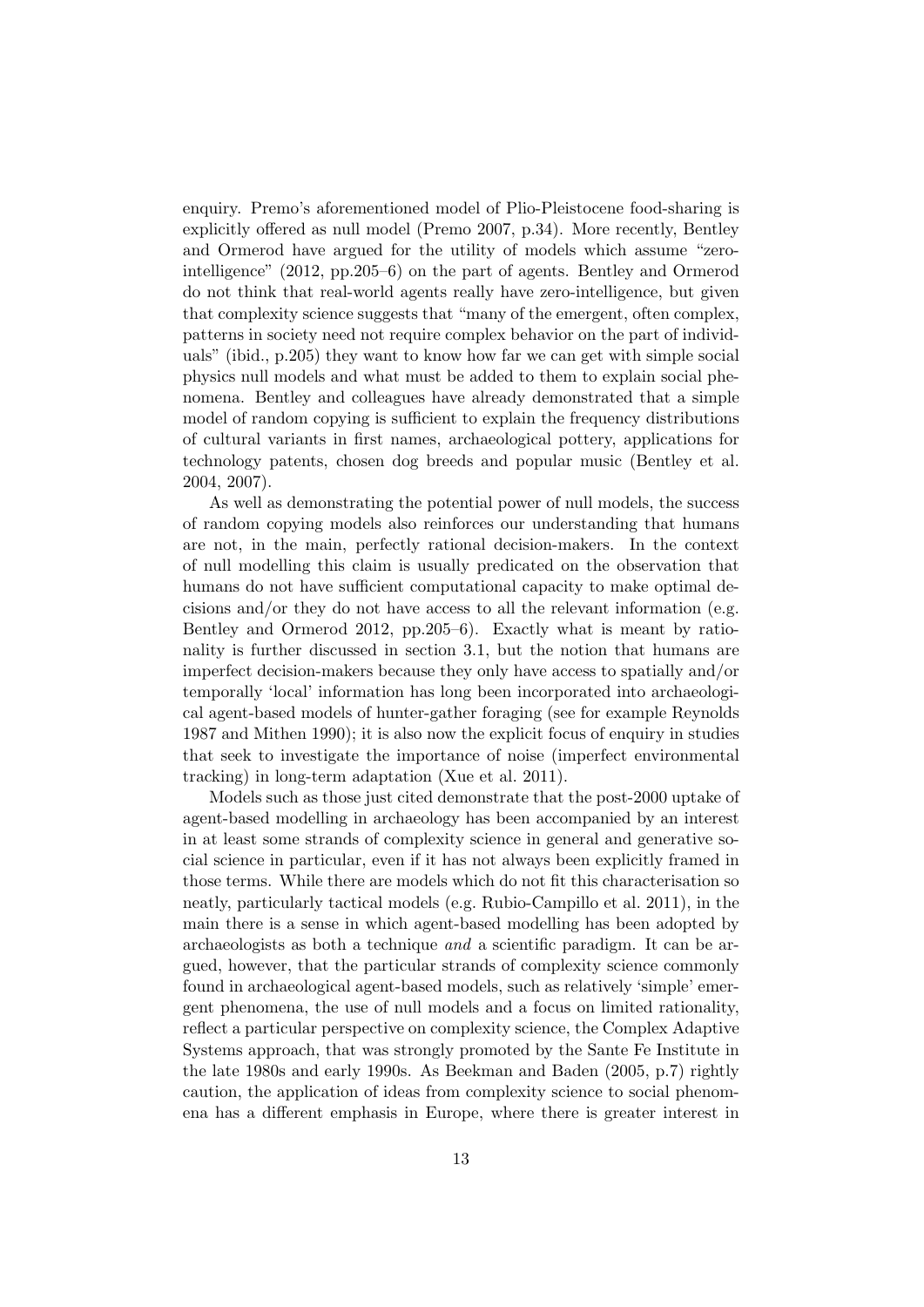explicitly cognitive issues, including emotion and irrationality (Doran 2000) and, perhaps most importantly, a greater willingness to treat social systems as qualitatively different from other complex systems (Gilbert 1995). Although they note that "archaeologists working within this intellectual milieu have often chosen to use nonlinear concepts as metaphors to frame a verbal analysis rather than develop computer simulations" (ibid.) it is worth considering whether this is because textbook agent-based modelling, which is largely grounded in the Complex Adaptive Systems approach, carries with it particular—and perhaps debatable—assumptions about the way the world is?

# 3 Ontological considerations: Emergence and rationality

As briefly alluded to above, the rapid deployment of GIS in a number of disciplines eventually led to debate about whether the technique is simply a tool that can be used for many purposes in a variety of theoretical frameworks, or whether it carries certain theoretical 'baggage' such that its use requires explicit or implicit adherence to particular theoretical principles or assumptions (in geography see Pickles 1999; Wright et al. 1997; in archaeology see Wheatley 1993; Gaffney and van Leusen 1995). Similar questions have been asked of agent-based modelling, although the anxiety seems less widespread and largely confined to two key issues: is the rationality of agents a good model of human rationality and in what sense do social phenomena emerge.

#### 3.1 The rationality of agents

As has been documented elsewhere (Lake 2004) and remains true today, the agents in archaeological agent-based simulations have generally been ascribed a rationality that is grounded in either human biology (typically optimal foraging theory or evolutionary psychology), or modern economics. Some archaeologists have argued that the biological and/or economic grounding of agent rationality is undesirable as it projects modern rationality back into the past and precludes the possibility of discovering that the past really was different. Thus, directly addressing agent-based modelling, Thomas (1991, p.1) claimed that "The rationality which Mithen seeks to identify on the part of his Mesolithic foragers is a very specific one: it is the instrumental reason of late capitalism". In similar vein, but targeted at evolutionary archaeology more generally, Shanks and Tilley (1987a, p.56) expressed disquiet about recourse to either evolutionary biology or economics, since in their view the former leaves a "plastic, malleable cultural dope incapable of altering the conditions of his or her existence" (Shanks and Tilley 1987a,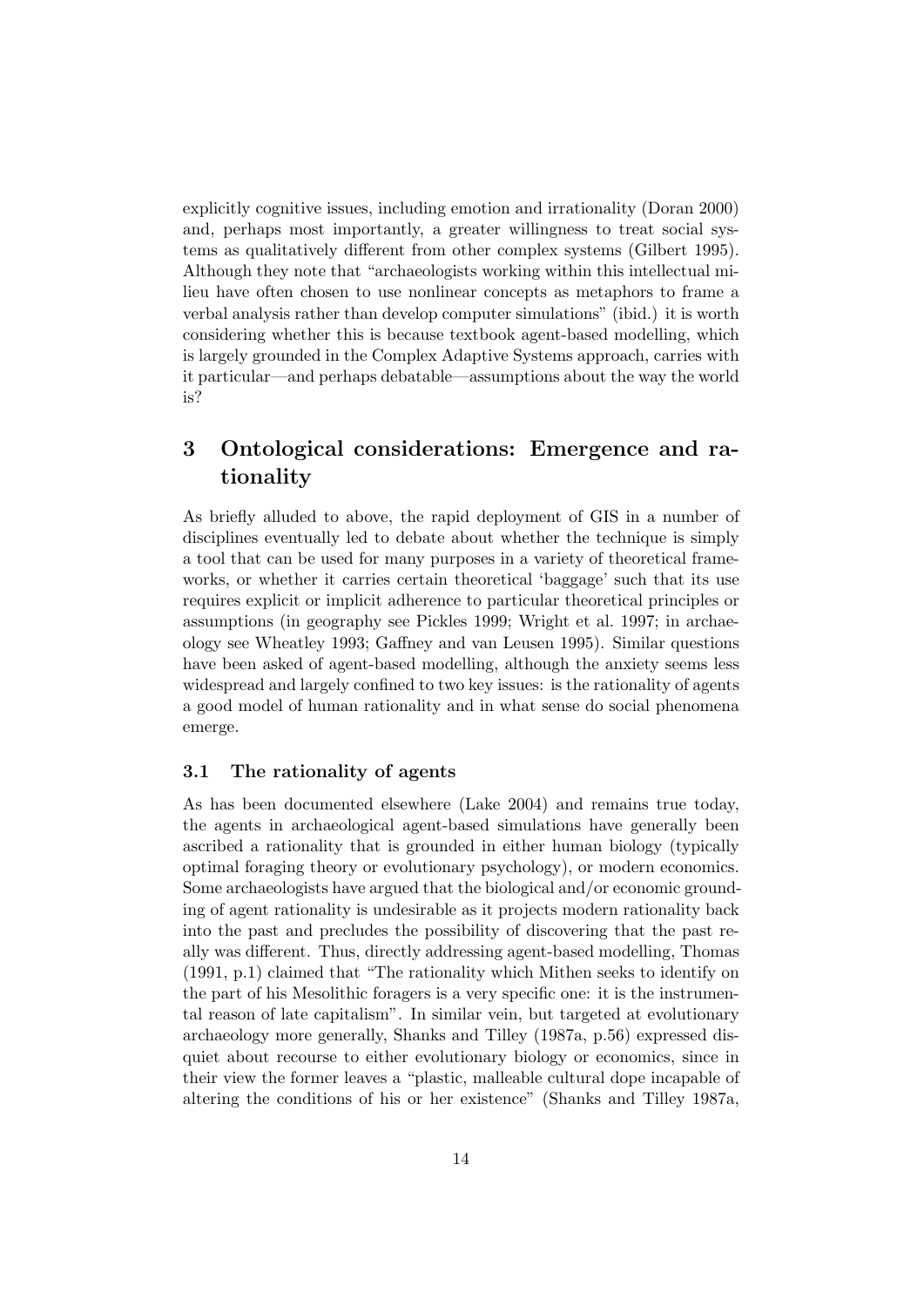p.56) and the latter "naturalizes what are historically and culturally specific values as universal features of humanity" (Shanks and Tilley 1987b, p.188). The cultural specificity of rationality has also been emphasised by Cowgill, who claimed that "The allegedly universal rationality assumed by 'economic man' models is shown by anthropological knowledge to be the very opposite" (2000, p.55), and Clark who, comparing an approach to agency rooted in evolutionary theory with one rooted in practice theory, complained that "the individuals in optimal foraging models know more than real agents could know. Rational decisions require perfect knowledge of particulars and decision-making rules, which are cultural" (2000, p.108).

The central question here is not whether attributing to agents rationalities grounded in evolutionary biology or economics is appropriate (see Kohler 2000 and Mithen 1990 for arguments in favour of evolutionary biology as a source of agent rationality), but rather, whether agent-based simulation is limited to these kinds of rationality? In order to address this question, however, it is necessary to be clear what one means by rationality. The textbook view from artificial intelligence is that "A rational agent is one that does the right thing" (Russell and Norvig 2003, p.34), in other words, one "whose actions make sense from the point of view of the information possessed by the agent and its goals (or the task for which it was defined)" (Russell 1999, p.13). The important and perhaps surprising consequence of this (informal) definition is that "What counts in the first instance is what the agent does, not necessarily what it thinks, or even whether it thinks at all" (ibid, p.13). Thus the emphasis is first and foremost on what Simon  $(1956)$  termed *substantive rationality—what decision to make—*, rather than procedural rationality—how to make the decision. For the purposes of computation, substantive rationality is formalised through the agent function, which can be conceived as a table that records what action an agent performs as a result of a given percept sequence (a history of everything the agent has ever perceived). Procedural rationality is formalised through the agent program, which is the internal mechanism used by the agent to implement the agent function and which, in the case of a cognitive agent, will be some kind of reasoning process.

Archaeologists who criticise the rationality accorded to agents in agentbased models and/or evolutionary and computational approaches more generally are not always explicit about what they mean by rationality, or at least not in terms that allow direct comparison with the way rationality is understood in artificial intelligence. The necessary translation requires a detailed textual analysis, which falls outside the scope of this paper but I have attempted it elsewhere (Lake 2004, pp.195–197). I concluded that some critics (e.g. Clark 2000) are primarily concerned that the rationalities of past agents might need to be described by different agent functions, or as Clark put it, past agents "just have different motives" (ibid., p.101). Where that is the concern, there are no grounds for rejecting agent-based modelling since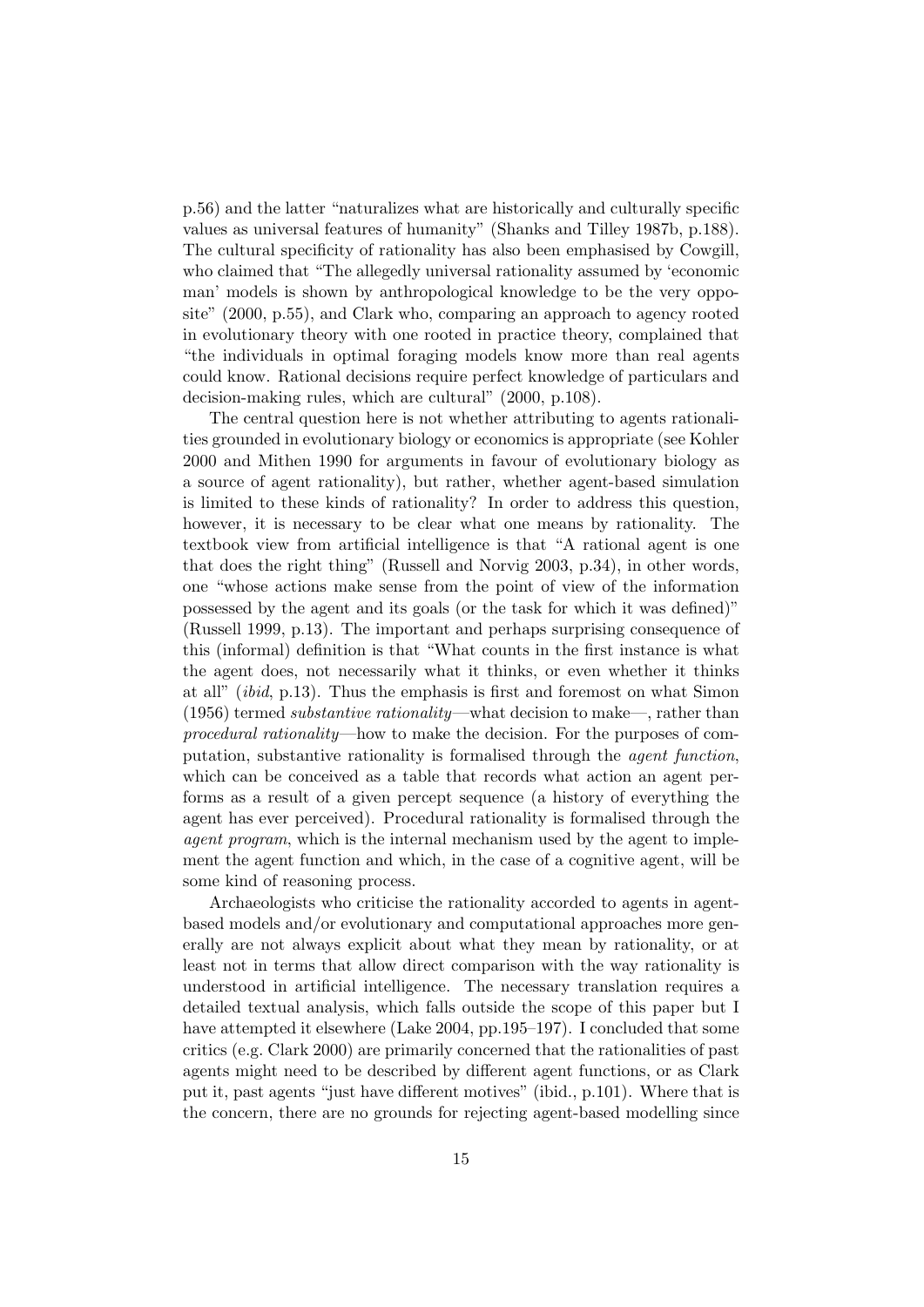the technique does not require agent functions derived from either modern economic theory or evolutionary biology. Of course, it must be possible to state the agent function in a computer programming language, so in practice it may be easier to do this for economic and biologically grounded rationalities for the simple reason that we have explicitly theorised them, but in principle, there is no reason why agent-based simulations should necessarily project modern substantive rationality back into the past. On the other hand, other critics of computational and evolutionary archaeology (Cowgill 2000; Thomas 1991) extend their concern to the agent program, that is, how agents make decisions: for example, Thomas states that "Desires, emotions, forms of reason and techniques of self-interpretation are all contingent and historically situated" (Thomas 1991, p.17, my emphasis). Whereas one can in principle implement a wide range of agent functions in an agent-based model, it is less certain that agent programs are similarly unconstrained. Given that philosophers and artificial intelligence researchers are unable to agree about the limitations of machine intelligence (see Russell and Norvig 2003, chapter 26 for a guide to the main arguments), it is simply not possible to guarantee that all forms of reasoning that humans have ever employed can be implemented on the computing devices currently available to us, never mind in an agent-based model implemented using the standard software tools. However, it is also notable that archaeologists who warn against projecting modern forms of reasoning back into the past do not themselves provide detailed descriptions of alternative forms which they believe were employed in specific contexts, quite possibly because they do not have a language adequate to that task. Consequently, while it may be that agent-based simulation imposes some (unknown) limits on models of past procedural rationality, an attempt to devise non-modern agent programs would at least provoke much-needed discussion about how to describe alternative forms of reasoning.

So far I have considered the kind of rationality exhibited by agents, but Thomas' critique of Mithen's agent-based model of Mesolithic hunting as having created a "cybernetic wasteland" (1988, p.64) extends to the argument that the agents in Mithen's model are unhuman because they are only rational and lack emotion. Mithen responded by acknowledging that emotional life is indeed "quintessentially human" (1991, p.10), but largely because it is wrong to counterpose emotion and reasoning, since emotions actually make rational thought possible by overcoming the problem of what to do in the face of conflicting goals and/or the impossibility of predicting the consequences of all available actions. Effectively, by drawing in this way on the cognitive and functional theories of emotion proposed by Oatley and Johnson-Laird (1987) and Frijda (Frijda 1987; Frijda and Swagerman 1987), Mithen simply proposes that emotions are implicitly included in models of adaptation via rational decision-making (Mithen 1991, p.9). Thus, while he argues that changes of state between, for example, stalking prey and killing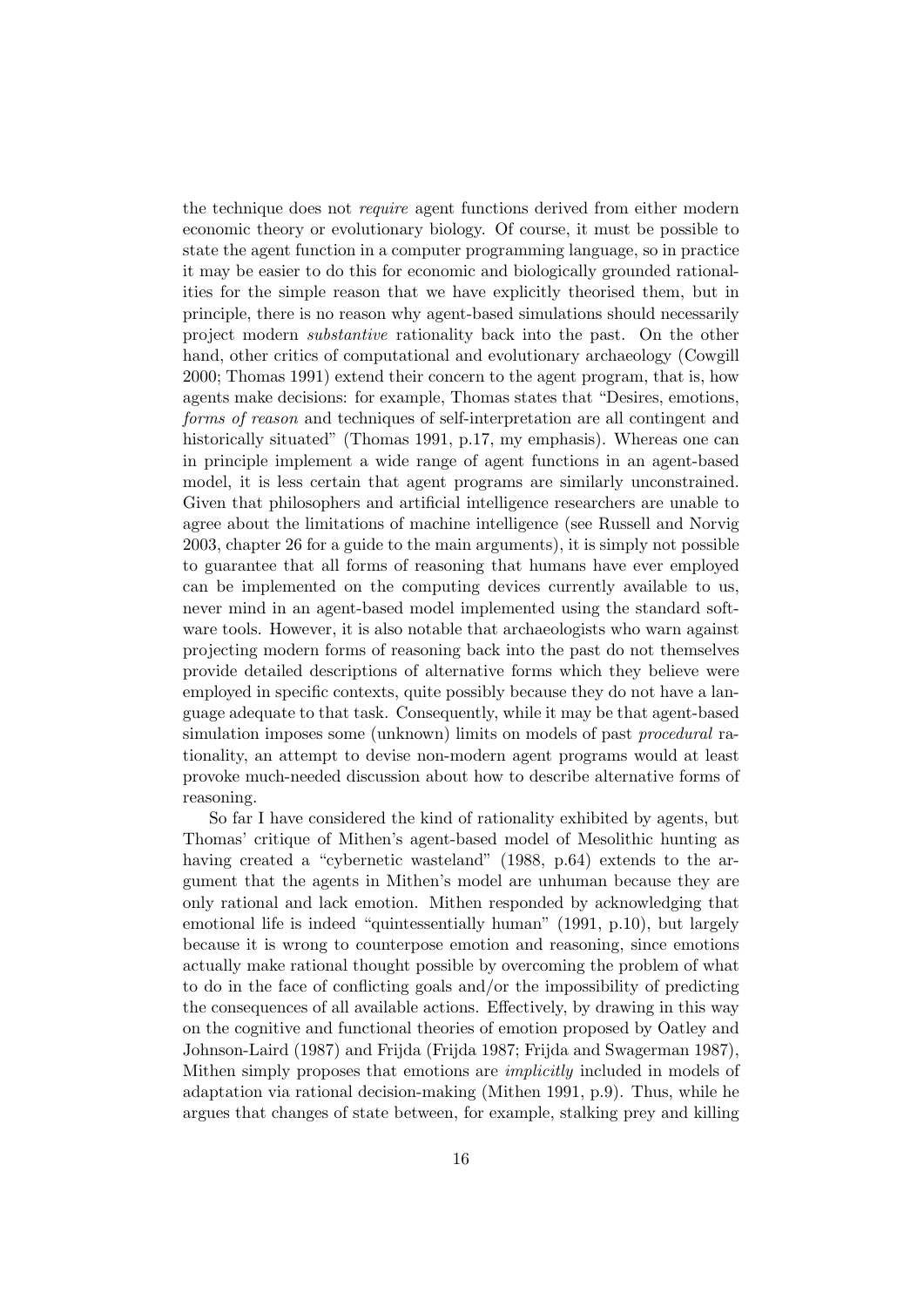it "are only made possible by emotions acting as a system of internal communication: monitoring the success and failure of sub-goals and the need to adjust behavioural plans" (ibid., p.13), it is not the case that any of the computer code in his agent-based model could have been omitted had he denied any role for emotion.

In partial contrast to Mithen's approach to the problem of incorporating emotion into agent-based modelling, there is a strand of artifical intelligence research which seeks to very explicitly model the role of emotion in cognition (Doran 2000). This research is still grounded in the 'functional view' (Frijda 1995) that emotions serve to aid decision-making (Cañamero and de Velde 2000, p.144), but in its most developed form it involves programming agents with a 'synthetic physiology', which includes variables necessary for survival (e.g. heart-rate, energy, blood sugar level) and hormones released under different emotional states which modify the amount of the controlled variables, thereby amplifying motives and thus ultimately influencing behaviour (Ca˜namero 1997). Thus, whereas the outcome of the emotional influence on rationality is completely predetermined in Mithen's model, this is not true in Ca˜namero's model, at least to the extent that the complexity of the interplay between emotions and reason may be sufficient to render it unpredictable in practice. If models like this really do offer the prospect of observing emotionally influenced behaviour that had not been *explicitly* imposed by the modeller then they open up the possibility of incorporating the role of emotion into the programme of generative social science. Indeed, Cañamero and Van de Velde (2000, p.148) describe at length a conceptual design for an agent-based model which would allow each agent some control over the expression of emotions according to its state, interests and the image it has of the other, so allowing emotional states to contribute to the construction of intersubjectivity (ibid., p.147). Although the bulk of research on agent emotion is situated within robotics (e.g. papers in Cañamero and Aylett 2008), the fact that at least some artificial intelligence researchers are prepared to entertain a social constructivist view of emotions (Averill 1990) makes it difficult to imagine what *in-principle* objection remains to the use of agent-based simulation to model human decision-making.

#### 3.2 The emergence of social phenomena

As already noted, emergence is a central concept in complexity science and it is certainly the case that archaeologists have explicitly suggested that one of the benefits of using agent-based modelling is that it offers a means to study emergent phenomena. For example, Kohler and van der Leeuw suggest that agent-based models "enable us to examine the possibility of the emergence of new structures (for example, institutions, alliances, and communities) out of the basal units and their interactions" (2007a, p.6) and go on to emphasise the possibility of modelling the recursive relationship between the emergent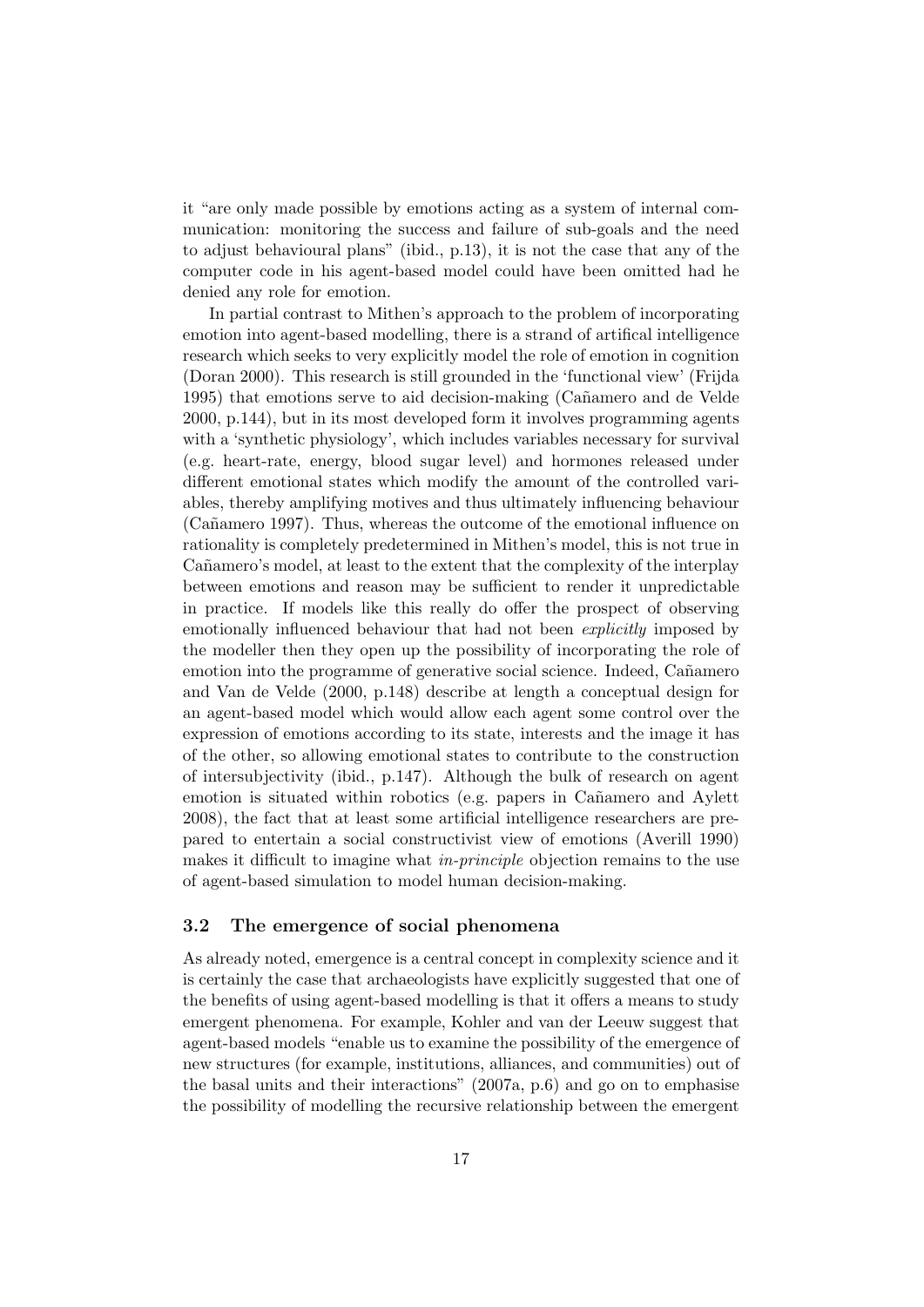structures and the underlying micro-level entities such that "the interaction between individuals create the society (and its culture), which in turn, affect the behaviour of the individuals or groups that constitute it" (ibid., p.7). Kohler also made a more specifically archaeological case for agent-based modeling: that the things we can measure in the archaeological record are on the one hand the outcome of agent behaviour "averaged over a great deal of space and time" but, given that, are also part of the "[context] within which agents make decisions and perform actions" (Kohler 2000, p.10). This again points to the idea that agent-based modelling can be used to disentangle an element of recursion, in this case between agents and their environment. It was suggested above that a significant number of archaeological agent-based models have been used to investigate emergence in some sense, but the key question here is in what sense exactly? This is a difficult question to answer because there is no widely accepted formal theory of emergence (Epstein and Axtell 1996, p.35) and indeed some would argue that the notion of emergence at best "remains vague and ill-defined" (Conte and Gilbert 1995, p.9) and at worst "seems opaque, and perhaps even incoherent" (Bedau and Humphreys 2008, p.1).

In philosophical debate the concept of emergence becomes entwined with fundamental problems such as the mind–body problem (Searle 1992), but in complexity science, and especially agent-based modelling, the term 'emergence' is most often used "to denote stable macroscopic patterns arising from the local interaction of agents" (Epstein and Axtell 1996, p.35). In the scheme proposed by the philosopher Bedau, cases of this kind of emergence are examples of either nominal emergence or weak emergence. Nominal emergence is the "simplest and barest" notion of emergence (Bedau 2008, p.158), one in which the emergent phenomena have the kinds of properties that cannot be micro properties. Thus, for example, Epstein and Axtell argue that the skewed wealth distribution produced by the Sugarscape model is an emergent phenomenon because "we do not know what it would mean for an agent to have a wealth distribution" (1996, p.35). In similar vein, it is possible to measure the pressure of a gas, but not the pressure of an individual molecule of that gas. The difference between nominal and weak emergence is that in the former the emergent properties can be predicted and explained from the properties of the individual micro-level entities, whereas in the case of weak emergence "the micro-level interactions are interwoven in such a complicated network that the global behaviour has no simple explanation" (Bedau 2008, p.160). In general, most of the agent based models developed under the banner of generative social science exhibit weak emergence. This is true of the archaeological models of Lake and Crema (2012), Powell et al. (2009) and Premo (2010; 2012) that were discussed earlier, and Beekman (2005, p.64) provides another list which supports this observation. Most of these models effectively demonstrate—whether explicitly or implicitly—that "many of the emergent, often complex, patterns in society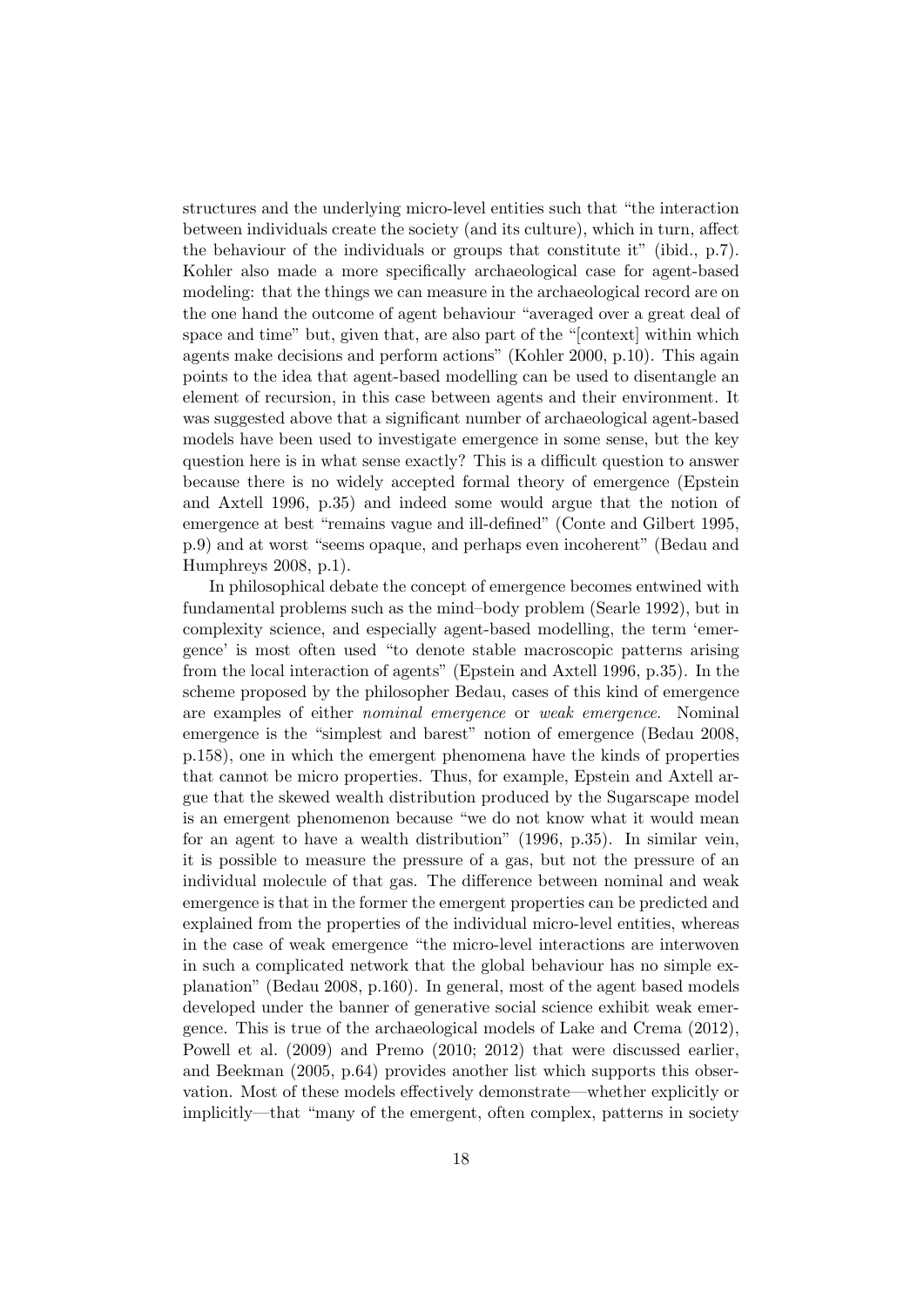need not require complex behavior on the part of individuals" (Bentley and Ormerod 2012, p.205), but on the other hand the interaction between individuals is often sufficiently complex (typically context dependent in some way) that it is not possible to predict the emergent phenomena except by running the simulation. This, of course, is what led Epstein and Axtell (1996, p.177) to argue that adequate explanation of many social phenomena consists in demonstrating the "generative sufficiency" of a model (but see section 4.1) for doubt about the adequacy of this proposition).

Despite the weight of actual modelling practice, there is considerable debate even within the modelling community about whether important social phenomena such as social institutions are the result of something more than weak emergence (Beekman 2005; Conte and Gilbert 1995; Gilbert 1995; Lake 2010; O'Sullivan and Haklay 2000). The two main issues are, first, whether at least some emergent social phenomena exert 'reverse' causal influence on agents (what Bedau labels strong emergence) and, second—but less discussed—whether it matters that human agents "are capable of reasoning, and do so routinely, about the emergent properties of their own societies" (Gilbert 1995, p.144).

The reality of reverse causal influence is a long-standing point of contention in sociology (see Gilbert 1995 for more detail). On the one hand, methdological holists follow in the footsteps of Durkheim and Parsons in according causal influence to supra-individual social entities. This could hardly be clearer than in Durkheim's definition of social facts as "ways of acting, thinking and feeling that are external to the individual and are endowed with a coercive power by virtue of which they exercise control over him" (Durkheim 2004, p.59). In similar vein, but much more recently, Kenneth Arrow argued that "social categories are used in economic analysis all the time and that they appear to be absolute necessities of the analysis, not just figures of speech that can be eliminated if need be" (1994, p.1). In contrast, methodological individualists (e.g. Watkins 1952; O'Meara 1997, Mithen 1990 in archaeology) take the view that "large-scale social phenomena must be accounted for by the situations, dispositions and beliefs of individuals" (Watkins 1952, p.58) and do not accept the ontological reality of social institutions, since even social roles "can be fully understood in terms of individuals as long as we take a wide enough perspective so as to include all those individuals, in other times and places, who create a role" (King 1999, p.216). The last three decades of the Twentieth Century saw numerous attempts to negotiate or even dissolve the micro-macro dichotomy in sociology (Beekman 2005, p.53). The most frequently cited in archaeology are Gidden's (1984) Structuration Theory and Bourdieu's (1977) Practice Theory, but in an article specifically examining the relationship between social theory and agent-based simulations, Beekman notes that the tendency among archaeologists to chose one or the other—along with the particular readings that have found their way into archaeology—has in practice ended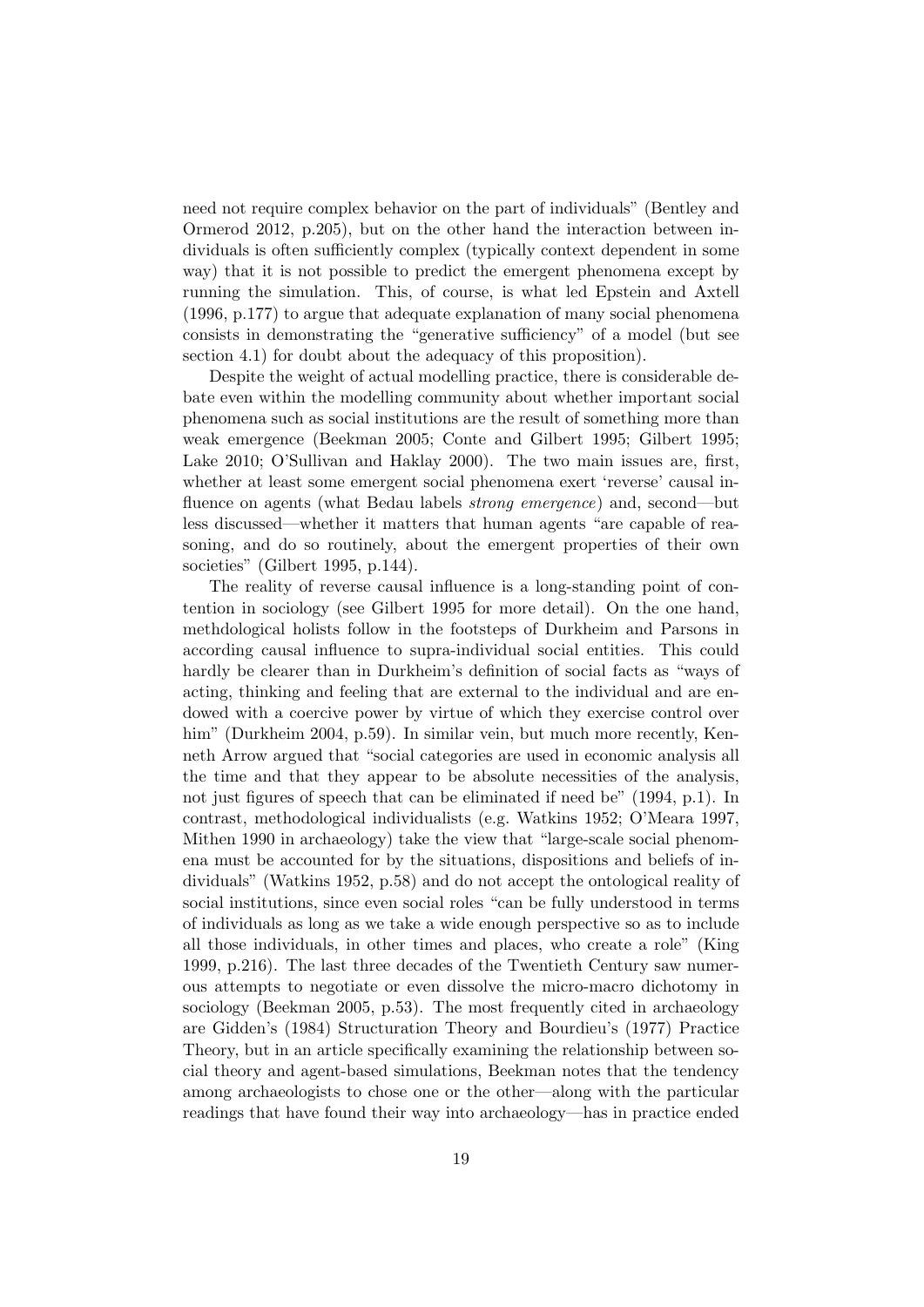up replicating the dichotomy between discursive strategizing action and nondiscursive practice that characterises the debate between methodological individualists and methodological holists (Beekman 2005, p.55). Noting that even individual human beings are emergent entities, Beekman's own preference is an approach grounded in—but not slavishly adhering too—Archer's (2000) critique of Structuration Theory (Beekman 2005, pp.62–3), which recognises multiple scales of collective "at which different rules of action predominate". He considers that collective agents are "real social entitites" (ibid., p.68) and although he does not explicitly say so, strongly implies that these entities exert reverse causal force on lower-level agents.

This is not the place to attempt to adjudicate between methodological holism, methodological individualism and attempts to overcome that dichotomy, but it is worth reiterating the point that actual practice in agent-based modelling tends towards methodological individualism (Beekman 2005; O'Sullivan and Haklay 2000). Even the few archaeological agentbased models that have explicitly modelled both individuals and groups (see Doran et al. 1994; Kohler et al. 2012b; Lake 2000) do not really exhibit the emergence of reverse causal force since in all cases the establishment of groups is scaffolded at the outset of the simulation. Consequently, it can be argued that, to date, the practice of archaeological agent-based simulation does not match Kohler and van der Leeuw's ambition to investigate the recursive relationship between individuals and society. Given the lack of unanimity among sociologists about the status of social institutions it is far from clear whether this really matters, especially given philosophical doubts about the ontological status of reverse causal force (e.g. see Bedau 2008, p.159, who argues that "strong emergence starts where scientific explanation ends"). That said, Gilbert makes the important point that if the definition of weak emergence hinges on the impossibility of analytically predicting the macro-level phenomena then "any particular emergent property stands the risk of being demoted from the status of emergence at some time in the future" (1995, p.150), which leads him to suggest that the relationship between micro and macro properties of complex systems may be more interesting than emergence per se. Following in this spirit there may at the very least be scope to use agent-based modelling to develop a better understanding of whether or how reverse causal force amounts to more than "feedback effects in the agent population, altering the behaviour of individuals" (Epstein and Axtell 1996, pp.16-7).

The second—albeit less discussed—issue in the debate about whether important social phenomena such as social institutions are the result of something more than weak emergence is the question of whether it matters that human agents reason about the emergent properties of their own societies. Some taxonomies of emergence do indeed distinguish between emergence that involves a degree of reflexivity and emergence that does not. For example, cognitive psychologist and artificial intelligence researcher Cristiano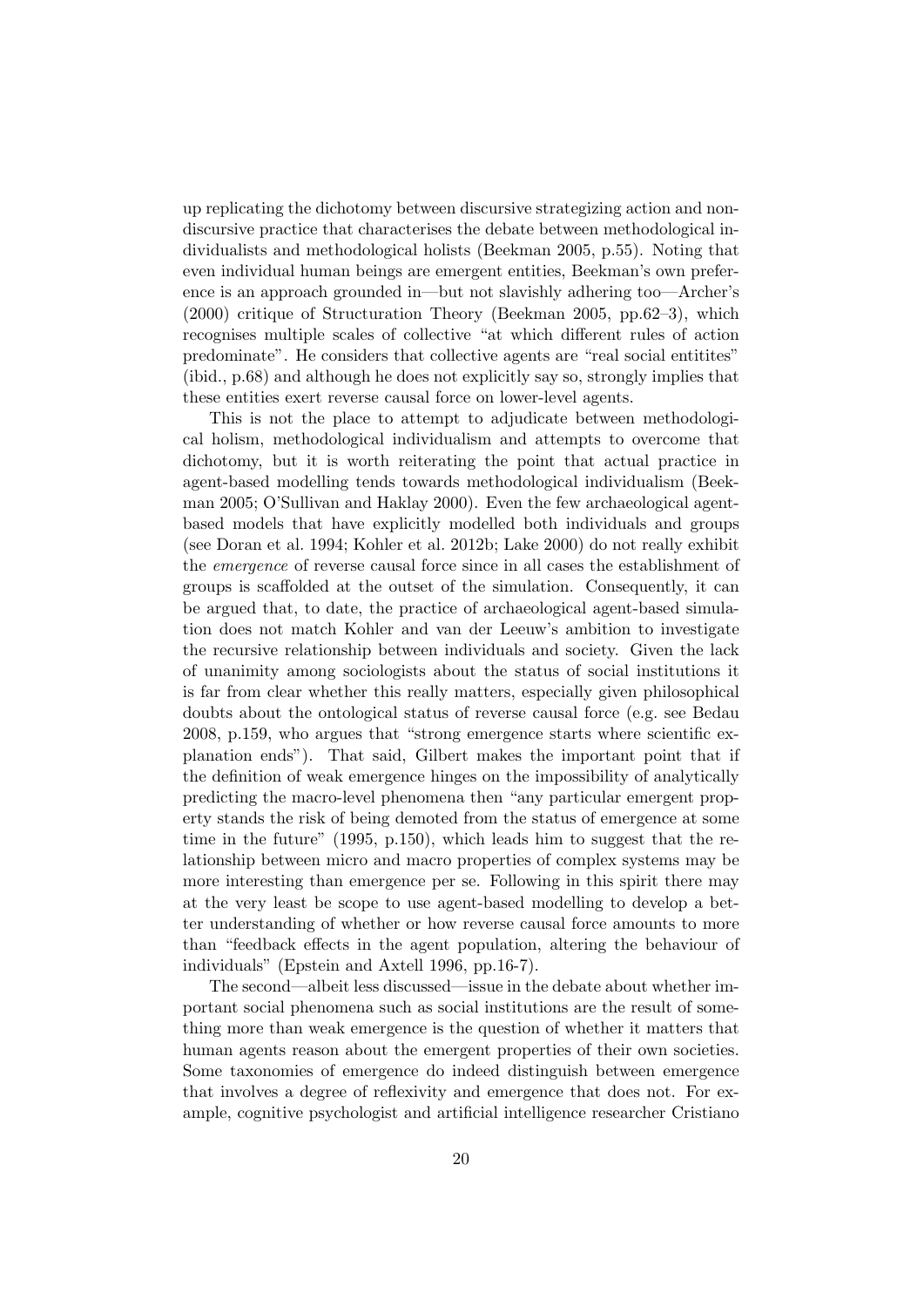Castelfranchi has proposed four senses of emergence, of which the third is representational, meaning that the phenomenon in question is "learned or recognized at the cognitive level" (Conte and Gilbert 1995, p.9). In not disimilar vein, Sunny Auyang posits a three level hierarchy of complex systems in which the third is cybernetic systems that involve intentionality (Auyang 1998). Sociologist Nigel Gilbert clearly believes that failure to take account of the capacity of humans to "perceive, monitor and reason with the macroproperties of the society in which they live" (1995, p.155) undermines the utility of simulation for addressing the kinds of questions of interest to his discipline.

One potential difficulty with the argument that the reflexivity of humans gives rise to a special kind of emergence is that, although the human capacity to be reflexive is not contested, there is debate—including within archaeology (see Hodder 2001, p.10)—about the extent to which social practices are undertaken by agents who have practical knowledge, that is, who know "how to go on" in the world "as it is" without consciously reflecting upon it (Barrett 2001, p.151). This raises the spectre of a quantitative gradation (how much reflection is taking place) underpinning a qualitative distinction (a special kind of emergence). I suggest that Crutchfield's (2008) concept of intrinsic emergence may provide a solution to this conundrum. Crutchfield notes that in well-known physical examples of self-organizing phenomena (e.g. Rayleigh-Bénard convection cells in heated liquids) "the patterns which appear are detected by the observers and analysts" but, crucially, there is no reason to believe that those experiments behaved differently before the self-organizing phenomena were detected by scientists (ibid, p.271). Consequently, he argues that "it is the observer or analyst who lends the teleological 'self' to processes which otherwise simply 'organize' according to the underlying dynamical constraints" (ibid.). Crutchfield proposes that, in contrast, intrinsic emergence occurs when "the patterns formed confer additional functionality which supports global information processing" (ibid., p.272), or in other words, the system itself has 'discovered' the pattern. Significantly for our purposes, however, Crutchfield makes it clear that 'discovery' does not require a cognitive representation, but can be "[implicit] in the dynamics and behaviour of a process" if the system makes use of the new pattern (ibid.). Thus, the concept of intrinsic emergence may provide a means of recognising the reflexivity of social systems (albeit not necessarily just human systems) as something more profound than weak emergence, but without running into the problem of measuring the extent to which social practice is practical or discursive.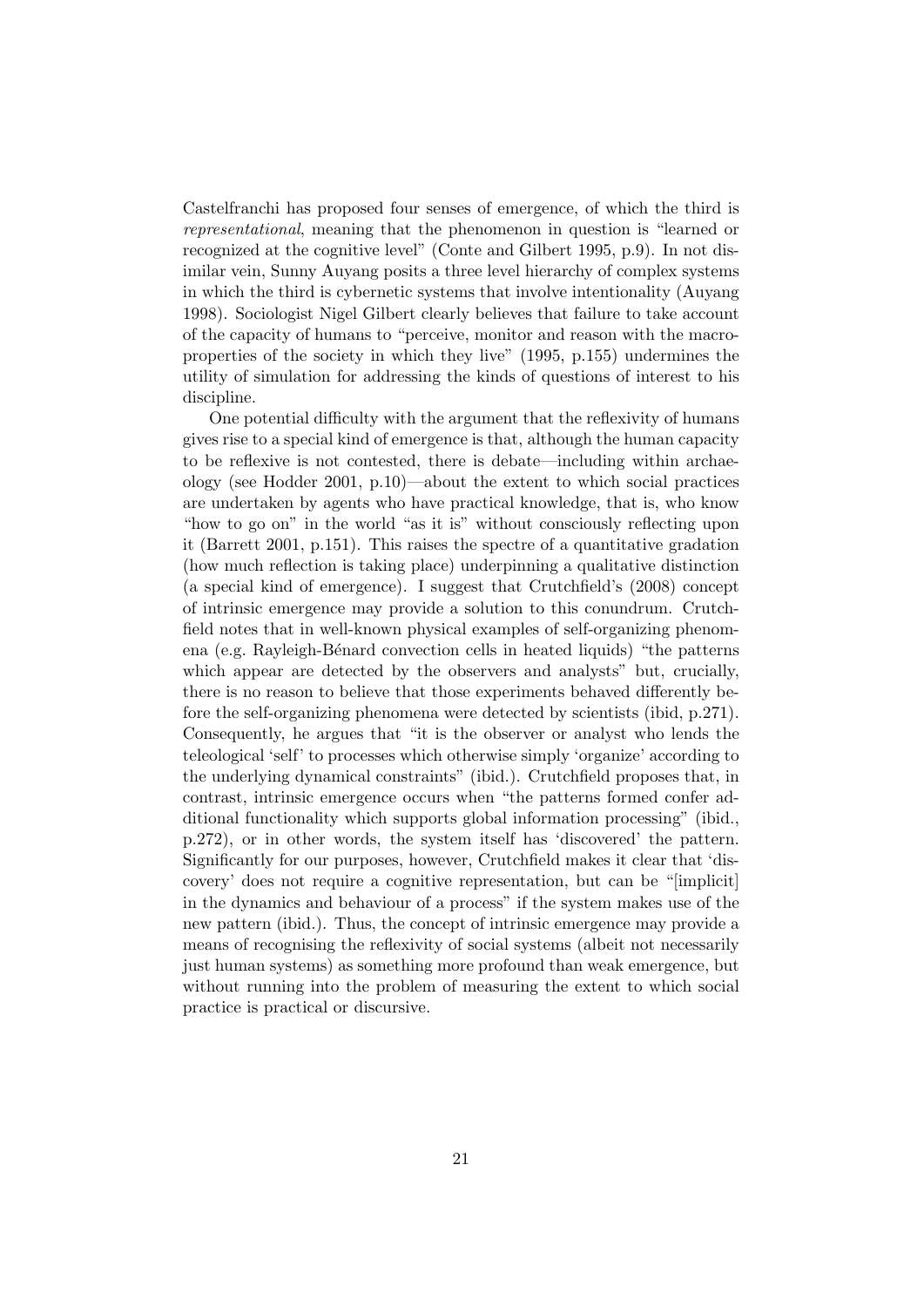# 4 Epistemic considerations: how to learn by agentbased modelling

Earlier it was suggested that archaeologists use computer simulation for one or more of four purposes: enforcing conceptual clarity, helping understand how things change, helping infer past behaviour from a static archaeological record, and testing other quantitative methods. The second and third of these are of particular interest here, since models built for understanding how things change and those built for infering past behaviour typically constitute the most fully worked through attempts to explain aspects of the human past. Within the archaeological simulation literature there is an established distinction between 'theory-building' and 'hypothesis-testing' models (e.g. Mithen 1994, pp.176–177), according to which the aim of hypothesis-testing models is to determine what actually happened in the past by comparing the output of a simulated process against the archaeological evidence, while the use of simulation models to support theory-building does not necessarily involve detailed comparison of output against the archaeological record since the purpose is not to test what happened in the past, but rather to understand how certain processes work and what sort of changes could plausibly have occurred. It can increasingly be questioned whether this is a particularly useful distinction, since, on the one hand, comparing simulation output with the archaeological evidence can contribute to theory-building (e.g. Kohler and Varien 2012), while on the other hand, simulation can be used to directly test hypotheses which are more about possible processes (e.g. the effect of parameters on model dynamics) than what actually happened in the past (see Premo 2010, pp.29–30). Rather than attempting to force models into a rigid taxonomy according to which each class represents a discrete inferential role, it seems more productive to focus attention on issues of modelling logic that commonly arise when attempting to learn by simulation.

## 4.1 Learning by simulation requires experimentation not just emulation

Earlier it was noted that the visual accessibility of many agent-based models may well be a significant factor in the rapidly growing popularity of the technique. Paradoxically, however, this same accessibility to non-specialists may also contribute to a lack of understanding that effective use of simulation requires an experimental approach. In a series of articles, Premo (2005; 2007; 2008) has been particularly forceful in arguing that merely emulating the past does not explain it. The basic problem is relatively simple: by iteratively adjusting the process and/or parameters of a model it will probably be possible to obtain a reasonable fit between the model output and the archaeological evidence (an emulation), but this does not guarantee that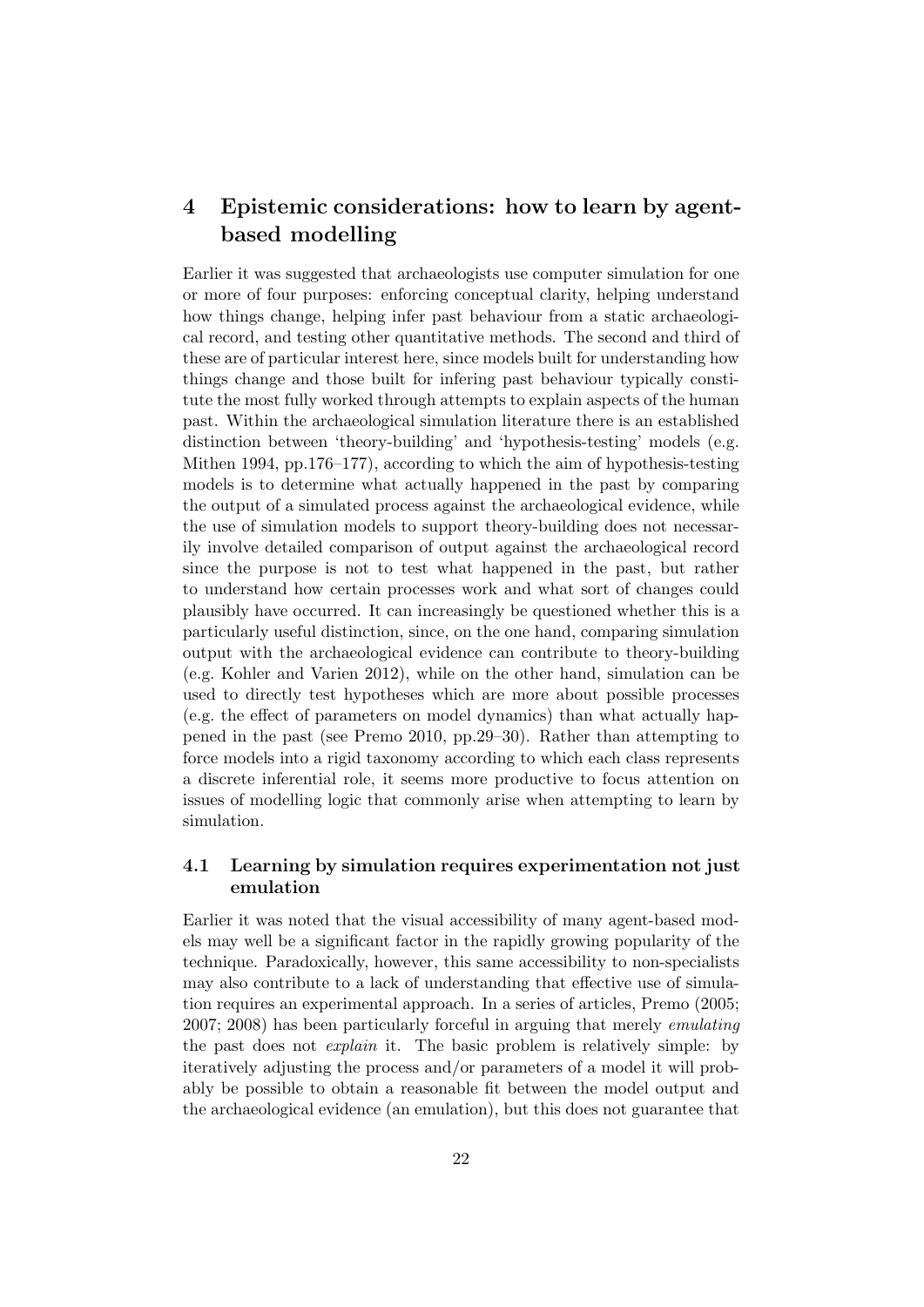only this process/parameters could have caused what happened in the past (the problem of equifinality) and nor does it provide a good understanding of the probability of this particular outcome versus others. Such underdetermination might not be a problem for those persuaded by constructive empiricism as an account of science, that is, the proposition that the aim of science is to produce theories that are empirically adequate rather than literally true (Fraassen 1980; see Kelley and Hanen 1988 for archaeological supporters), but it is a problem if one believes, as do most contemporary philosophers of science (Preston 2014), that scientific theories are literally either true or false, whether one can actually know that (as per scientific realism) or not (as per conjectural realism). It also casts some doubt on Epstein and Axtell's proposition that the programme of generative social science should equate explanation with answering the question "can you grow it?" (1996, p.177), since successfully 'growing' some phenomenon does not automatically overcome the problem of underdetermination—that there might be some other way of growing the same phenomenon.

Given that the significance of underdetermination is a major point of contention in the philosophy of science, it is hardly surprising that there is no simple solution for overcoming the problem of equifinality in archaeological inference. That said, computer simulation at least has the advantage that, if used as a "behavioural laboratory" (Premo 2008), it allows us to explicitly explore what alternative models might equally or better fit the observed phenomenon, and/or do so with less sensitivity to aspects of the model for which there is limited independent evidence. This requires two important moves. The first is that modelling starts with an explicit theory, in order that the prior understanding is rendered brittle enough by the need to maintain internal consistency that it can be broken, that is, found to be inadequate. The second move is to adopt an experimental exploratory design (ibid., p.49), one which does not simply attempt to replicate some observed phenomenon, but systematically explores the consequences of the model under a wide range of circumstances, only some of which may actually have obtained in the past. By re-running Gould's 'tape of history' (see Premo 2008, pp.49–50 for detailed discussion) in this way, the modeller can generate an ensemble of "'what if' scenarios" (ibid., p.50) or "alternative cultural histories" (Gumerman and Kohler 2001) which can then provoke rejection of the model or form the basis of an explanation of the observed phenomenon in the sense of delineating what conditions must have been met for that phenomenon to have occurred if the model is correct.

Although appropriate experimental design is vital to productive use of simulation, two intrinsic properties of simulation models are also important: whether a model is generative and whether it is simple or complex. Each is considered in turn.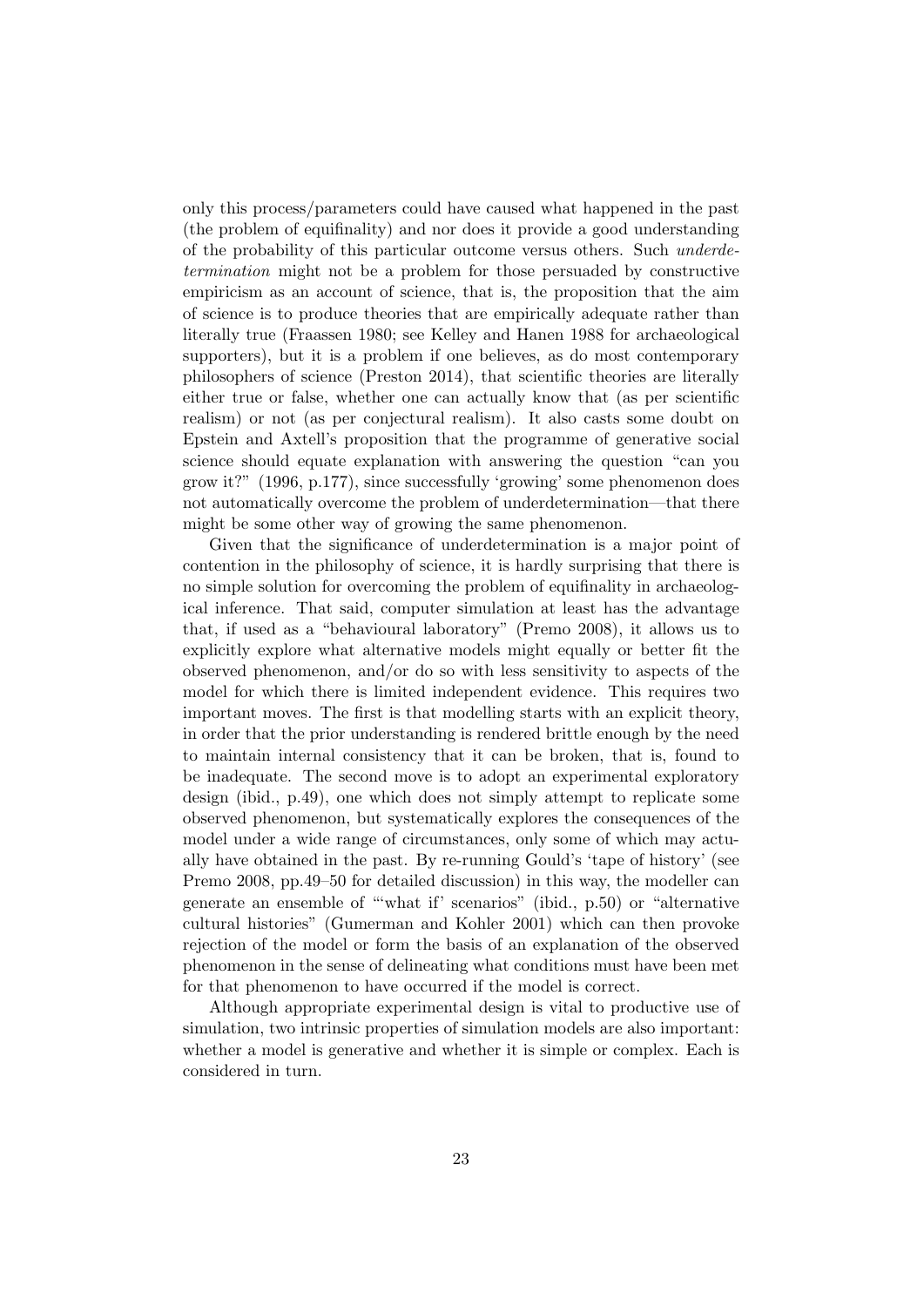#### 4.2 The most informative models are generative

As discussed in section 2.3, the program of generative social science is built around a particular view of what constitutes an explanation. For Epstein and Axtell the aim of generative social science is "to provide initial microspecifications (initial agents, environments, and rules) that are sufficient to generate the macrostructures of interest" and thus they "consider a given macrostructure to be 'explained' by a given microspecification when the latter's generative sufficiency has been established" (1996, p.177). As noted above, it can be argued that this formulation takes insufficient account of underdetermination, but that does not detract from the point that explanation requires that the macrostructures of interest (e.g. social institutions or other population-level outcomes) must not have been programmed into the computer simulation at the outset, since were that the case then the model would simply describe a known outcome. As Costopoulos (2009, p.273) puts it, the explanatory power of a generative model lies in the fact that it "must be observed in operation to find out whether it will produce a predicted outcome".

While the power of generative modelling is widely acknowledged among simulation-using archaeologists (e.g. Beekman 2005; Costopoulos 2009; Kohler 2000; Premo 2008), its use does raise a practical problem of system-bounding if one is to avoid infinite regress. Thus, for example, Beekman (2005, p.66) has proposed that "the only rules that should be fixed within a simulation should be the most basic biological imperatives common to all humans, while any Giddensian structural rules and resources must emerge through agents' actions". While this may be appropriate if the purpose of the simulation is specifically to study how society 'works' (the context in which Beekman made this suggestion), it is less clear that one really needs to simulate the construction of the self and person sensu Simmel (see Scaff 2011, pp.213–225 and Archer 2000) in order to study, say, the effect of population size on the maintenance of cultural complexity, or how foraging in a patchy environment promotes food-sharing. Even sociologists who reject the ontological reality of social institutions accept that for practical purposes it may be necessary "to assume certain background conditions which are not reduced to their micro dimensions" (King 1999, p.223). It is important to recognise, however, that under these circumstances one can not claim that the model in any way explains the assumed macro-level properties. Thus, for example, although Lake's (2000) model of Mesolithic foraging was one of the relatively few early archaeological agent-based models which explicitly incorporated 'social' behaviour above the level of the basic agent (in this case collective decision-making by groups of family units), the model sought only to explain spatial outcomes of that decision-making, not the emergence or manner of the decision-making itself (see also commentary in O'Sullivan and Haklay 2000, p.1419). Ultimately, as Kohler and van der Leeuw remind us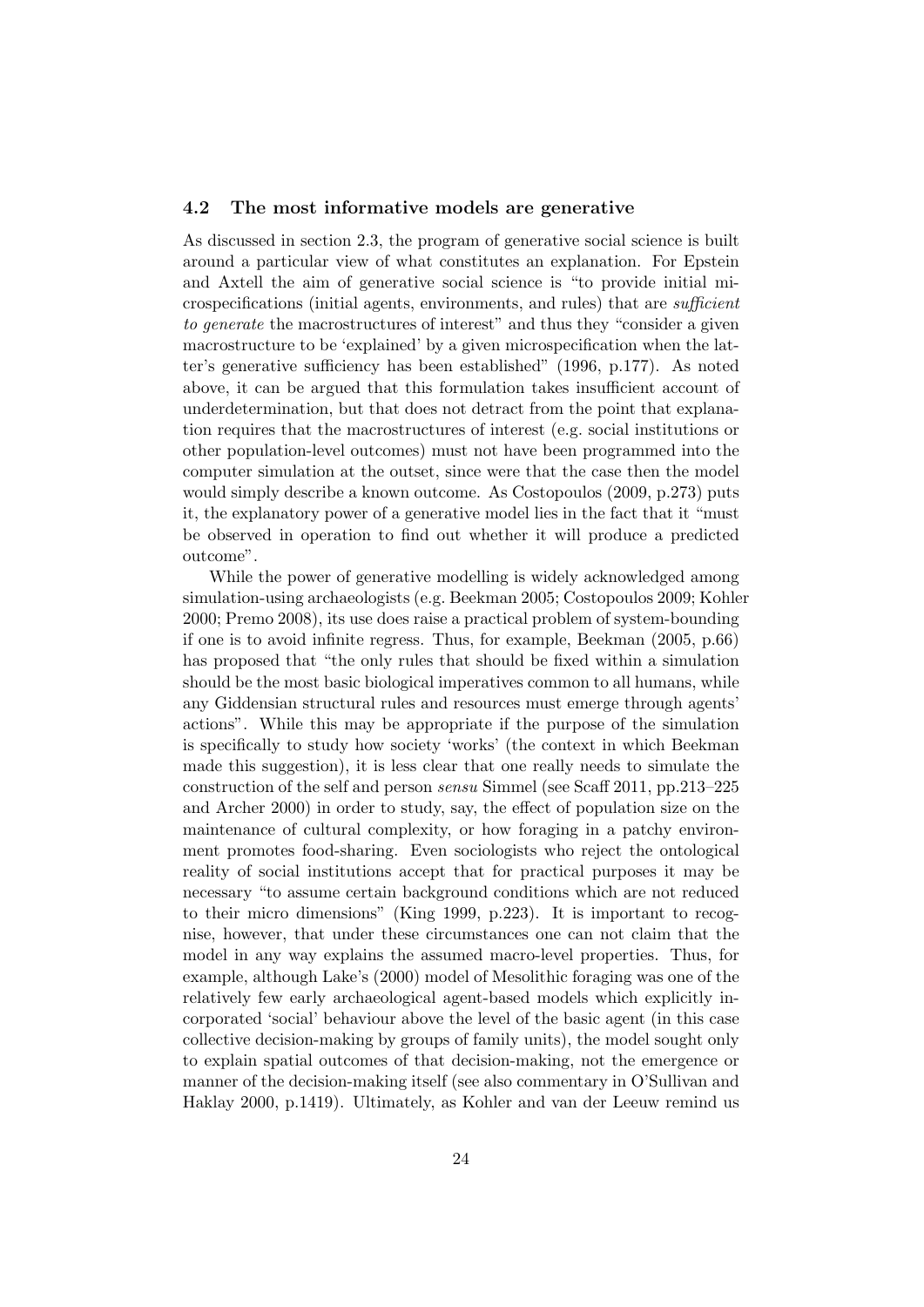"A good model is not a universal scientific truth but fits some portion of the real world reasonably well, in certain respects and for some specific purpose" (2007b, p.3). Consequently, a pragmatic stance is that what matters is not whether a model is maximally generative, but whether it is generative with respect to its purpose, that is to say, it must incorporate agent–agent and agent–environment interaction relevant to its scale and it must be necessary to run the model in order to find out whether the particular phenomena of interest emerges.

#### 4.3 Explanatory power trades complexity against fit

The issue of what is included in a model raises the question of whether models should be as simple as possible, or more 'lifelike'. As Levins (1966) long ago noted in the context of population modelling, it is in practice impossible to simultaneously maximise the generality, realism, and precision of models of complex systems. For some, this implies that choices must be made according to the intended scope and purpose of the model (Kohler and van der Leeuw 2007b, pp.7–8), whereas others see a strong presumption in favour of simplicity (Premo 2008, p.48).

There are three main arguments in favour of simplicity (which are not mutually exclusive). The first and most basic argument is that replicating a complex world by means of a complex model is unlikely to lead to enhanced understanding since the latter is achieved by reducing complexity to "intelligible dimensions" (Wobst 1974, p.151). In other words, explanation requires reduction, although whether that is more due to the limitations of the human intellect than it is a reflection of the way the world is has long been debated (see discussion on this point in Laird 1919, pp.342–4). Either way, Collard and Slingerland argue that in practice both scientists and humanists reduce, since "any truly interesting explanation of a given phenomenon is interesting precisely because it involves reduction of some sort—tracing causation from higher to lower levels or uncovering hidden causal relationships at the same level" (2012, location 311); indeed, they go so far as to suggest that "when someone fails to reduce we rightly dismiss their work as trivial, superficial, or uninformative" (ibid., location 314).

Not unrelated is the second argument in favour of simplicity: the application of the law of parsimony, which posits that one should adopt the simplest explanation for the observed facts. Indeed, one of the most important insights from complexity science is the discovery that complex macrolevel patterns do not necessarily require complex behaviour on the part of individual agents. As noted earlier, this has lead to enthusiasm for null modelling (Premo 2007), in which one starts by investigating how much of the observed phenomenon can be explained by the simplest possible model. Although it could be argued that complexity science adopts an ontological stance in favour of the notion that complexity is generated by the interac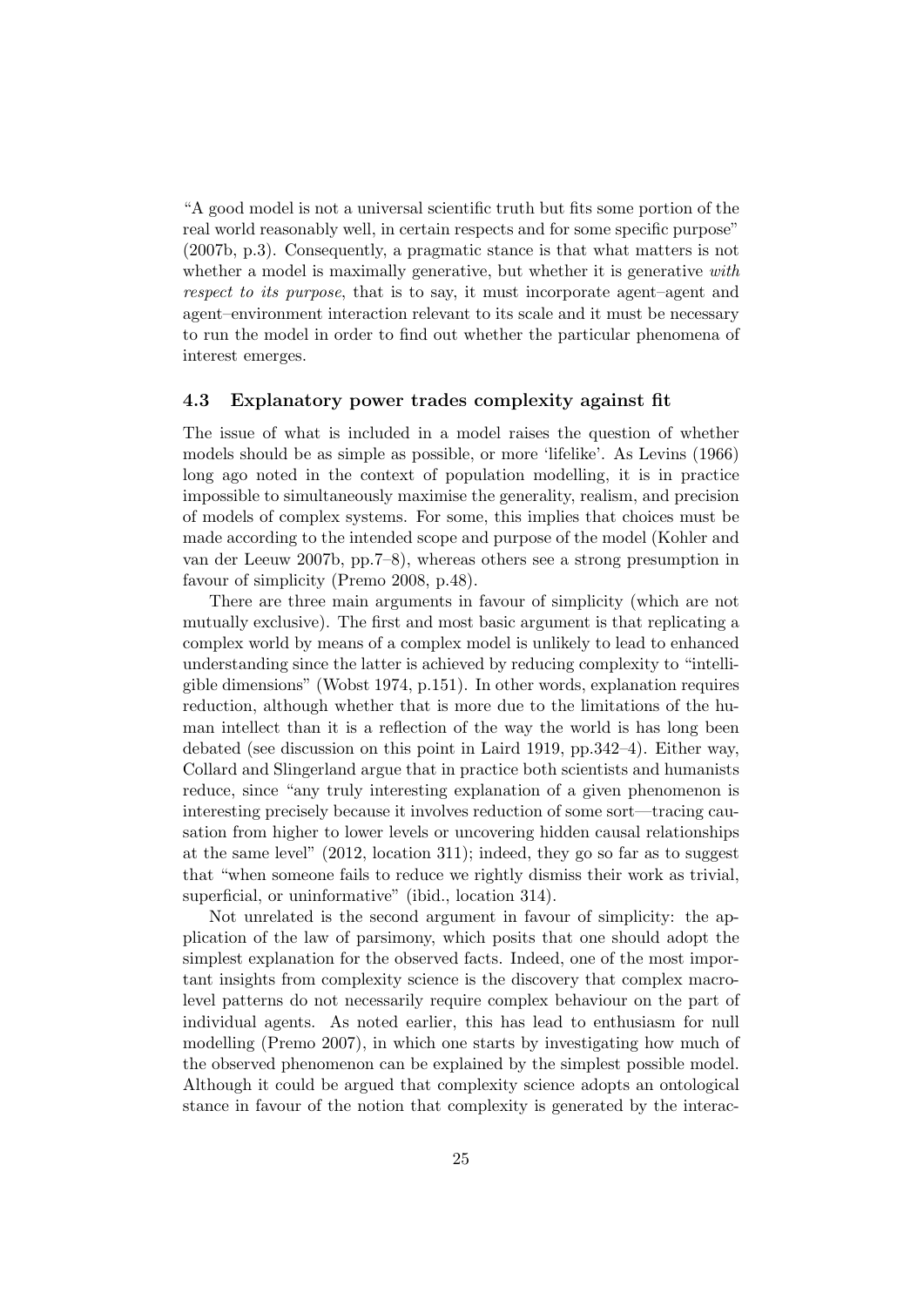tion of agents which individually exhibit relatively simple behaviour, null modelling can also be viewed as an epistemic move favouring the gradual addition of complexity to models to establish if doing so allows them to explain more of the patterning in the observed data (Premo 2007, p.34). Thus, for example, while Bentley and Ormerod argue "that the most appropriate 'null model' of individual behavior in larger societies is in fact. . . the 'zero-intelligence' model" (2012, pp.205–6), they also write at length about what needs to be added to a null model based on statistical physics precisely because human interactions are different. This may seem obvious, but the point of modelling "from the null-up" (Premo 2007, p.34) is to avoid making assumptions about complexity in favour of discovering how much complexity is necessary to explain the observed phenomenon. Kohler et al. (2012a, p.40) make a very similar point in relation to the use of optimizing models when they state that they "do not... want to predetermine the answer to fundamental questions such as, 'do societies operate so as to optimize the actions of their members?'–since these are questions we would like to ask".

The third argument in favour of simplicity is the argument from generality (e.g. Costopoulos 2009, p.275): that simpler models which have not been finely honed to fit a particular case, but can account for more—and more diverse—cases have greater explanatory power, not least because they allow one to predict what should happen in a wider range of circumstances and so obtain a greater sense of the likelihood of the observed phenomenon occurring rather than some other phenomenon. As Pinker forcefully argues, explanation requires more than "saying something just is": it consists in demonstrating "why it had to be that way as opposed to some other way it could have been" (Pinker 2002, p.72, my emphasis).

Although there are strong arguments in favour of keeping models simple, a common view among philosophers of science is that "the best model for a given data set is one which balances order and randomness by minimizing the model's size while simultaneously minimizing the 'amount of apparent randomness' " on the grounds that such a model ensures that "causes [are not] multiplied beyond necessity while also obtaining a good prediction" (Crutchfield 2008, p.274). In ecological modelling it is increasingly argued that the best way to find this "optimal zone of model complexity" is to build models that are structured to reproduce multiple real-world patterns, not least because it is thought that such models are usually less sensitive to parameter uncertainty (Grimm et al. 2005, p.989; also Piou et al. 2009). This approach may also be profitable in archaeology (Altaweel et al. 2010), but it is not unreasonable so suppose that the optimal balance between model size and fit may vary within a discipline which encompasses such wide-ranging subject-matter studied at a variety of spatial and temporal scales. For instance, minimizing apparent randomness may be important in a model designed to investigate whether Mesolithic land-use patterns on a small Scottish island reflect the exploitation of specific resources (Lake 2000),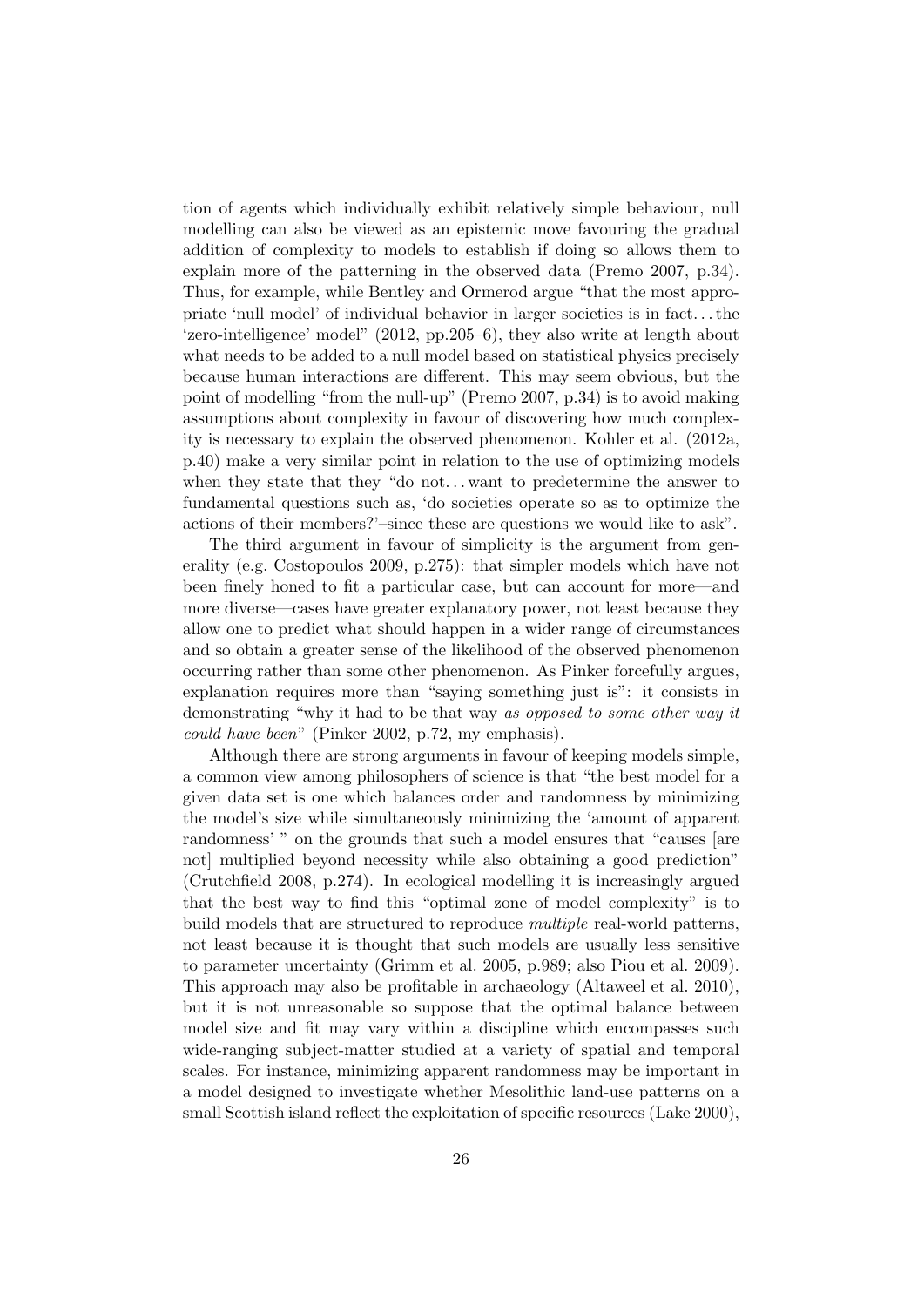but on the other hand a more appropriate ambition for an archaeology of the very long-term might be whether there is an "'envelope of predictability' for major socio-environmental changes, within which specific events and timings remain unpredictable?" (Cornell et al. 2010, p.427). Ultimately then, it may be that models of varying simplicity and fit can be productive providing they meet two conditions: i) they are generative with respect to the problem at hand; and ii) they adopt an exploratory experimental design in order to elucidate other ways the explanandum could have been. In practice, such models are likely to be those at the simpler end of the spectrum, but this need not always be so.

### 5 Summary

Archaeologists have experimented with computer simulation for almost as long as they have used computers and even some of the earliest simulation models have features in common with contemporary agent-based models. Nevertheless, there has been an explosion of interest in agent-based simulation modelling since 2000, driven by its conceptual flexibility and accessibility, the appearance of relatively 'user-friendly' software and interest in the wider agenda of complexity science. Indeed it can be argued that the technique has now achieved a degree of maturity: its use in certain subdisciplines (e.g. evolutionary archaeology) is becoming literally unremarkable, such that papers increasingly focus on results and their implications for substantive problems rather than methodological issues. Even so, there is scope for greater consideration of what is required to maximise the potential of learning by simulation, particularly with regard to experimental design: ensuring that results are not 'built in' and achieving an appropriate balance between model complexity and the fit to data. Furthermore, there remain questions about what ontological baggage, if any, comes with the adoption of agent-based modelling. Many, if not most, archaeological agent-based models adopt a fairly strong methodological individualism and concomitantly weak notion of emergence. Is this why, or because, most archaeological agent-based models deal with small-scale societies? Is it just sensible scientific scepticism of mysterious downward causal forces, or is it a narrow-minded and premature closing down of the possibility of a scientific account of long-term social change? At present the answer is far from clear, but intelligent application of agent-based modelling to a more diverse range of problems will surely help to tease out what is required for satisfactory explanation of aspects of human history.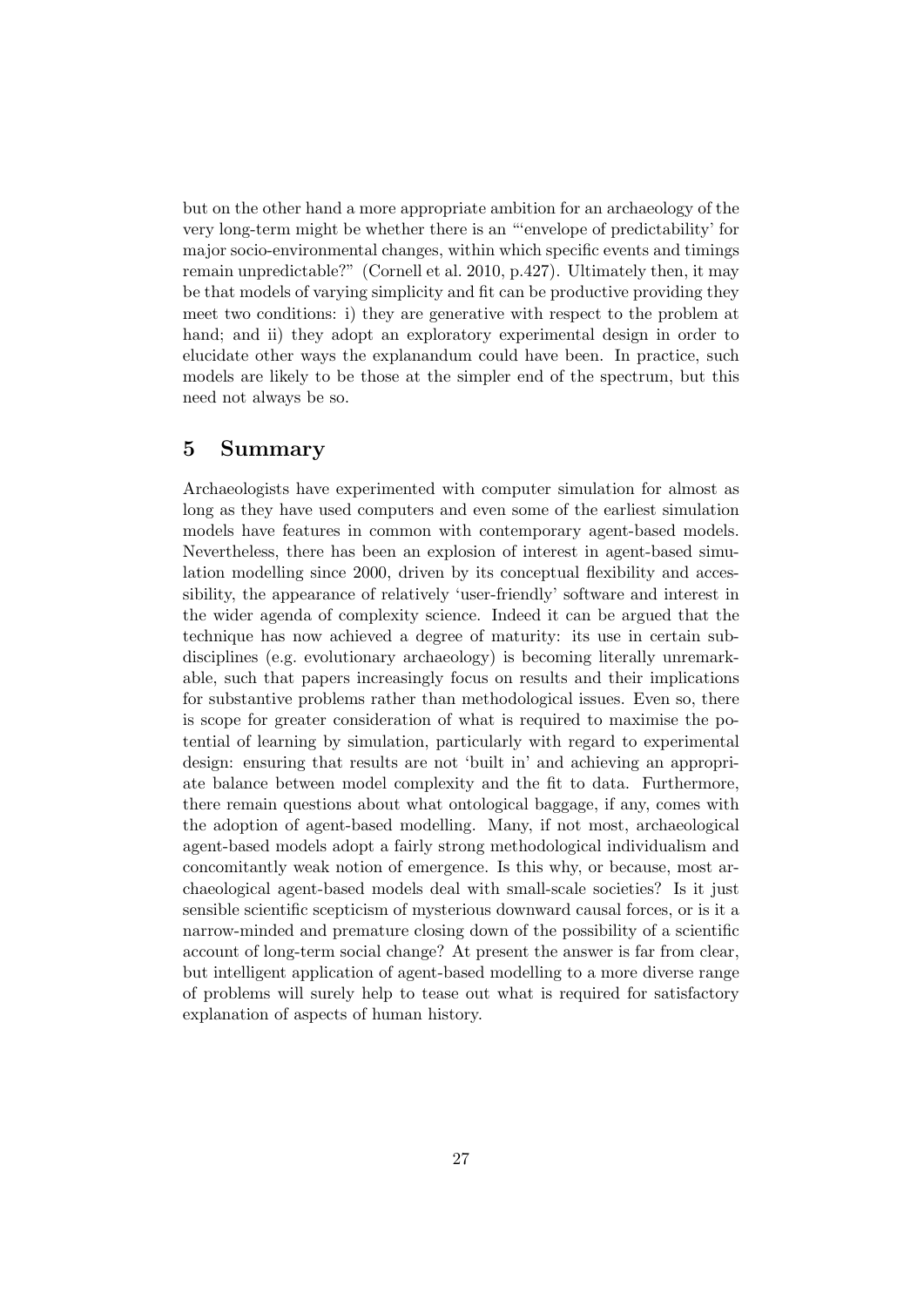# Acknowledgements

I should like to thank Gabriel Wurzer and Kerstin Kowarik for inviting me to contribute to this volume and also for their hospitality in Vienna during the 2011 trans-disciplinary workshop Agents in Archaeology. I am also grateful to many others with whom I have debated the pros and cons of agent-based modelling and/or who have invited me to present or discuss agent-based models in various workshops and conferences over the years, notably: Ariane Burke, Mark Collard, Andre Costopoulos, Enrico Crema, Tim Kohler, Marco Madella, Steven Mithen, Luke Premo, Bernado Rondelli and James Steele.

# References

- Aldenderfer, M. S. (1981). Creating assemblages by computer simulation: the development and uses of ABSIM. In Sabloff, J. A., editor, Simulations in Archaeology, pages 11–49. University of New Mexico, Albuquerque.
- Aldenderfer, M. S. (1998). Quantitative methods in archaeology: A review of recent trends and developments. Journal of Archaeological Research, 6:91–1220.
- Allen, P. and McGlade, J. (1987). Evolutionary drive: the effect of microscopic diversity. Foundations of Physics, 17:723–738.
- Allen, P. M., Strathern, M., and Baldwin, J. S. (2006). Evolutionary drive: new understandings of change in socio-economic systems. Emergence: Complexity and Organization, 8(2):2–19.
- Altaweel, M., Alessa, L., Kliskey, A., and Bone, C. (2010). A framework to structure agent-based modeling data for social-ecological systems. Structure and Dynamics, 4(1):article 2.
- Archer, M. (2000). Being Human: The Problem of Agency. Cambridge University Press, Cambridge.
- Arrow, K. (1994). Methodological individualism and social knowledge. American Economic Review, 84(2):1–9.
- Auyang, S. Y. (1998). Foundations of Complex-System Theories: In Economics, Evolutionary Biology, and Statistical Physics. Cambridge University Press, Cambridge.
- Averill, J. R. (1990). A constructivist view of emotion. In Plutchik, R. and Kellerman, H., editors, Emotion: Theory, Research and Experience, Volume 1, pages pp.305–339. Academic Press, New York.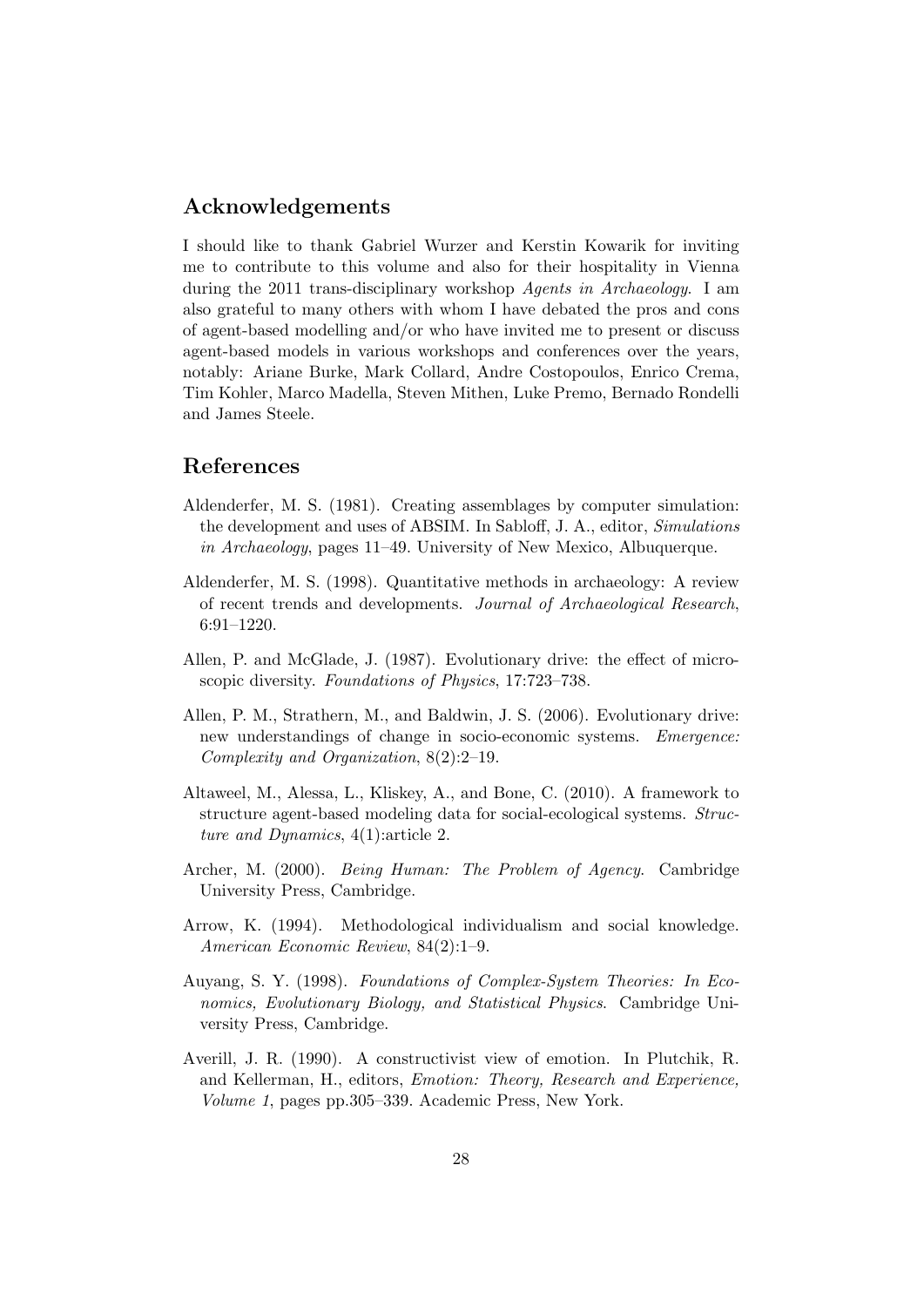- Axtell, R. L., Epstein, J. M., Dean, J. S., Gumerman, G. J., Swedlund, A. C., Harburger, J., Chakravarty, S., Hammond, R., Parker, J., and Parker, M. (2002). Population growth and collapse in a multiagent model of the Kayenta Anasazi in Long House Valley. Proceedings of the National Academy of Sciences of the United States of America, 99(Suppl 3):7275– 7279.
- Barrett, J. C. (2001). Agency, the duality of structure and the problem of the archaeological record. In Hodder, I., editor, Archaeological Theory Today, pages 141–164. Polity Press, Cambridge.
- Barton, C., Ullah, I., and Mitasova, H. (2010a). Computational modeling and Neolithic socioecological dynamics: a case study from southwest Asia. American Antiquity, 75(2):364–386.
- Barton, C. M. (2013). Stories of the past or science of the future? Archaeology and computational social science. In Bevan, A. and Lake, M., editors, Computational Approaches to Archaeological Spaces, pages 151–178. Left Coast Press, Walnut Creek, CA.
- Barton, C. M., Ullah, I. I., and Bergin, S. (2010b). Land use, water and Mediterranean landscapes: modelling long-term dynamics of complex socio-ecological systems. Philosophical Transactions of the Royal Society A: Mathematical, Physical and Engineering Sciences, 368(1931):5275– 5297.
- Bedau, M. A. (2008). Downward causation and autonomy in weak emergence. In Bedau, M. A. and Humphreys, P., editors, Emergence: Contemporary Readings in Philosophy and Science, pages 155–188. The MIT Press, Cambridge, MA.
- Bedau, M. A. and Humphreys, P. (2008). Introduction. In Bedau, M. A. and Humphreys, P., editors, Emergence: Contemporary Readings in Philosophy and Science, pages 1–6. The MIT Press, Cambridge, MA.
- Beekman, C. S. (2005). Agency, collectivities and emergence: Social theory and agent based simulations. In Beekman, C. S. and Baden, W. W., editors, Nonlinear Models for Archaeology and Anthropology, pages 51– 78. Ashgate, Aldershot, UK.
- Beekman, C. S. and Baden, W. W. (2005). Continuing the revolution. In Beekman, C. S. and Baden, W. W., editors, Nonlinear Models for Archaeology and Anthropology, pages 1–12. Ashgate, Aldershot, UK.
- Belovsky, G. E. (1987). Hunter-gatherer foraging: A linear programming approach. Journal of Anthropological Archaeology, 6(1):29–76.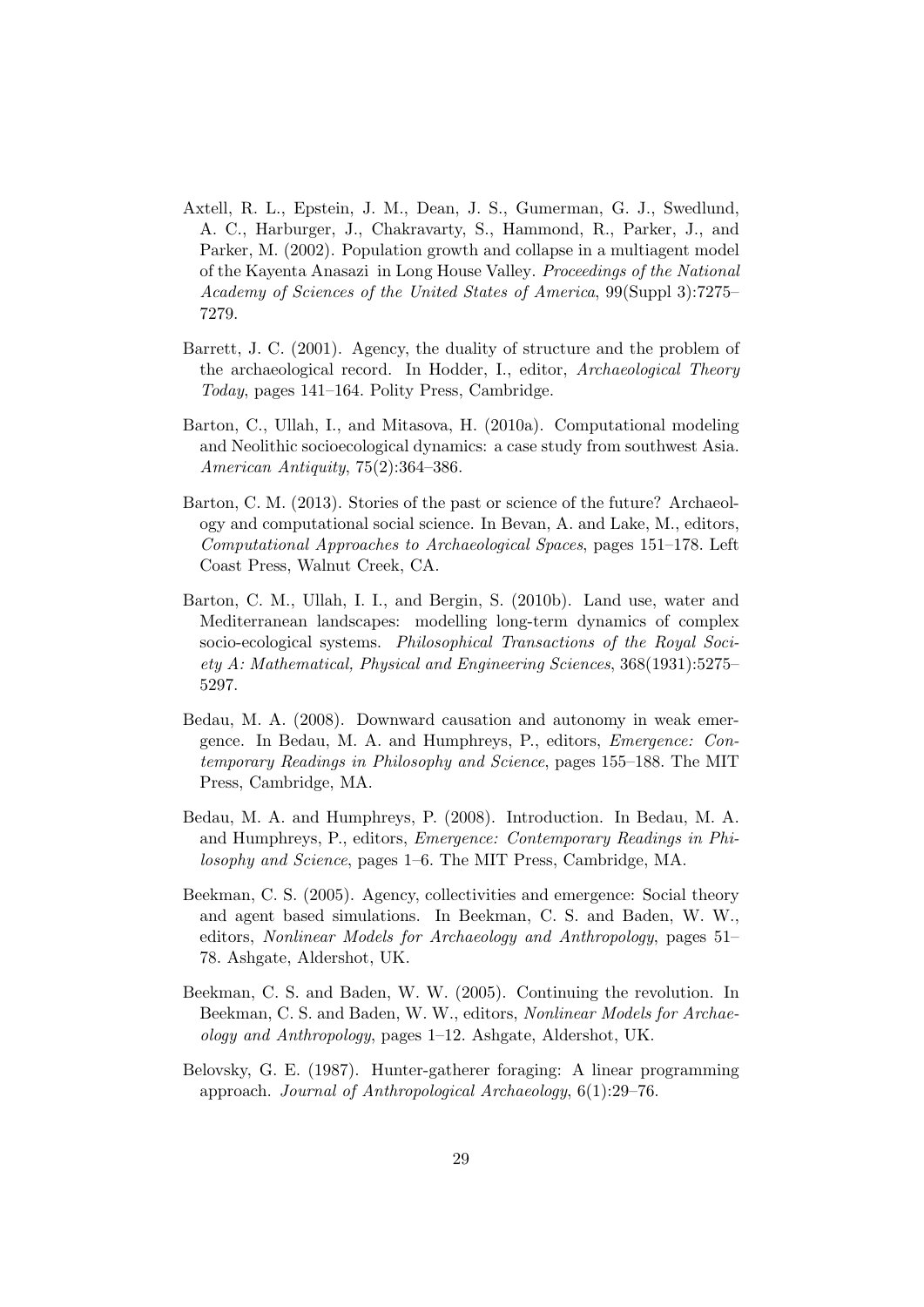- Bentley, A. and Ormerod, P. (2012). Agents, intelligence, and social atoms. In Collard, M. and Slingerland, E., editors, *Creating Consilience: Rec*onciling Science and the Humanities, pages 205–222. Oxford University Press, Oxford.
- Bentley, R., Lipo, C., Herzog, H., and Hahn, M. (2007). Regular rates of popular culture change reflect random copying. Evolution and Human Behavior, 28(3):151–158.
- Bentley, R. A., Hahn, M. W., and Shennan, S. J. (2004). Random drift and culture change. Proceedings of the Royal Society of London B, 271:1443– 1450.
- Bentley, R. A., Lake, M. W., and Shennan, S. J. (2005). Specialisation and wealth inequality in a model of a clustered economic network. Journal of Archaeological Science, 32:1346–1356.
- Binford, L. R. (1981). Bones: Ancient Men and Modern Myths. Academic Press, New York.
- Biskowski, M. (1992). Cultural change, the prehistoric mind, and archaeological simulations. In Reilly, P. and Rahtz, S., editors, Archaeology and the Information Age, pages 212–229. Routledge, London.
- Bourdieu, P. (1977). Outline of a Theory of Practice. Cambridge University Press, Cambridge.
- Cañamero, D. (1997). Modeling motivations and emotions as a basis for intelligent behaviour. In Johnson, W. L., editor, Proceedings of the First International Conference on Autonomous Agents, pages pp.148–155. ACM Press, New York.
- Cañamero, D. and de Velde, W. V. (2000). Emotionally grounded social interaction. In Dautenhahn, K., editor, Human Cognition and Social Agent Technology, pages 137–162. John Benjamins Publishing Company, Amsterdam.
- Cañamero, L. and Aylett, R., editors (2008). Animating Expressive Characters for Social Interaction. John Benjamins Publishing Company, Amsterdam.
- Ch'ng, E. (2007). Using games engines for archaeological visualisation: Recreating lost worlds. In Proceedings of CGames 2007 (11th International Conference on Computer Games: AI, Animation, Mobile, Educational  $\mathcal B$  Serious Games), La Rochelle, France (2007), volume 7, pages 26–30.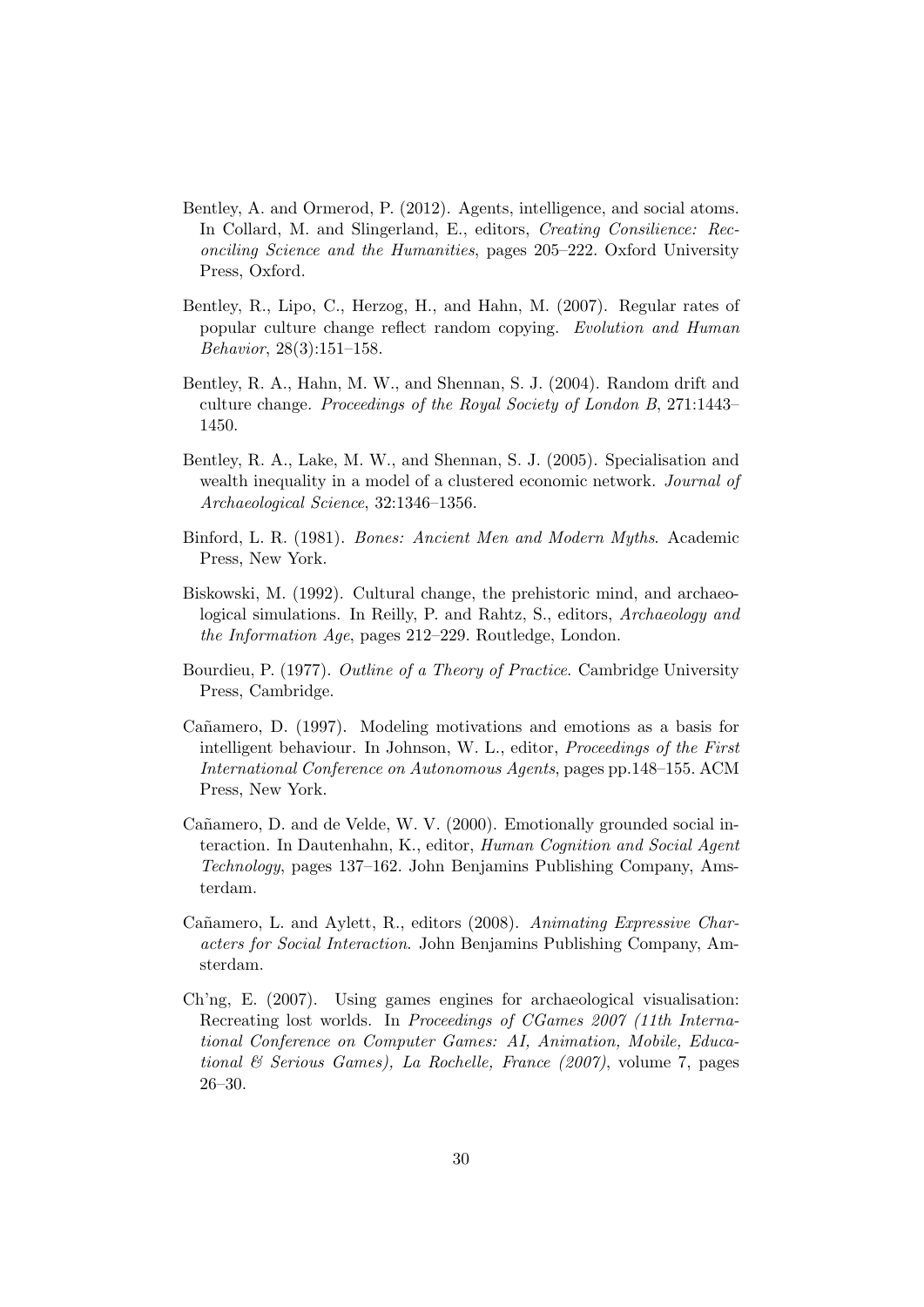- Ch'ng, E., Chapman, H., Gaffney, V., Murgatroyd, P., Gaffney, C., and Neubauer, W. (2011). From sites to landscapes: How computing technology is shaping archaeological practice. Computer, 44(7):40–46.
- Clark, J. E. (2000). Towards a better explanation of hereditary inequality: A critical assessment of natural and historic human agents. In Dobres, M.-A. and Robb, J. E., editors, Agency in Archaeology, pages 92–112. Routledge, London.
- Clarke, D. L., editor (1972). Models in Archaeology. Methuen, London.
- Conte, R. and Gilbert, N. (1995). Introduction: Computer simulation for social theory. In Gilbert, N. and Conte, R., editors, Artificial Societies: The Computer Simulation of Social Life, pages 1–18. UCL Press, London.
- Cornell, S., Costanza, R., Sörlin, S., and van der Leeuw, S. (2010). Developing a systematic "science of the past" to create our future. Global Environmental Change, 20(3):426–427.
- Costopoulos, A. (2001). Evaluating the impact of increasing memory on agent behaviour: Adaptive patterns in an agent-based simulation of subsistence. Journal of Artificial Societies and Social Simulation, 4. http://www.soc.surrey.ac.uk/JASSS/4/4/7.html.
- Costopoulos, A. (2009). Simulating society. In Maschner, H., Bentley, R. A., and Chippindale, C., editors, Handbook of Archaeological Theories, pages 273–281. Altamira Press, Lanham, Maryland.
- Cowgill, G. E. (2000). "Rationality" and contexts in agency theory. In Dobres, M.-A. and Robb, J. E., editors, Agency in Archaeology, pages 51–60. Routledge, London.
- Crema, E. R. (2013). A simulation model of fission-fusion dynamics and long-term settlement change. Journal of Archaeological Method and Theory. DOI: 10.1007/s10816-013-9185-4.
- Crutchfield, J. P. (2008). Is anything ever new? Considering emergence. In Bedau, M. A. and Humphreys, P., editors, *Emergence: Contemporary* Readings in Philosophy and Science, pages 269–286. MIT Press, Cambridge, MA. Originally published in Cowan, Pines and and Meltzer eds, 1999, Complexity: Metaphors, Models and Reality, Westview Press.
- Dean, J. S., Gumerman, G. J., Epstein, J. M., Axtell, R. L., Swedlund, A. C., Parker, M. T., and McCarroll, S. (2000). Understanding Anasazi culture change through agent-based modeling. In Kohler, T. A. and Gumerman, G. J., editors, Dynamics in Human and Primate Societies: Agent-Based Modelling of Social and Spatial Processes, Santa Fe Institute Studies in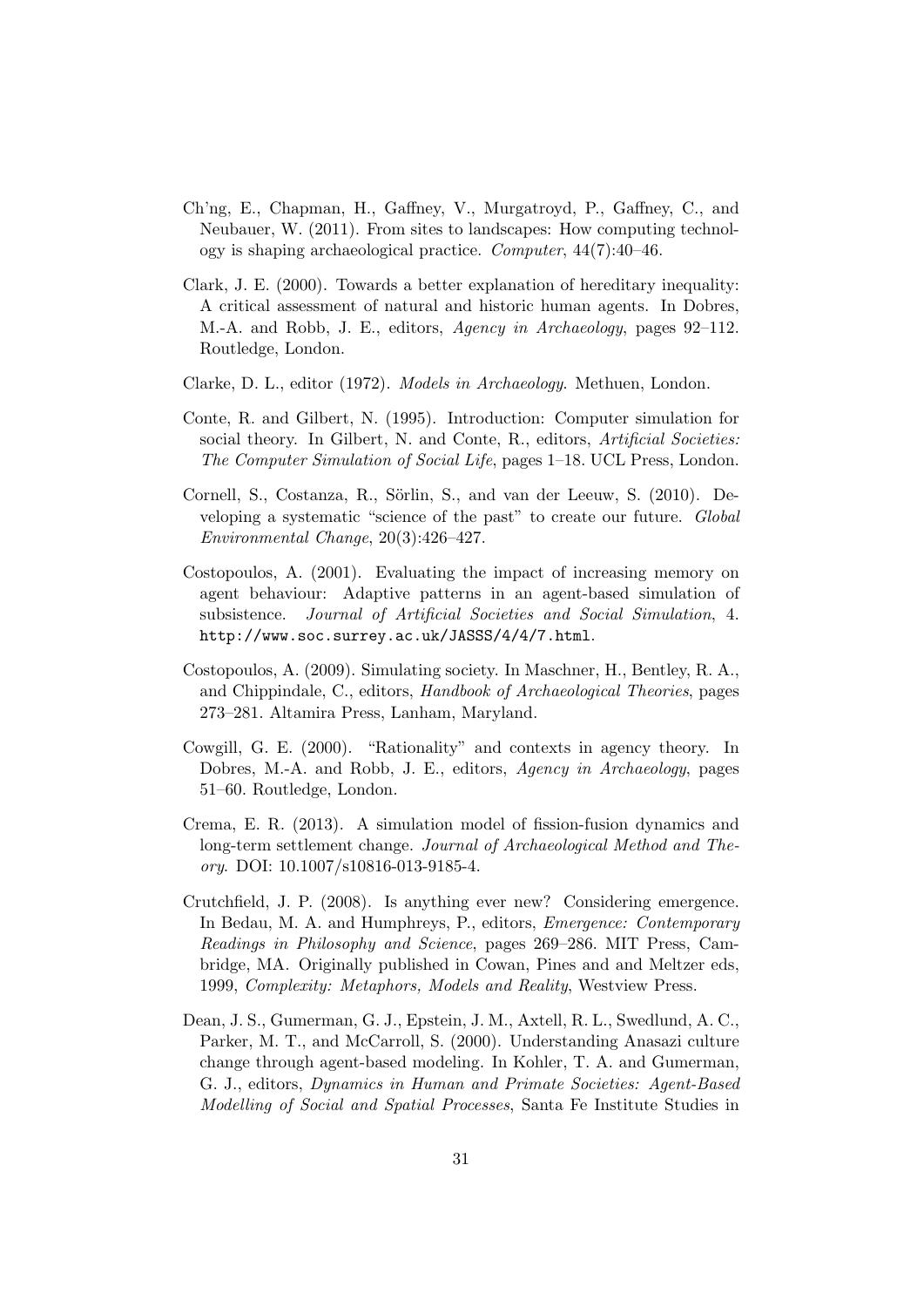the Sciences of Complexity, pages 179–205. Oxford Univesity Press, New York.

- DeAngelis, D. L. and Gross, L. J. (1992). Individual-Based Models and Approaches in Ecology: Populations, Communities and Ecosystems. Chapman & Hall, New York.
- Doran, J. E. (1970). Systems theory, computer simulations, and archaeology. World Archaeology, 1:289–98.
- Doran, J. E. (2000). Trajectories to complexity in artificial societies: Rationality, belief and emotions. In Kohler, T. A. and Gumerman, G. J., editors, Dynamics in Human and Primate Societies: Agent-Based Modelling of Social and Spatial Processes, pages 89–144. Oxford University Press, New York.
- Doran, J. E. and Hodson, F. R. (1975). Mathematics and Computers in Archaeology. Edinburgh University Press, Edinburgh.
- Doran, J. E. and Palmer, M. (1995). The EOS project: Integrating two models of Palaeolithic social change. In Gilbert, N. and Conte, R., editors, Artificial Societies: The Computer Simulation of Social Life, pages 103– 125. UCL Press, London.
- Doran, J. E., Palmer, M., Gilbert, N., and Mellars, P. (1994). The EOS project: Modelling Upper Palaeolithic social change. In Gilbert, N. and Doran, J., editors, Simulating Societies, pages 195–221. UCL Press, London.
- Dornan, J. L. (2002). Agency and archaeology: Past, present, and future directions. Journal of Archaeological Method and Theory, 9(4):303–329.
- Durkheim, E. (2004). Readings from Emile Durkheim. Routledge, New York. Edited by Kenneth Thompson.
- Eerkens, J. W., Bettinger, R. L., and McElreath, R. (2005). Cultural transmission, phylogenetics, and the archaeological record. In Lipo, C. P., O'Brien, M. J., Collard, M., and Shennan, S. J., editors, Mapping Our Ancestors: Phylogenic Methods in Anthropology and Prehistory, pages 169–183. Transaction Publishers, Somerset, NJ.
- Epstein, J. M. and Axtell, R. (1996). Growing Artificial Societies: Social Science from the Bottom Up. Brookings Press and MIT Press, Washington.
- Ferber, J. (1999). Multi-Agent Systems: An Introduction to Distributed Artificial Intelligence. Addison-Wesley, Harlow, England, english edition.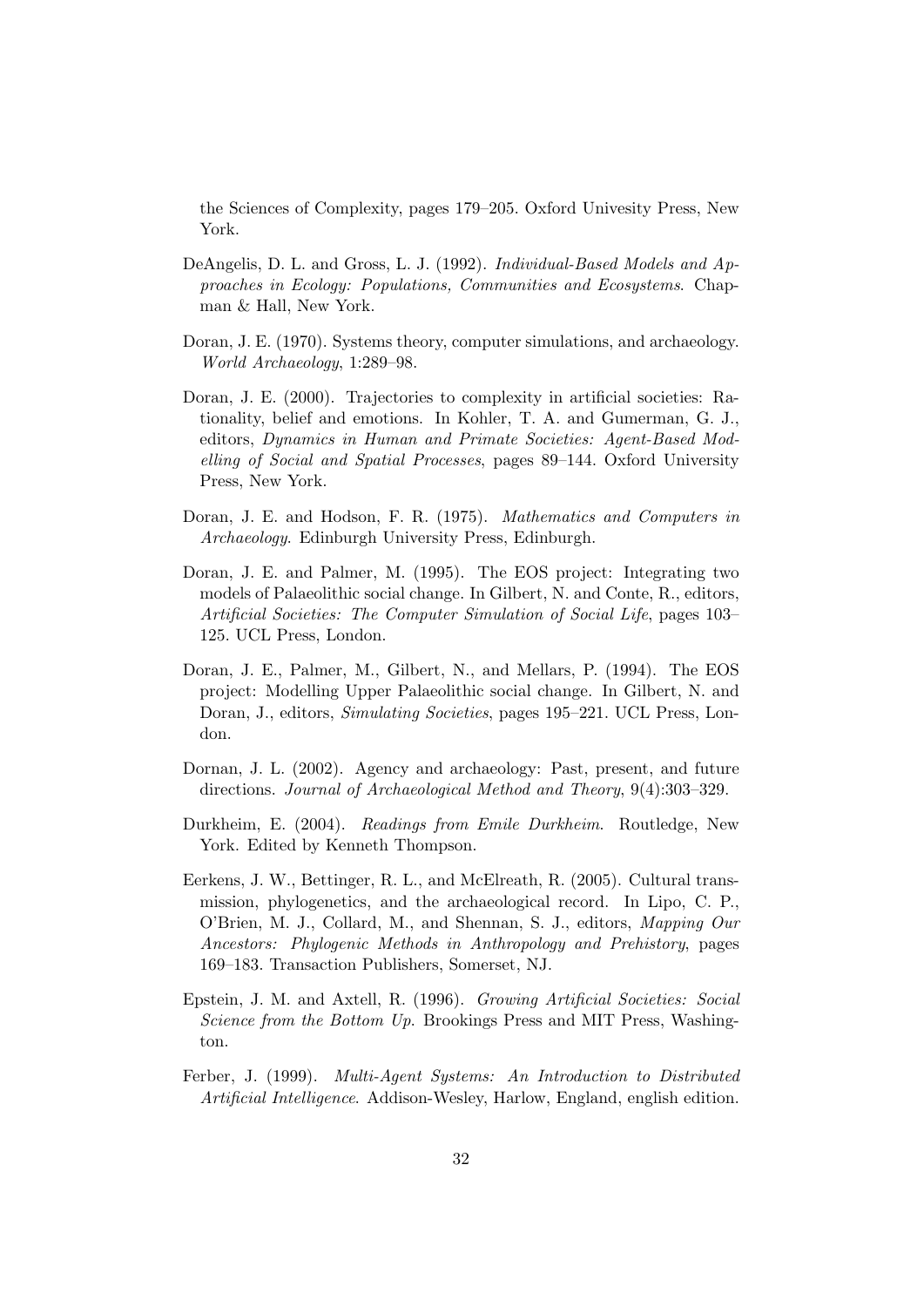Fraassen, B. (1980). The Scientific Image. Clarendon Press, Oxford.

- Frijda, N. H. (1987). The Emotions. Cambridge University Press, Cambridge.
- Frijda, N. H. (1995). Emotions in robots. In Roitblat, H. L. and Meyer, J.-A., editors, Comparative Approaches to Cognitive Science, pages pp.501–516. MIT Press, Cambridge, Massachusetts.
- Frijda, N. H. and Swagerman, J. (1987). Can computers feel? Theory and design of an emotional system. Cognition and Emotions, 1:235–257.
- Gaffney, V. and van Leusen, P. M. (1995). Postscript—GIS, environmental determinism and archaeology: A parallel text. In Lock, G. R. and Stančič, Z., editors, Archaeology and Geographical Information Systems: a European Perspective, pages 367–382. Taylor & Francis, London.
- Giddens, A. (1984). The Constitution of Society: Outline of a Theory of Structuration. Polity Press, Cambridge.
- Gilbert, N. (1995). Emergence in social simulation. In Gilbert, N. and Conte, R., editors, Artificial Societies: The Computer Simulation of Social Life, pages 144–156. U.C.L. Press, London.
- Gilbert, N. (2008). Agent-Based Models. Quantitative applications in the social sciences. Sage, Thousand Oaks, CA.
- Gould, S. J. (1989). Wonderful Life: The Burgess Shale and the Nature of History. Vintage, London, paperback edition.
- Grimm, V. and Railsback, S. (2005). Individual-Based Modeling and Ecology. Princeton University Press, Princeton.
- Grimm, V., Revilla, E., Berger, U., Jeltsch, F., Mooij, W. M., Railsback, S. F., Thulke, H.-H., Weiner, J., Wiegand, T., and DeAngelis, D. L. (2005). Pattern-oriented modeling of agent-based complex systems: lessons from ecology. Science, 310(5750):987–991.
- Gumerman, G. J. and Kohler, T. A. (2001). Creating alternative cultural histories in the prehistoric Southwest: Agent-based modelling in archaeology. In Examining the Course of Southwest Archaeology: The Durango Conference, September 1995, pages 113–124. New Mexico Archaeological Council, Albuquerque.
- Hodder, I. (2001). Introduction: A review of contemporary theoretical debates in archaeology. In Hodder, I., editor, Archaeological Theory Today, pages 1–13. Polity Press, Cambridge.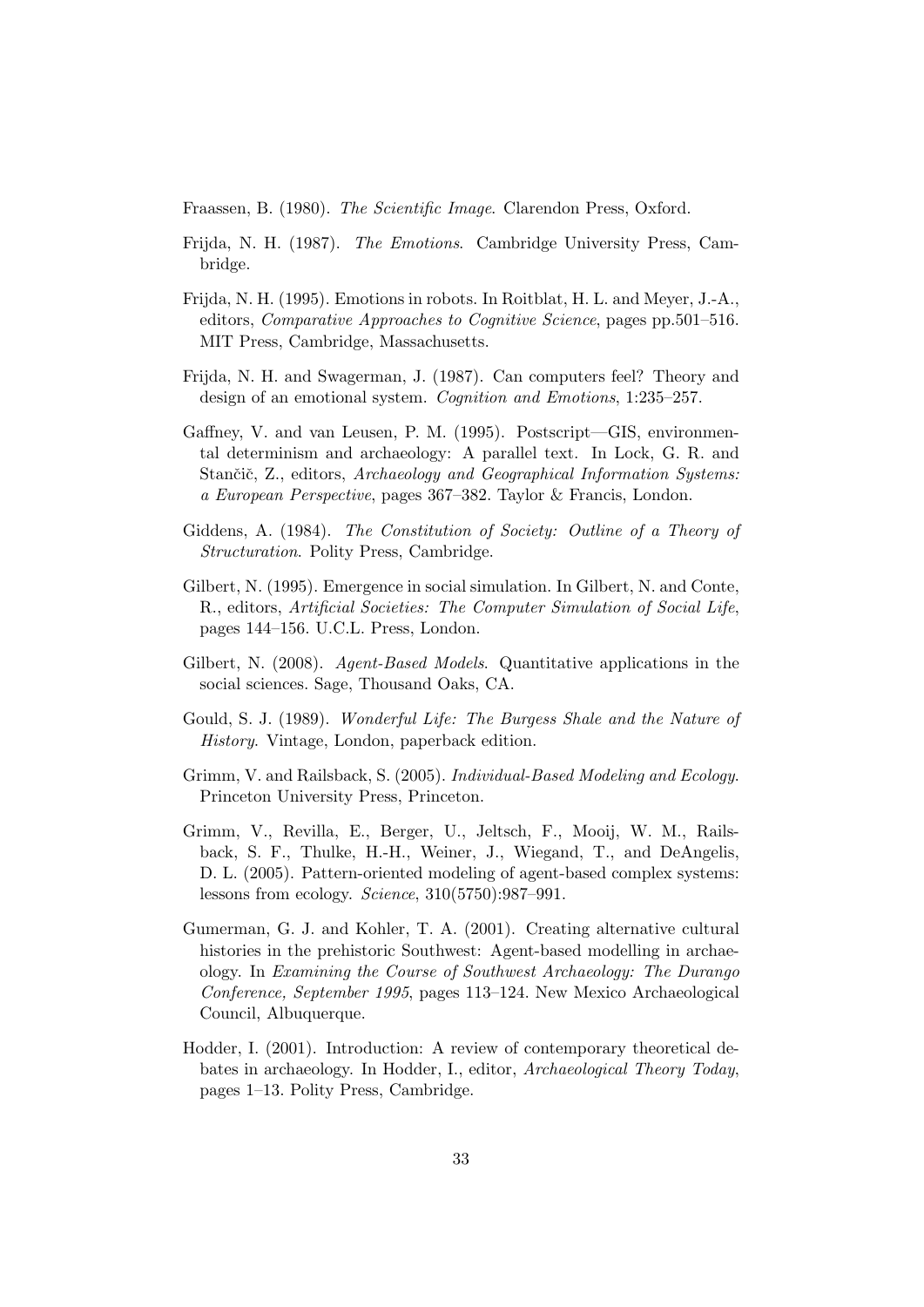- Innis, G. S. (1972). Simulation of ill-defined systems, some problems and progress. Simulation, 19:33–36.
- Johnson, C. D. and Kohler, T. A. (2012). Modeling plant and animal productivity and fuel use. In Kohler, T. A., Varien, M. D., and Wright, A. M., editors, Emergence and Collapse of Early Villages: Models of Central Mesa Verde Archaeology, pages 113–128. University of California Press, Berkeley.
- Kachel, A. F., Premo, L. S., and Hublin, J.-J. (2011). Grandmothering and natural selection. Proceedings of the Royal Society B: Biological Sciences, 278(1704):384–391.
- Kelley, J. H. and Hanen, M. P. (1988). Archaeology and the Methodology of Science. University of New Mexico Press, Albuquerque.
- King, A. (1999). Against structure: a critique of morphogenetic social theory. The Sociological Review, 47(2):199–227.
- Kobti, Z. (2012). Simulating household exchange with cultural algorithms. In Kohler, T. A. and Varien, M. D., editors, *Emergence and collapse of* early villages: models of central Mesa Verde archaeology, pages 165–174. University of California Press, Berkeley.
- Kohler, T. A. (2000). Putting social sciences together again: An introduction to the volume. In Kohler, T. A. and Gumerman, G. J., editors, Dynamics in Human and Primate Societies: Agent-Based Modelling of Social and Spatial Processes, Santa Fe Institute Studies in the Sciences of Complexity, pages 1–44. Oxford University Press, New York.
- Kohler, T. A., Bocinsky, R. K., Cockburn, D., Crabtree, S. A., Varien, M. D., Kolm, K. E., Smith, S., Ortman, S. G., and Kobti, Z. (2012a). Modelling prehispanic Pueblo societies in their ecosystems. Ecological Modelling, 241:30–41.
- Kohler, T. A., Cockburn, D., Hooper, P. L., Bocinsky, R. K., and Kobti, Z. (2012b). The coevolution of group size and leadership: an agent-based public goods model for prehispanic Pueblo societies. Advances in Complex Systems, 15(1 & 2):1150007–1–1150007–29.
- Kohler, T. A. and Gumerman, G. J., editors (2000). Dynamics in Human and Primate Societies: Agent Based Modeling of Social and Spatial Processes. Oxford University Press, Oxford.
- Kohler, T. A., Gumerman, G. J., and Reynolds, R. G. (2005). Simulating ancient societies. Scientific American, 293:76–84.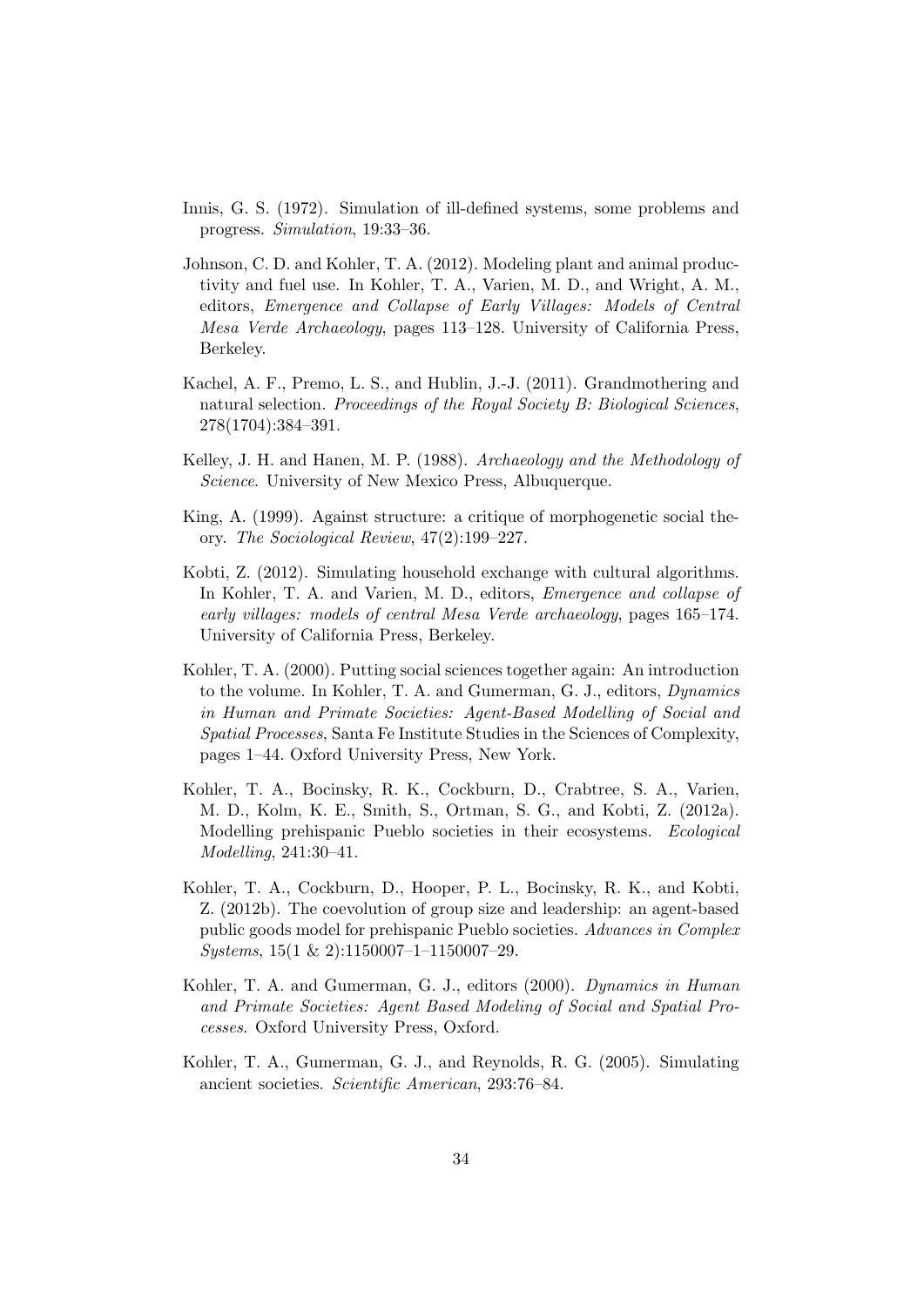- Kohler, T. A., Kresl, J., West, C. V., Carr, E., and Wilshusen, R. H. (2000). Be there then: A modeling approach to settlement determinants and spatial efficiency among Late Ancestral Pueblo populations of the Mesa Verde region, U.S. Southwest. In Kohler, T. A. and Gumerman, G. J., editors, Dynamics in Human and Primate Societies, Santa Fe Institute Studies in the Sciences of Complexity, pages 145–178. Oxford University Press, New York.
- Kohler, T. A. and van der Leeuw, S. E. (2007a). Introduction: Historical socionatural systems and models. In Kohler, T. A. and van der Leeuw, S. E., editors, The Model-Based Archaeology of Socionatural Systems, pages 1– 12. School for Advanced Research Press, Santa Fe.
- Kohler, T. A. and van der Leeuw, S. E., editors (2007b). The Model-Based Archaeology of Socionatural Systems. School for Advanced Research Press, Santa Fe.
- Kohler, T. A. and Varien, M. D. (2012). Emergence and collapse of early villages in the central Mesa Verde: An introduction. In Emergence and Collapse of Early Villages in the Central Mesa Verde: Models of Central Mesa Verde Archaeology, pages 1–14. University of California Press, Berkeley.
- Kolm, K. E. and Smith, S. M. (2012). Modeling paleohydrological system strucure and function. In Kohler, T. A., Varien, M. D., and Wright, A. M., editors, Emergence and Collapse of Early Villages: Models of Central Mesa Verde Archaeology, pages 73–83. University of California Press, Berkeley.
- Laird, J. (1919). The law of parsimony. The Monist, 29(3):321–344.
- Lake, M. W. (2000). MAGICAL computer simulation of Mesolithic foraging. In Kohler, T. A. and Gumerman, G. J., editors, *Dynamics in Human and* Primate Societies: Agent-Based Modelling of Social and Spatial Processes, pages 107–143. Oxford University Press, New York.
- Lake, M. W. (2001a). Numerical modelling in archaeology. In Brothwell, D. R. and Pollard, A. M., editors, *Handbook of Archaeological Sciences*, pages 723–732. John Wiley & Sons, Chichester.
- Lake, M. W. (2001b). The use of pedestrian modelling in archaeology, with an example from the study of cultural learning. Environment and Planning B: Planning and Design, 28:385–403.
- Lake, M. W. (2004). Being in a simulacrum: Electronic agency. In Gardner, A., editor, Agency Uncovered: Archaeological Perspectives on Social Agency, Power and Being Human, pages 191–209. UCL Press, London.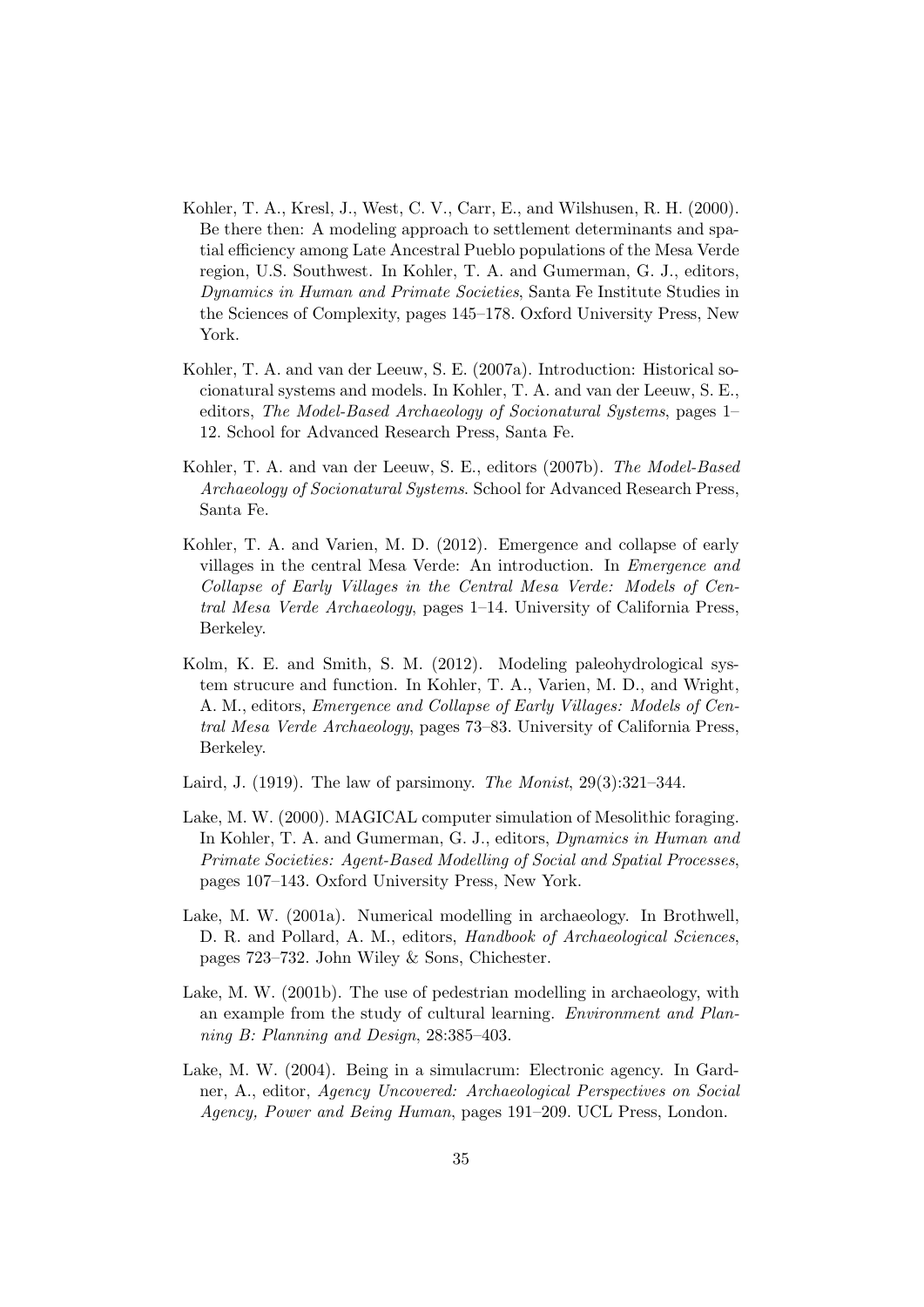- Lake, M. W. (2010). The uncertain future of simulating the past. In Costopoulos, A. and Lake, M., editors, Simulating Change: Archaeology into the Twenty-First Century, pages 12–20. University of Utah Press., Salt Lake City.
- Lake, M. W. (2013). Trends in archaeological simulation. *Journal of Ar*chaeological Method and Theory. DOI: 10.1007/s10816-013-9188-1.
- Lake, M. W. and Crema, E. R. (2012). The cultural evolution of adaptivetrait diversity when resources are uncertain and finite. Advances in Complex Systems, 15(1 & 2):1150013–1–1150013–19.
- Levins, R. (1966). The strategy of model building in population biology. American scientist, 54(4):421–431.
- May, R. M. (1976). Simple mathematical models with very complicated dynamics. Nature, 261:459–467.
- McGlade, J. (1995). Archaeology and the ecodynamics of human-modified landscapes. Antiquity, 69:113–132.
- McGlade, J. (1997). The limits of social control: Coherence and chaos in a prestige-goods economy. In van der Leeuw, S. E. and McGlade, J., editors, Time, Process and Structured Transformation in Archaeology, pages 298– 330. Routledge, London.
- McGlade, J. (2005). Systems and simulacra: Modeling, simulation, and archaeological interpretation. In Maschner, H. D. G. and Chippindale, C., editors, Handbook of archaeological methods, pages 554–602. Altamira Press, Oxford.
- Mithen, S. and Reed, M. (2002). Stepping out: A computer simulation of hominid dispersal from Africa. Journal of Human Evolution, 43:433–462.
- Mithen, S. J. (1987). Modelling decision making and learning by low latitude hunter gatherers. European Journal of Operational Research, 30(3):240– 242.
- Mithen, S. J. (1988). Simulation as a methodological tool: Inferring hunting goals from faunal assemblages. In Ruggles, C. L. N. and Rahtz, S. P. Q., editors, Computer Applications and Quantitative Methods in Archaeology 1987, number 393 in International Series, pages 119–137. British Archaeological Reports.
- Mithen, S. J. (1989). Modeling hunter-gatherer decision making: Complementing optimal foraging theory. Human Ecology, 17:59–83.
- Mithen, S. J. (1990). Thoughtful Foragers: A Study of Prehistoric Decision Making. Cambridge University Press, Cambridge.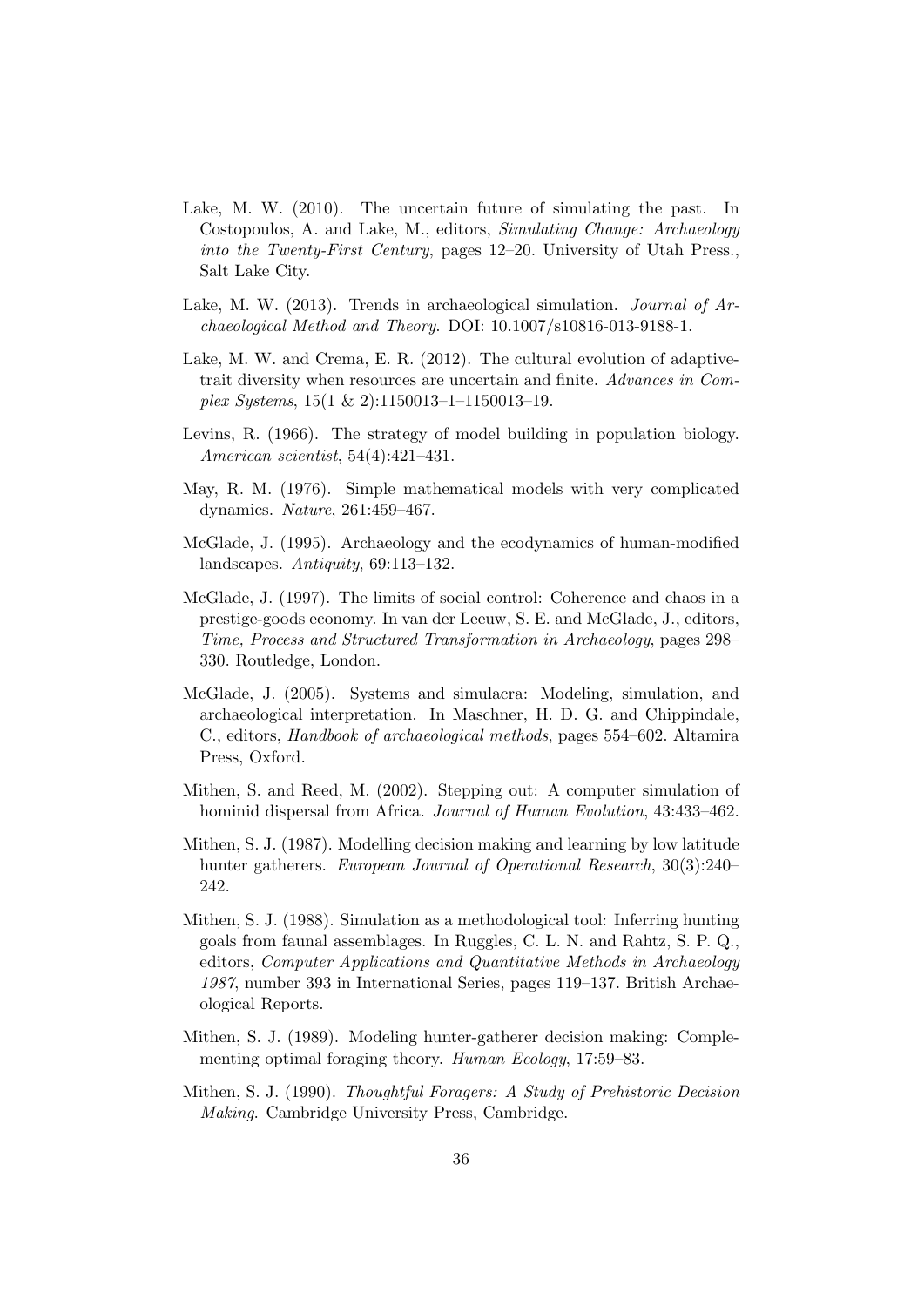- Mithen, S. J. (1991). 'A cybernetic wasteland'? Rationality, emotion and Mesolithic foraging. Proceedings of the Prehistoric Society, 57:9–14.
- Mithen, S. J. (1994). Simulating prehistoric hunter-gatherers. In Gilbert, N. and Doran, J., editors, Simulating Societies: The Computer Simulation of Social Phenomena, pages 165–193. UCL Press, London.
- Nikitas, P. and Nikita, E. (2005). A study of hominin dispersal out of Africa using computer simulations. Journal of Human Evolution, 49:602–617.
- Oatley, K. and Johnson-Laird, P. (1987). Towards a cognitive theory of emotions. Cognition and Emotions, 1:1–29.
- Odling-Smee, F. J., Laland, K. N., and Feldman, M. W. (2003). Niche Construction: The Neglected Process in Evolution. Princeton University Press, Princeton, New Jersey.
- O'Meara, T. (1997). Causation and the struggle for a science of culture. Current Anthropology, 38(3):399–418.
- Orton, C. (1982). Computer simulation experiments to assess the performance of measures of quantity of pottery. World Archaeology, 14:1–19.
- O'Sullivan, D. and Haklay, M. (2000). Agent-based models and individualism: Is the world agent-based? Environment and Planning A, 32:1409– 1425.
- Pickles, J. (1999). Arguments, debates, and dialogues: The GIS-social theory debate and the concern for alternatives. In Longley, P. A., Goodchild, M. F., Maguire, D. J., and Rhind, D. W., editors, *Geographical Infor*mation Systems: Principles, Techniques, Applications, and Management, pages 49–60. John Wiley & Sons, New York.
- Pinker, S. (2002). The Blank Slate: The Modern Denial of Human Nature. Viking, New York.
- Piou, C., Berger, U., and Grimm, V. (2009). Proposing an information criterion for individual-based models developed in a pattern-oriented modelling framework. Ecological Modelling, 220(17):1957–1967.
- Powell, A., Shennan, S., and Thomas, M. G. (2009). Late Pleistocene demography and the appearance of modern human behavior. Science, 324:1298– 1301.
- Premo, L. S. (2005). Patchiness and prosociality: An agent-based model of Plio/Pleistocene hominid food sharing. In Davidsson, P., Takadama, K., and Logan, B., editors, MABS 2004, volume 3415 of Lecture Notes in Artificial Intelligence, pages 210–224. Springer-Verlag, Berlin.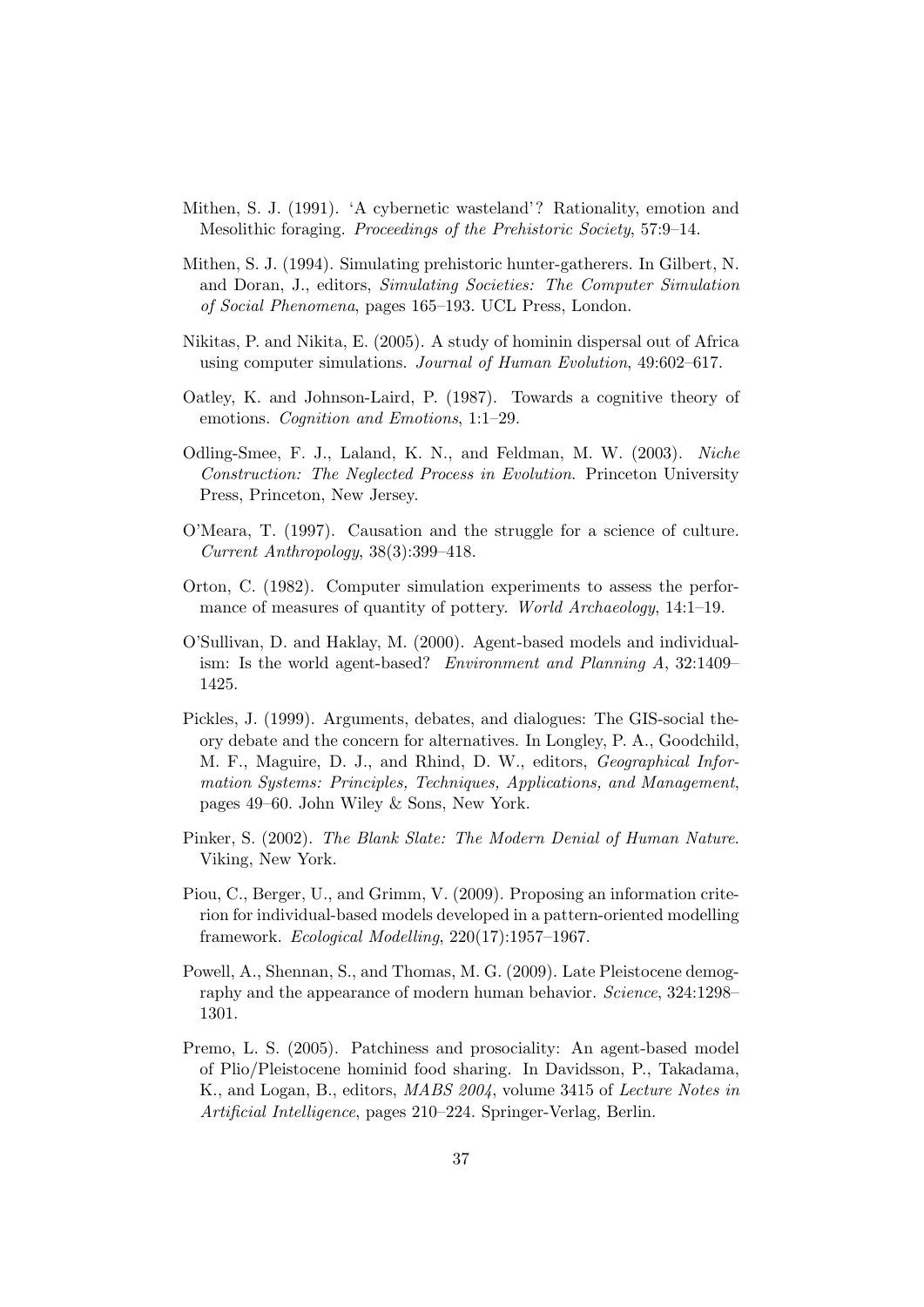- Premo, L. S. (2007). Exploratory agent-based models: Towards an experimental ethnoarchaeology. In Clark, J. T. and Hagemeister, E. M., editors, Digital Discovery: Exploring New Frontiers in Human Heritage. CAA 2006. Computer Applications and Quantitative Methods in Archaeology, pages 29–36. Archeolingua Press, Budapest.
- Premo, L. S. (2008). Exploring behavioral terra incognita with archaeological agent-based models. In Frischer, B. and Dakouri-Hild, A., editors, Beyond Illustration: 2D and 3D Technologies as Tools of Discovery in Archaeology, British Archaeological Reports International Series, pages 46–138. ArchaeoPress, Oxford.
- Premo, L. S. (2010). Equifinality and explanation: The role of agent-based modeling in postpositivist archaeology. In Costopoulos, A. and Lake, M., editors, Simulating Change: Archaeology into the Twenty-First Century, pages 28–37. University of Utah Press, Salt Lake City.
- Premo, L. S. (2012). Local extinctions, connectedness, and cultural evolution in structured populations. Advances in Complex Systems, 15(1&2):1150002–1–1150002–18.
- Premo, L. S., Murphy, J. T., Scholnick, J. B., Gabler, B., and Beaver, J. (2005). Making a case for agent-based modeling. Society for Archaeological Sciences Bulletin, 28(3):11–13.
- Premo, L. S. and Scholnick, J. B. (2011). The spatial scale of social learning affects cultural diversity. American antiquity, 76(1):163–176.
- Preston, J. (2014). Positivist and post-positivist philosophy of science. In Oxford Handbook of Archaeological Theory. Oxford University Press, Oxford.
- Railsback, S. F. and Grimm, V. (2012). Agent-Based and Individual-Based Modeling: A Practical Introduction. Princeton University Press, Princeton.
- Renfrew, A. C. (1981). The simulator as demiurge. In Sabloff, J. A., editor, Simulations in Archaeology, pages 283–306. University of New Mexico Press, Albuquerque.
- Renfrew, C. (1994). Towards a cognitive archaeology. In Renfrew, C. and Zubrow, E. B. W., editors, The Ancient Mind: Elements of a Cognitive Archaeology, pages 3–12. Cambridge University Press, Cambridge.
- Renfrew, C. and Poston, T. (1979). Discontinuities in the endogeneous change of settlement pattern. In Transformations: Mathematical Approaches to Culture Change, pages 437–461. Academic Press, New York.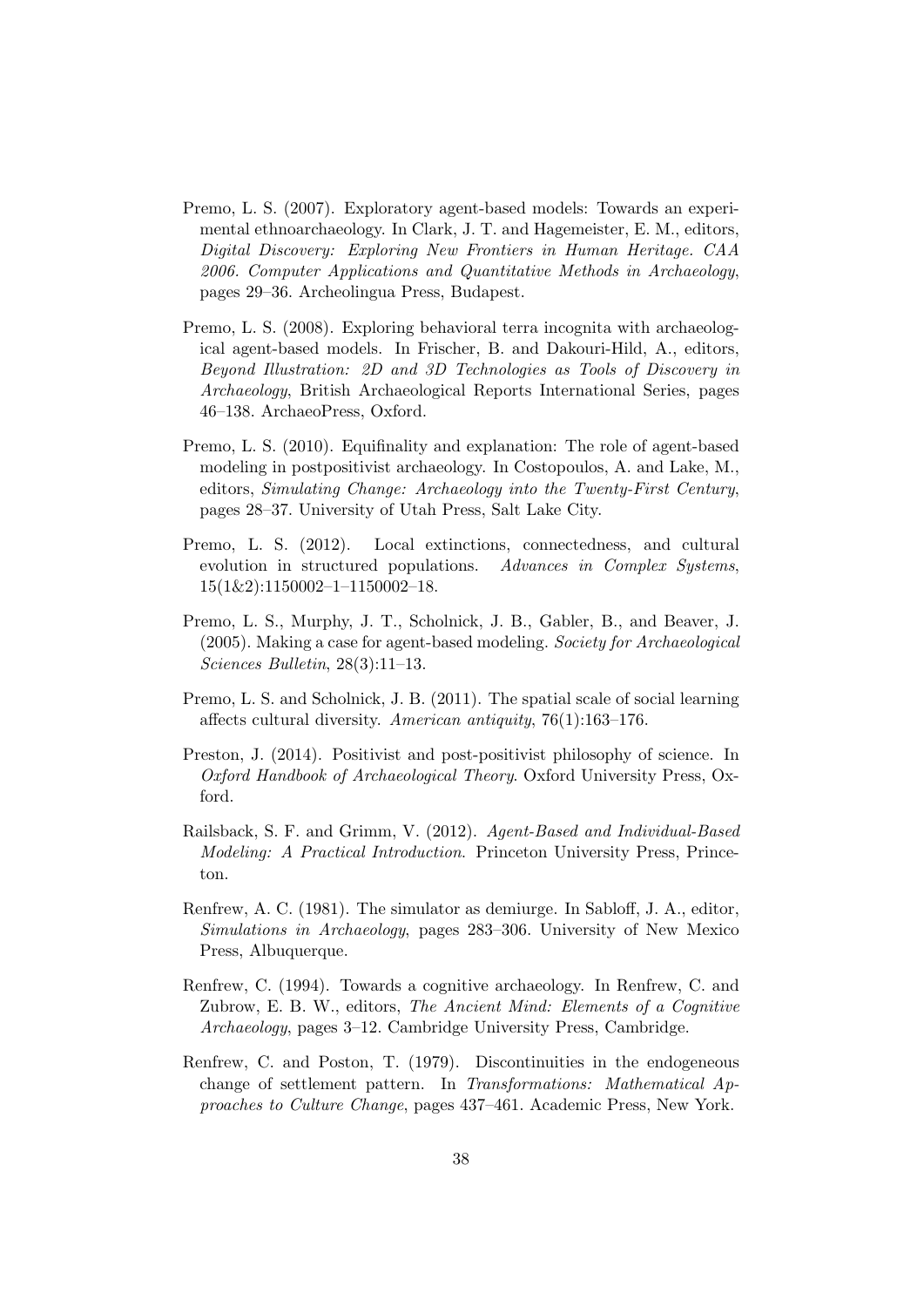- Reynolds, R. G. (1987). A production system model of hunter-gatherer resource scheduling adaptations. European Journal of Operational Research, 30(3):237–239.
- Rubio-Campillo, X., María Cela, J., and Hernàndez Cardona, F. (2011). Simulating archaeologists? Using agent-based modelling to improve battlefield excavations. Journal of Archaeological Science, 39:347–356.
- Russell, S. (1999). Rationality and intelligence. In Woolridge, M. and Rao, A., editors, Foundations of Rational Agency, pages 11–33. Kluwer Academic Publishers, Dordrecht.
- Russell, S. and Norvig, P. (2003). Artificial Intelligence: A Modern Approach. Pearson Education, Upper Saddle River, New Jersey, 2nd edition.
- Scaff, L. A. (2011). Georg Simmel. In The Wiley-Blackwell Companion to Major Social Theorists, Volume 1. Blackwell Publishing Ltd., Chichester.
- Schuster, H. G. (1988). Deterministic Chaos. VCH Publishers, New York.
- Searle, J. (1992). The Rediscovery of the Mind, chapter Reductionsim and the Irreducibility of Consciousness. MIT Press, Cambridge, MA.
- Shanks, M. and Tilley, C. (1987a). Re-Constructing Archaeology. University Press, Cambridge.
- Shanks, M. and Tilley, C. (1987b). Social Theory and Archaeology. Polity Press, Cambridge.
- Simon, H. A. (1956). Rational choice and the structure of the environment. Psychological Review, 63(2):129–138.
- Slingerland, E. and Collard, M. (2012). Introduction. creating consilience: Toward a second wave. In Slingerland, E. and Collard, M., editors, Creating Consilience: Integrating the Sciences and Humanities, pages location 123–740 (e–edition). Oxford University Press.
- Surovell, T. and Brantingham, P. (2007). A note on the use of temporal frequency distributions in studies of prehistoric demography. Journal of Archaeological Science, 34(11):1868–1877.
- Thomas, D. H. (1972). A computer simulation model of Great Basin Shoshonean subsistance and settlement. In Clarke, D. L., editor, Models in Archaeology, pages 671–704. Methuen, London.
- Thomas, J. (1988). Neolithic explanations revisited: The Mesolithic– Neolithic transition in Britain and south Scandinavia. *Proceedings of the* Prehistoric Society, 54:59–66.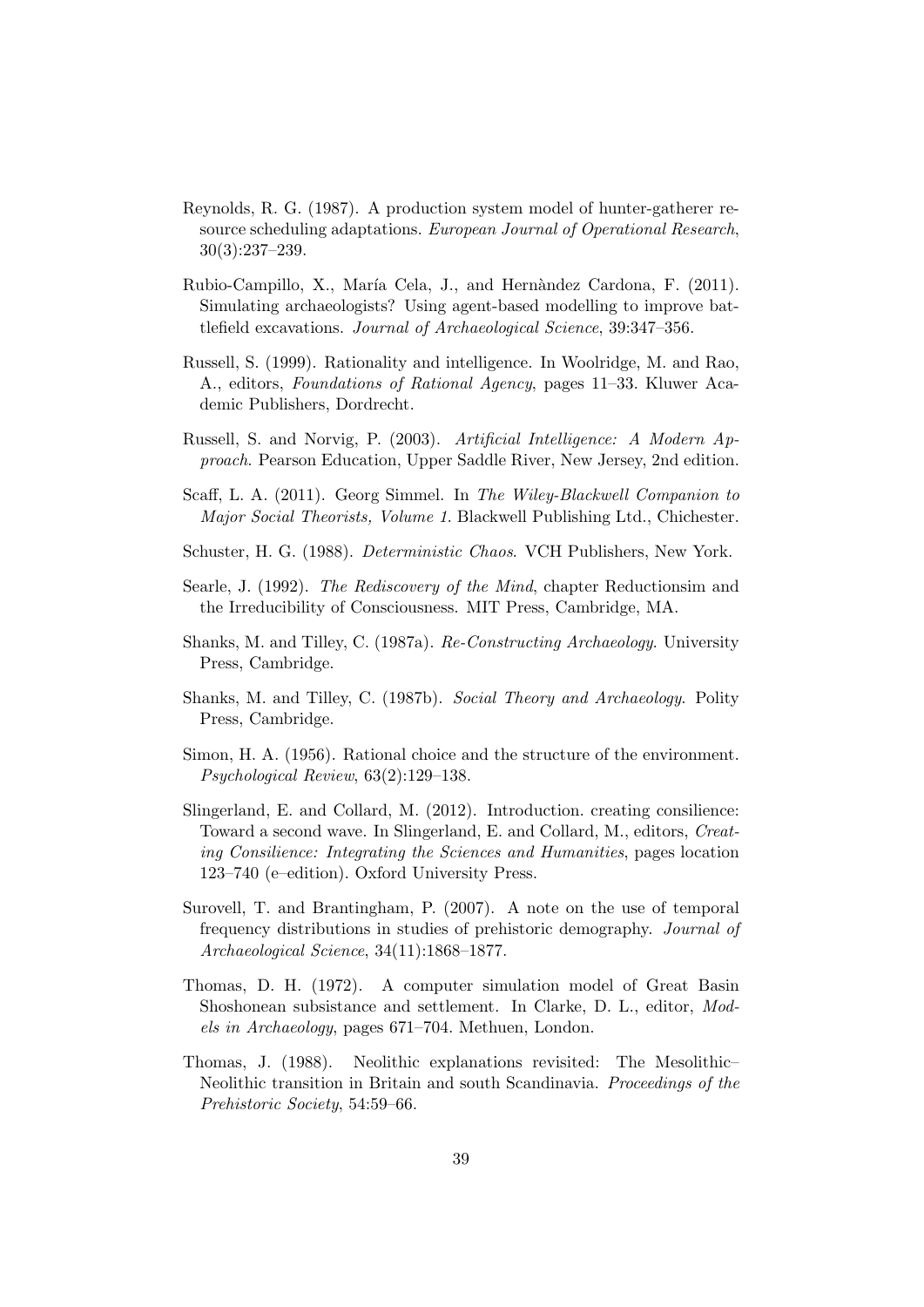- Thomas, J. (1991). The hollow men? a reply to Steven Mithen. *Proceedings* of the Prehistoric Society, 57:15–20.
- Thomas, J. (2004). Archaeology and Modernity. Routledge, London.
- Toffoli, T. and Margolus, N. (1987). Cellular Automata Machine: A New Environment for Modeling. MIT Press, Cambridge, MA.
- van der Leeuw, S. and Redman, C. L. (2002). Placing archaeology at the center of socio-natural studies. American Antiquity, 67(4):597–605.
- van der Leeuw, S. E. (2008). Climate and society: Lessons from the past 10000 years. AMBIO: A Journal of the Human Environment, 37(sp14):476–482.
- Waldrop, M. (1992). Complexity: The Emerging Science at the Edge of Order and Chaos. Simon & Schuster, New York.
- Watkins, J. W. N. (1952). Ideal types and historical explanation. *British* Journal for the Philosophy of Science, 3:22–43.
- Watson, P. J., LeBlanc, S. A., and Redman, C. (1971). Explanation in Archaeology: An Explicitly Scientific Approach. Columbia Univesity Press, New York.
- Wheatley, D. (1993). Going over old ground: GIS, archaeological theory and the act of perception. In Andresen, J., Madsen, T., and Scollar, I., editors, Computing the Past: Computer Applications and Quantitative Methods in Archaeology 1992, pages 133–138. Aarhus University Press, Aarhus.
- Wilkinson, T., Christiansen, J., Ur, J., Widell, M., and Altaweel, M. (2007). Urbanization within a dynamic environment: modeling Bronze Age communities in upper Mesopotamia. American Anthropologist, 109(1):52–68.
- Wobst, H. M. (1974). Boundary conditions for Palaeolithic social systems: A simulation approach. American Antiquity, 39:147–178.
- Wobst, H. M. (2010). Discussant's comments, Computer Simulation Symposium, Society for American Archaeology. In Costopoulos, A. and Lake, M., editors, Simulating Change: Archaeology into the Twenty-First Century, pages 9–11. University of Utah Press, Salt Lake City.
- Wolfram, S. (1984). Cellular automata as models of complexity. Nature, 311:419–424.
- Wright, D. J., Goodchild, M. F., and Proctor, J. D. (1997). Demystifying the persistent ambiguity of GIS as "tool" versus "science". The Annals of the Association of American Geographers, 87:346–362. Also available from http://dusk.geo.orst.edu/annals.html (accessed 11/10/2004).